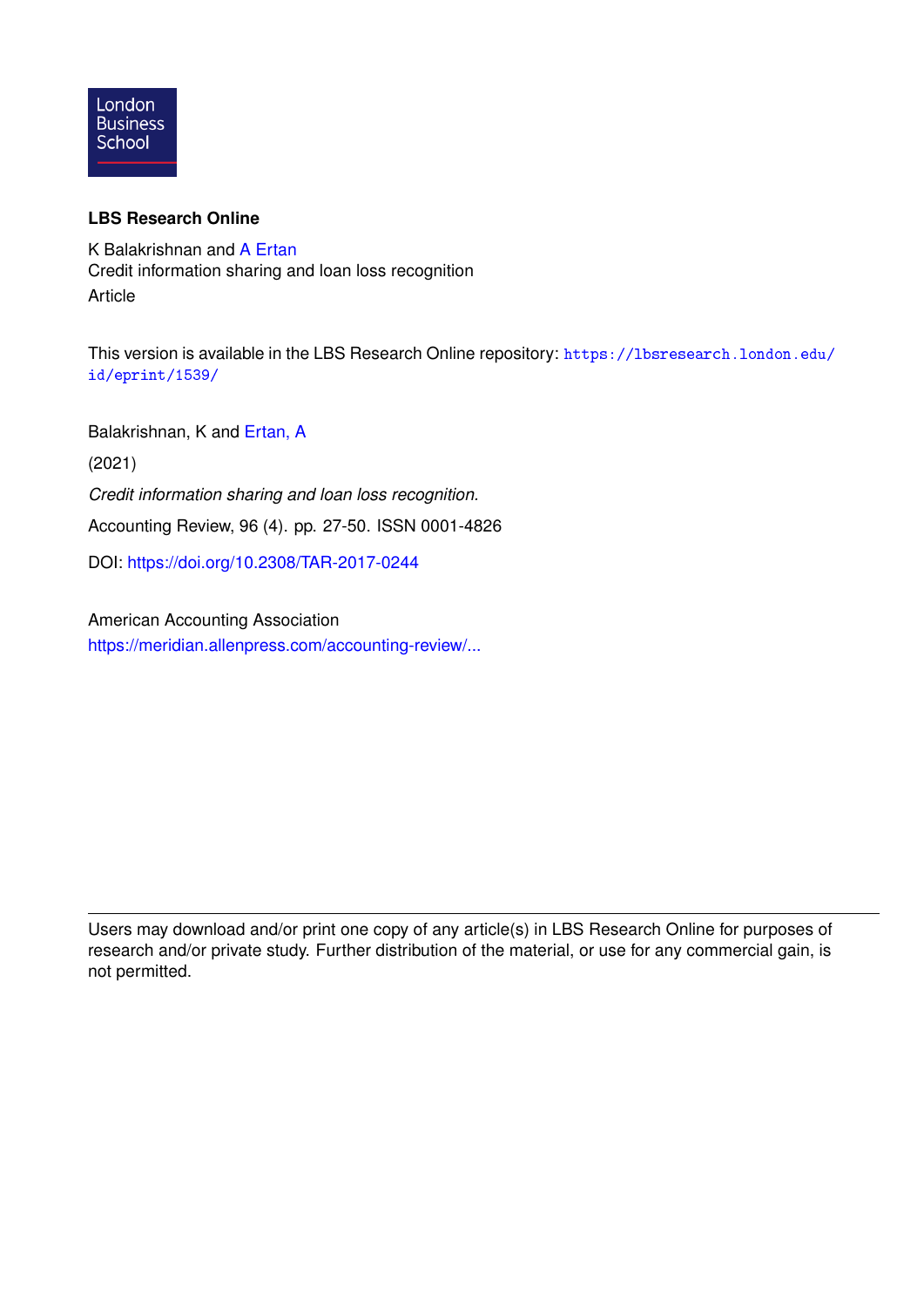# **Credit Information Sharing and Loan Loss Recognition[\\*](#page-1-0)**

Karthik Balakrishnan Rice University [karthik.balakrishnan@rice.edu](mailto:karthik.balakrishnan@rice.edu)

-

Aytekin Ertan London Business School [aertan@london.edu](mailto:aertan@london.edu)

#### August 2020

#### **Abstract**

Does enhancing banks' information sets and understanding of credit risks improve loan loss recognition? We study this question using a global dataset of staggered initiations and coverage increases of public credit registries (PCRs). Mandated by national regulators, PCRs collect borrower and loan information from lenders and share it with the banks in the financial system. This setting represents a significant improvement in banks' assessment of loss events. We find that PCR initiations and coverage reforms enhance the timeliness of banks' loan loss recognition—the extent to which loan loss provisions capture subsequent nonperforming loans. The effects are greater when PCRs distribute more information and are not driven by changes in borrower quality or supervisory stringency. Overall, these inferences are consistent with improvements in banks' information sets leading to better provisioning decisions.

*Keywords:* credit reform, information sharing, banking, learning, loan loss provisions *JEL Classifications:* D82, G21, G28, G32, M41.

<span id="page-1-0"></span><sup>\*</sup> We thank Brian Akins, Alex Aleszczyk, Brad Badertscher, Ray Ball, Mary Barth, Abhijit Barua (discussant), Anne Beatty, Phil Berger, Gauri Bhat, Matthias Breuer, Robert Bushman, Hans Christensen, Yiwei Dou, John Gallemore, Carlo Gallimberti, John Hand, Leslie Hodder, Zach Kaplan, Anya Kleymenova, Art Kraft, Mark Lang, Christian Leuz, Scott Liao, Xiumin Martin, Tathagat Mukhopadhyay, DJ Nanda, Allison Nicoletti, Thomas Rauter, Sugata Roychowdhury, Stephen Ryan, Jim Ryans, Catherine Schrand, Lakshmanan Shivakumar, Jayanthi Sunder, Shyam Sunder, Andrew Sutherland (discussant), İrem Tuna, Florin Vasvari, Charlie Wang, Regina Wittenberg-Moerman, Jin Xie, seminar participants at the Cass Business School, Indian School of Business, London Business School, and conference participants at the 2017 AAA Annual Meeting, 2017 Colorado Summer Accounting Research Conference, and 2017 Global Issues in Accounting Conference for helpful comments and suggestions. Francesco Amodeo, Matthew Grosse, Maximilian Sander, and Giorgia Vergnano provided excellent research assistance. Financial support from the London Business School RAMD Fund is gratefully acknowledged. Balakrishnan is at Rice University, 6100 Main Street, Houston, TX 77005, US. Ertan is at the London Business School, Regent's Park, London NW14SA, UK.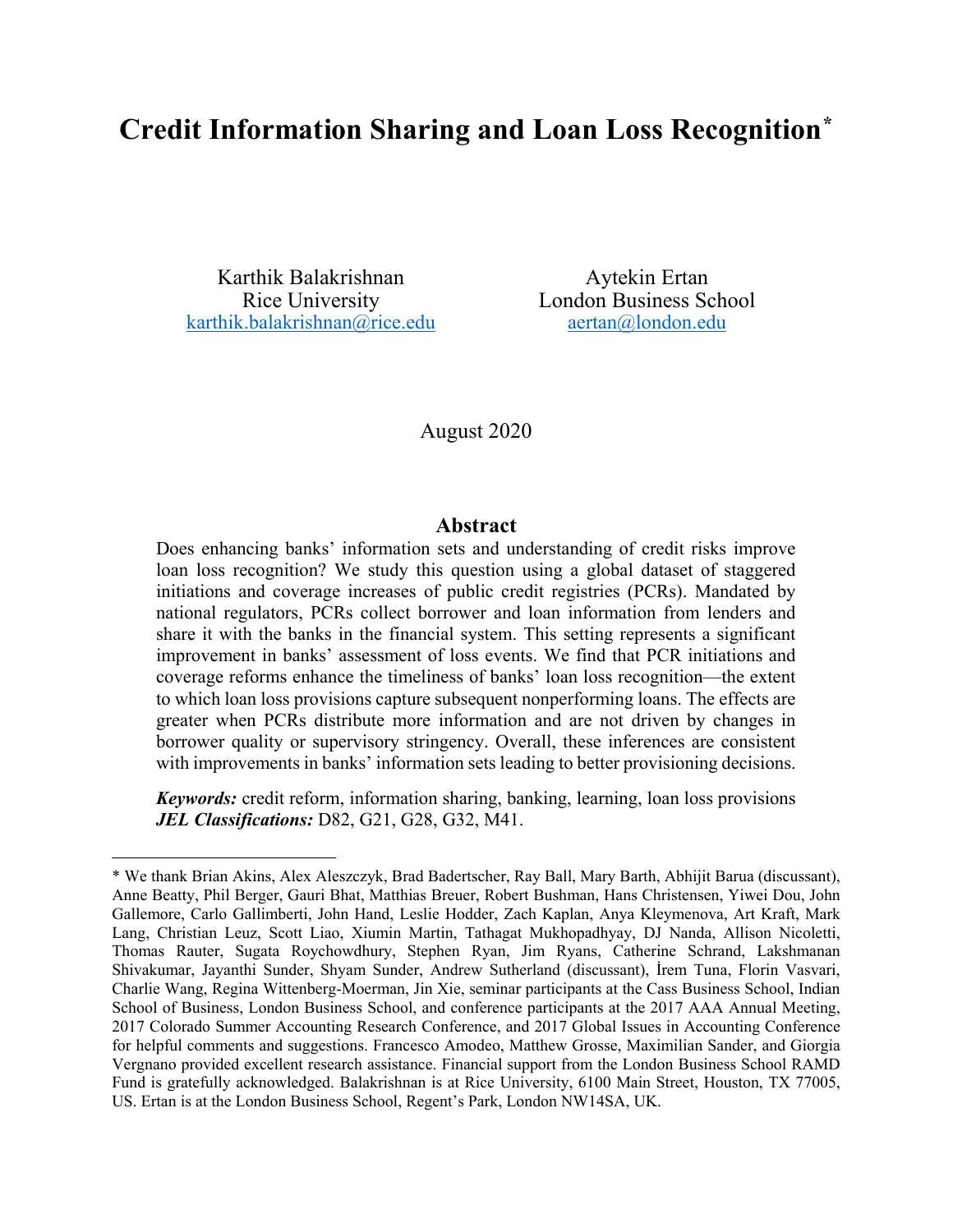#### **INTRODUCTION**

Just as the global financial system suffered the crisis of 2007–2009, many observers acknowledged that banks were not timely in recognizing expected defaults prior to the crisis.<sup>[1](#page-2-0)</sup> Timeliness in loan loss provisioning has been a central topic in academic and policy discussions, as early recognition of loan losses through bank accruals could curb procyclicality in bank lending and financial stability (Beatty and Liao 2011; GAO 2013; FASB 2016). But what drives the variation in the timeliness of banks' loan loss recognition (LLR), and how can this practice be improved? Although most arguments and current evidence revolve around banks' incentives and fundamentals, banks' understanding of credit risks also plays a crucial role in their provisioning decisions (Acharya and Ryan [2](#page-2-1)016).<sup>2</sup> To date, however, there is little empirical evidence on the effect of banks' ability to ascertain credit risks in their LLR practices. Our paper attempts to fill this gap by examining whether and how improvements in information about borrowers' credit profiles influence banks' LLR timeliness.

In the LLR process, banks identify credit risks in their holdings and activities. Provisioning depends on the information banks possess, and managerial assessment is an essential part of this complex process, irrespective of the method employed. [3](#page-2-2) Under the incurred loss model, provisions

<span id="page-2-0"></span><sup>&</sup>lt;sup>1</sup> See, for example, Laux and Leuz (2009, 2010), Vyas (2011), Huizinga and Laeven (2012), Beck, Jakubik, and Piloiu (2013), GAO (2013), Beatty and Liao (2014), and Acharya and Ryan (2016).

<span id="page-2-1"></span><sup>&</sup>lt;sup>2</sup> These discussions include managers' incentives and discretion (Wahlen 1994), the use of the incurred loss model as opposed to alternative approaches (Laeven and Majnoni 2003; Dugan 2009), and loan composition (Liu and Ryan 2006).

<span id="page-2-2"></span><sup>&</sup>lt;sup>3</sup> There are two primary frameworks for provisioning: incurred and expected. In most cases, including our sample countries, loan loss provisions are made under the incurred loss framework (US GAAP (FAS 5/FAS 114) and IFRS (IAS 39)). These rules do not permit provisions to include expected credit losses and do limit them to losses that are considered probable (e.g., borrower loss of employment, decrease in collateral values). In contrast, the expected loss model (e.g., IFRS 9) removes this "probable" criterion. This framework, to which banks have been switching, further increases the role of managerial input by requiring that banks use their evaluations and forecasts to estimate future credit losses (Ertan 2019).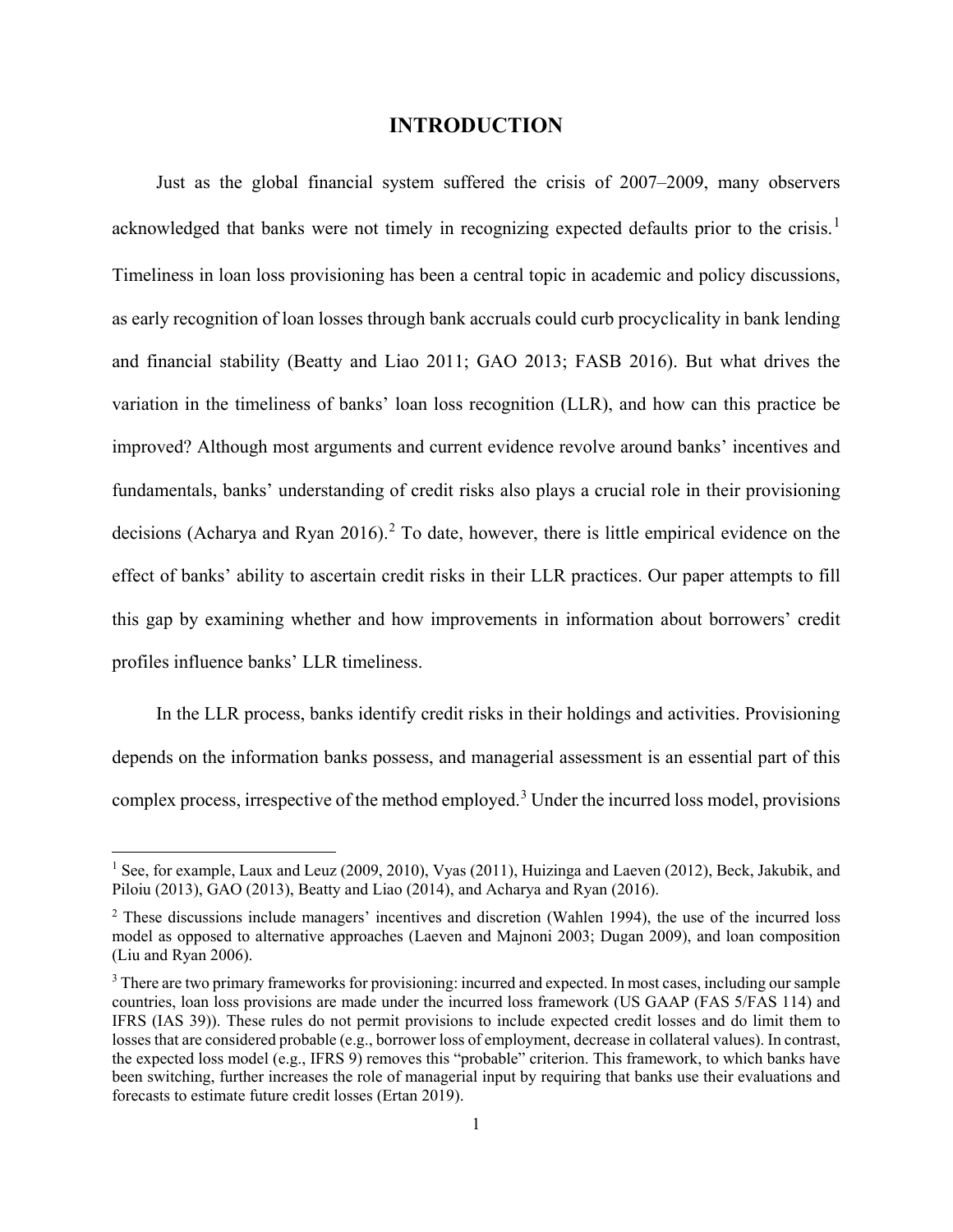should cover losses that are estimated to have been incurred but are not yet charged off (as of the reporting date). Accounting rules require that loan loss estimates incorporate all relevant and observable information, including specific evidence like a borrower's financial health, as well as general changes in economic conditions that could influence default rates. Consistent with the subjectivity and complexity inherent in provisioning, prior academic work explores the effects of, and the cross-sectional variation in, banks' LLR timeliness under the incurred loss framework (e.g., Beatty and Liao 2011; Bushman and Williams 2012).

We expect that an increase in information on loss events and borrower health should help banks evaluate the risks better and improve their loan loss provisions. [4](#page-3-0) To test this prediction, we focus on a formal channel of information sharing in a cross-country setting: public credit registries (PCRs). Established and managed by national banking regulators, PCRs are data repositories that contain detailed information about individual and commercial borrowers—especially for small contracts and opaque borrowers (Jappelli and Pagano 1999). PCRs are launched to increase the information available to banks, improve provisioning decisions, and enhance supervision practices (Miller 2003). The main source of this data reservoir is regulated banks, which provide the registry with a variety of inputs ranging from borrower indebtedness and performance to subjective assessments like internal ratings. Credit registries include information on commercial loans as well as individual credit (e.g., mortgages, consumer loans, auto loans, credit cards, overdrafts). In return, credit registries typically share this information with the other banks in the financial

<span id="page-3-0"></span><sup>&</sup>lt;sup>4</sup> Given that loan loss provisions can be estimated for either an individual loan or a group of homogenous loans, our view is that the information from PCRs can be about either the overall industry/economic trends or an individual borrower. Industry or economic trends can be gleaned from the behavior of different borrower-type pools. Regarding borrower-specific information, suppose a debtor that has borrowed from two banks (Banks A and B) defaults on one of the loans (Bank A's). If Bank A shares this information with Bank B, then Bank B can use this objective evidence to better estimate the loan loss. Information sharing would make Bank B's loan loss provision timelier.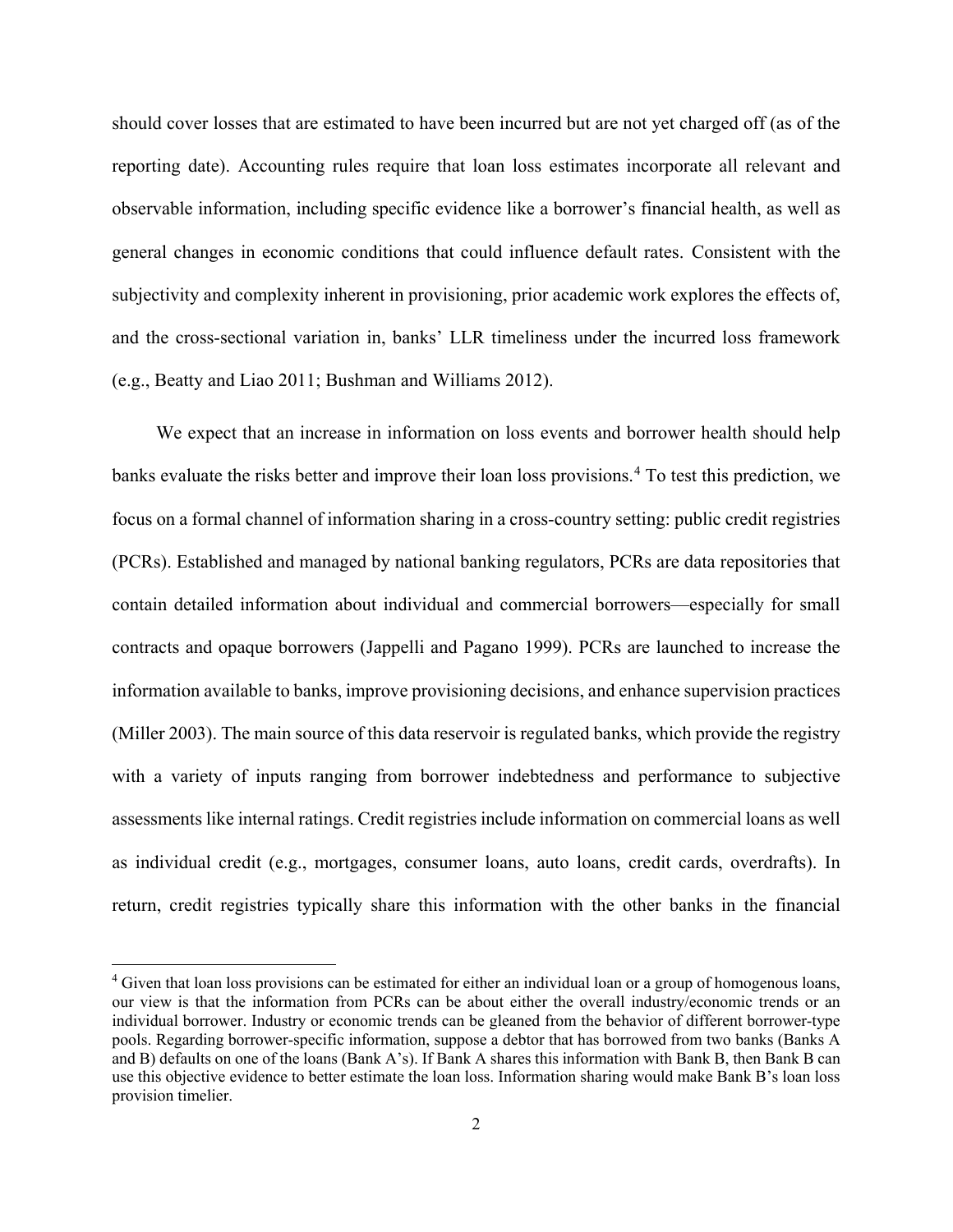system.<sup>[5](#page-4-0)</sup> In summary, our study exploits regulations that lead to PCR initiations and coverage expansions as a shock to banks' understanding of credit risks. This represents a significant increase in banks' information set that is relevant for provisioning decisions (Acharya and Ryan 2016).

We hand-collect the data on the establishment, coverage, and background of PCRs from the annual reports of national bank supervisors or central banks that are responsible for regulating PCRs in Europe from 2004 to 2015. Out of 23 countries with an established credit registry, 13 experienced a PCR initiation or a change in coverage regulation during our sample period. We focus on the first event for each of these countries and perform a series of bank-level differencein-differences tests to examine changes in the timeliness of loan loss provisioning—i.e., the extent to which current loan provisions explicitly anticipate the deterioration in loan portfolios. Specifically, we examine the coefficient on next year's change in nonperforming loans (NPLs) in regressions in which the dependent variable is current loan loss provisions (Bushman and Williams 2012). An increase in this coefficient indicates an improvement in timeliness.

PCRs are country-level establishments with mandatory participation; therefore, we can straightforwardly define treatment banks at the country level. We compare these banks' LLR timeliness to that of banks in non-treatment countries but with similar observables over a narrow window of three years before and after the events. We find that mandatory information sharing improves banks' LLR timeliness (by 10 percentage points). That is, information sharing brings forward the recognition of future changes in NPLs. This finding is robust to a variety of alternative specifications, such as using other measures of LLR timeliness, examining narrower event

-

<span id="page-4-0"></span><sup>5</sup> Despite the similarities in their general framework and objectives, there is vast variation across PCRs. For example, some have a minimum amount threshold for loans they include, whereas others have full coverage of the economy. PCRs also differ from one another in the types of financial institutions they cover and the amount of information they collect and disseminate (see Section 2 for details). We exploit some of this cross-sectional variation in our analyses.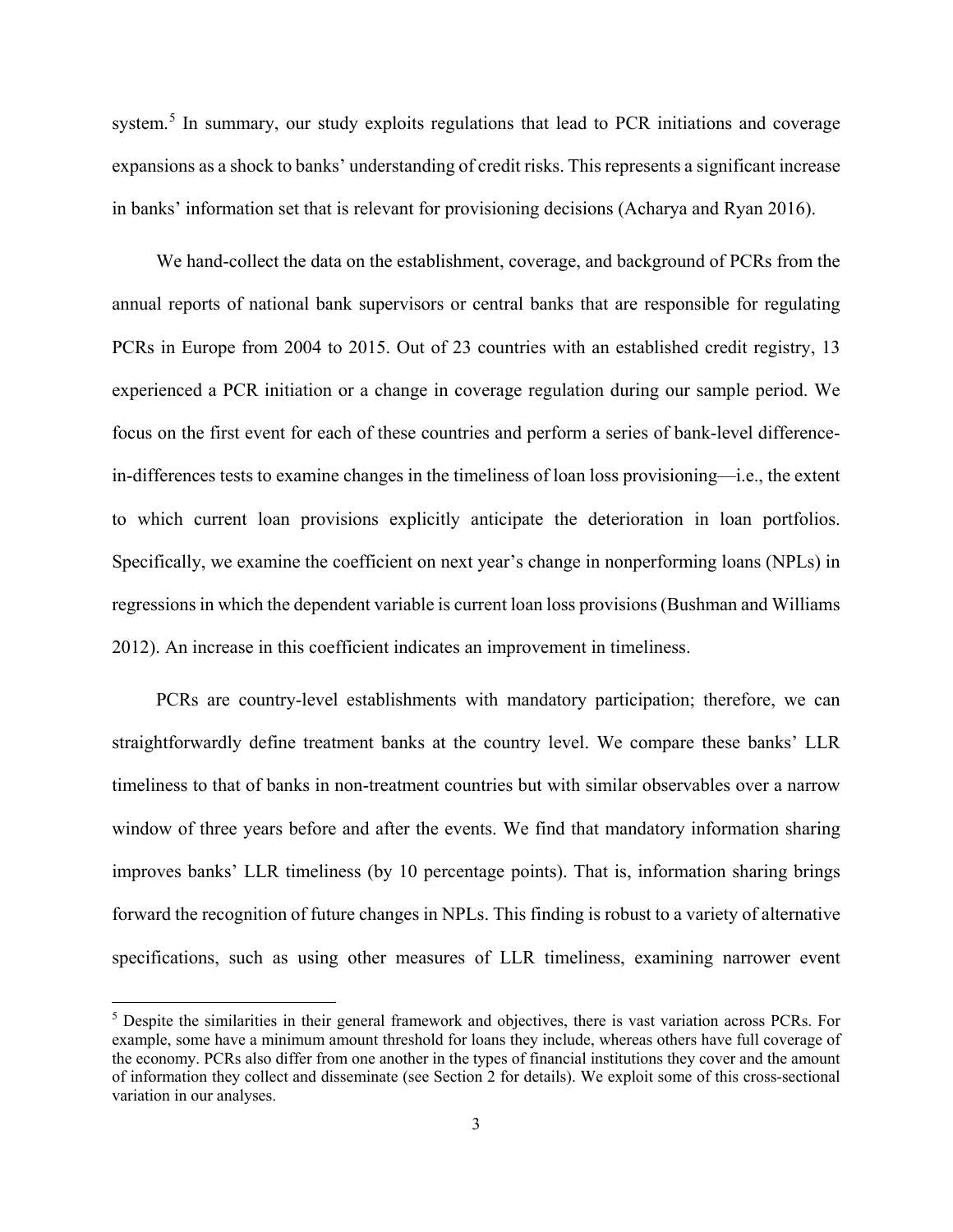windows, adding controls for banks' portfolio composition and institutional features of the countries, and excluding banks that experienced changes in accounting or regulatory reporting.

Our regulation-based study faces some identification challenges. Although the mandatory nature of PCRs is not susceptible to selection at the bank level, such regulatory decisions are likely affected by country-specific features. In fact, credit reporting surveys suggest that many countries implement PCRs precisely because they aim to enhance banks' information sets. Thus, we do not claim randomness; rather, our goal is to infer whether the treatment in question leads to the desired effect on the treated banks. To explore this issue further and to rule out identification concerns, we perform several additional tests.

First, certain countries may be more likely to initiate PCRs than others, and inherent differences between the treatment and control countries—not the initiation of PCRs—could drive our results. The fact that the pre-PCR trends in timeliness are statistically identical for the treatment and control groups allays this concern. Further, the observable portion and the unobservable but time-invariant portion of such pre-treatment confounding factors are mitigated by a vector of controls, as well as country fixed effects. A second identification concern is that *concurrent* confounds may be responsible for our findings. In particular, PCR initiations could be just one part of broader regulatory initiatives, and this composite structure might be the correct treatment effect. Neither our analyses of the regulations around PCR reforms nor our conversations with practitioners indicate that such confounding factors occur systematically. Empirically, we control for country-level indices that track concurrent changes in regulatory stringency, credit reforms, and local economic trends. Moreover, we account for banks' time-varying financial and regulatory reporting practices.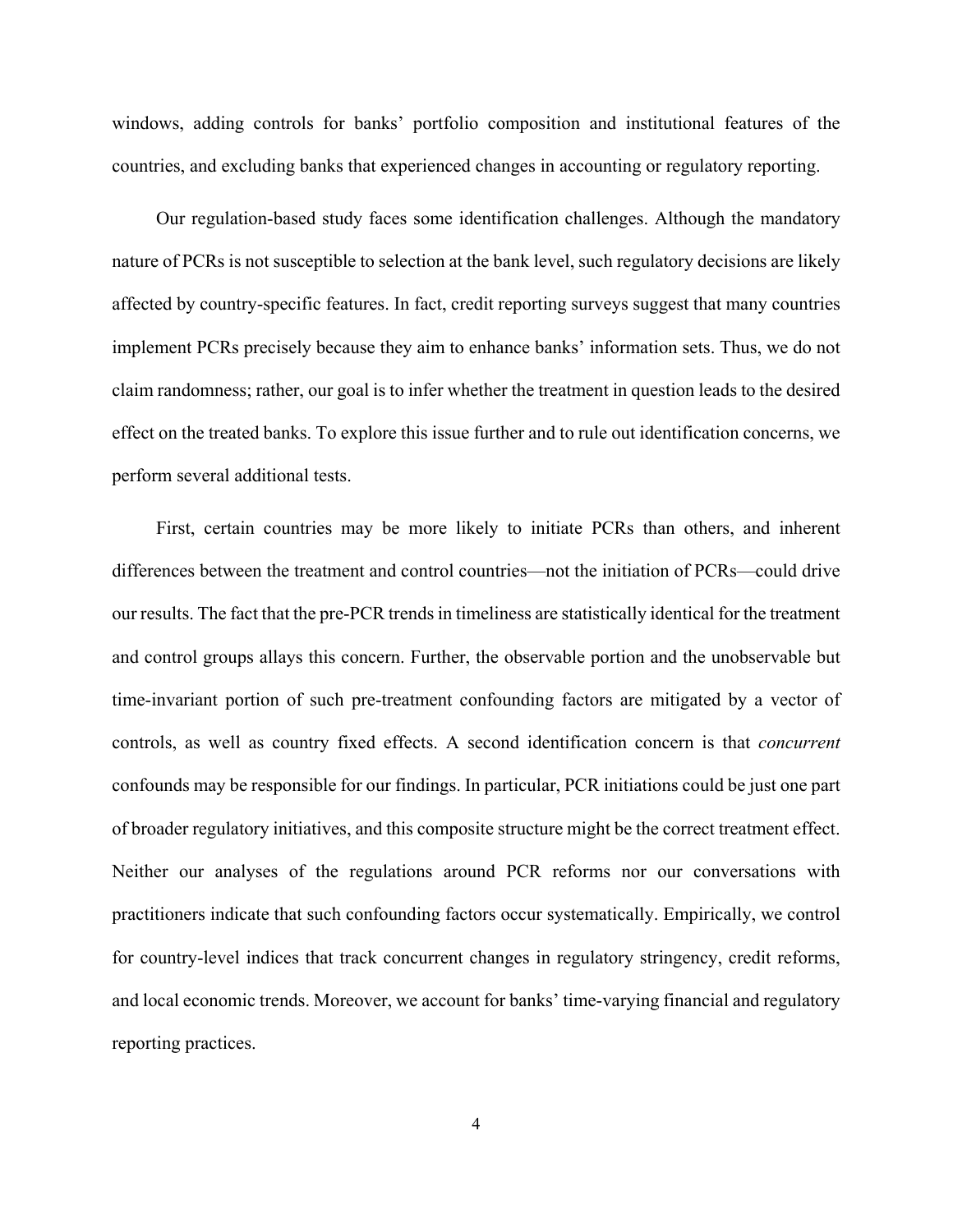We argue that three channels could drive the observed treatment effect. PCRs could improve LLR practices by intensifying bank supervision, by systematically affecting borrower pools and borrower default behavior (mitigating adverse selection and moral hazard), or by enhancing banks' understanding of credit risks. While these channels are not mutually exclusive, several crosssectional tests provide further evidence that banks' learning is a valid mechanism. We find that our inferences hold for countries with increasing as well as decreasing NPLs, which indicates that default risk dynamics alone are unlikely to drive the results. We also note that our empirical approach explicitly controls for bank-level changes in NPLs, which permits us to account for changes in default behavior around the events we study. We also find significant results on subsamples comprising increases and decreases in debt maturity, which suggests that changes in contractual features are not responsible for our inferences. [6](#page-6-0) Our findings hold for countries with strong and weak levels of bank supervision. Neither bank supervision nor borrower characteristics can fully explain our findings, which implies that an increase in banks' understanding of risks is playing a role.

We next turn to an alternative global sample of developing countries that initiated PCRs between 1994 and 2008 from the World Bank's credit reporting database to provide additional tests to bolster our inferences. We observe that the results documented in the European setting extend to this alternative setting, providing further external validity for our conclusions. In addition, we exploit a feature of this dataset to provide more direct evidence on the role of banks' learning. In particular, this dataset allows us to examine the impact of the variation in the amount of information PCRs collect and distribute. We find that conditional on the amount of information

<u>.</u>

<span id="page-6-0"></span><sup>6</sup> Banks' learning from PCRs can be limited in the presence of certain contractual features, such as cross-default provisions, which are typically prevalent in large corporate loans. To speak to this issue, we examine the results among countries with high and low levels of corporate debt. Our conclusions hold in both subsamples.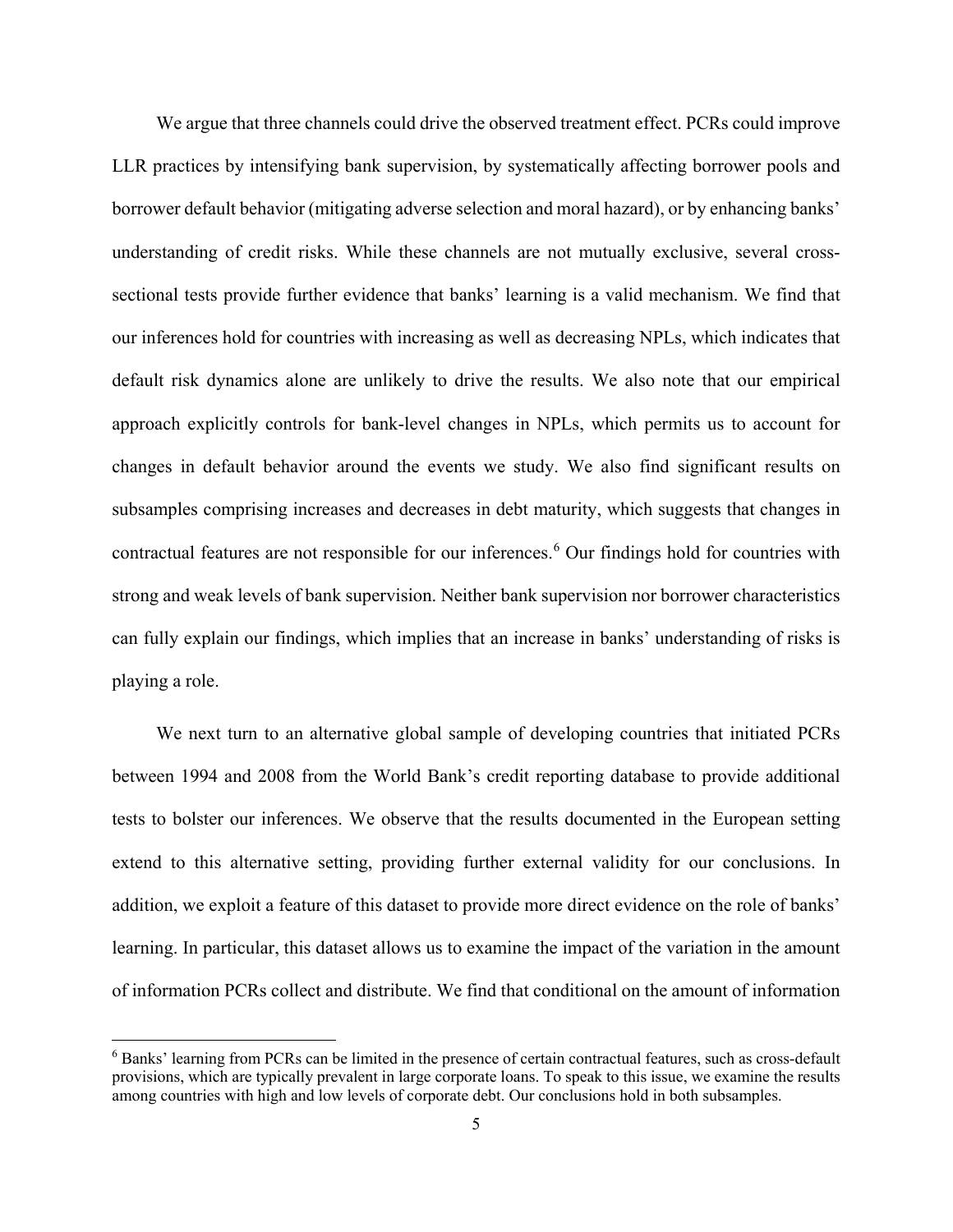the PCR collects, the amount it distributes has a significant effect on LLR timeliness. By holding information collection and supervisory effects constant, this test suggests that banks' receipt and use of PCR information drive the treatment effect. Overall, these inferences add credibility to our claims that banks' understanding of credit risks is *a* channel through which information sharing enhances banks' LLR practices.[7](#page-7-0)

Our study extends the literature on the determinants of banks' LLR timeliness. Researchers have pointed out the need for a better understanding of loan loss provisioning practices (Beatty and Liao 2014; Bushman 2014), particularly because banks' reporting and disclosure practices have significant implications for the economy (e.g., Beatty and Liao 2011; Granja 2018; Balakrishnan and Ertan 2018, 2019). The literature has thus far focused on managerial incentives and economic factors, such as loan portfolio composition. In this line of work, the implicit assumption is that managers need to be incentivized and monitored to make better decisions (e.g., Altamuro and Beatty 2010; Beatty and Liao 2011; Bushman and Williams 2012, 2015). We contribute to these efforts by documenting that banks' ability to ascertain loan losses can also enhance their LLR practices. Our focus on external information extends the findings of Bhat, Ryan, and Vyas (2018), who report a link between banks' voluntary disclosure of credit risk models and timeliness of loan loss provisions.<sup>[8](#page-7-1)</sup>

Our findings also speak to the work on credit information sharing, which is ever more prevalent given the unprecedented pace and cost-effectiveness of data collection and management.

<span id="page-7-0"></span> <sup>7</sup> Information sharing may also affect provisioning by improving banks' screening. To be sure, this explanation is a variant of the learning channel that we propose. Nevertheless, our findings are not an artifact of more efficient contracts or improved screening to the extent that our research design directly accounts for changes in NPLs.

<span id="page-7-1"></span><sup>8</sup> Acharya and Ryan (2016) note that the disclosure decision could be confounded and that these disclosures serve as noisy proxies of the available information. These critical issues are less of a concern in our setting.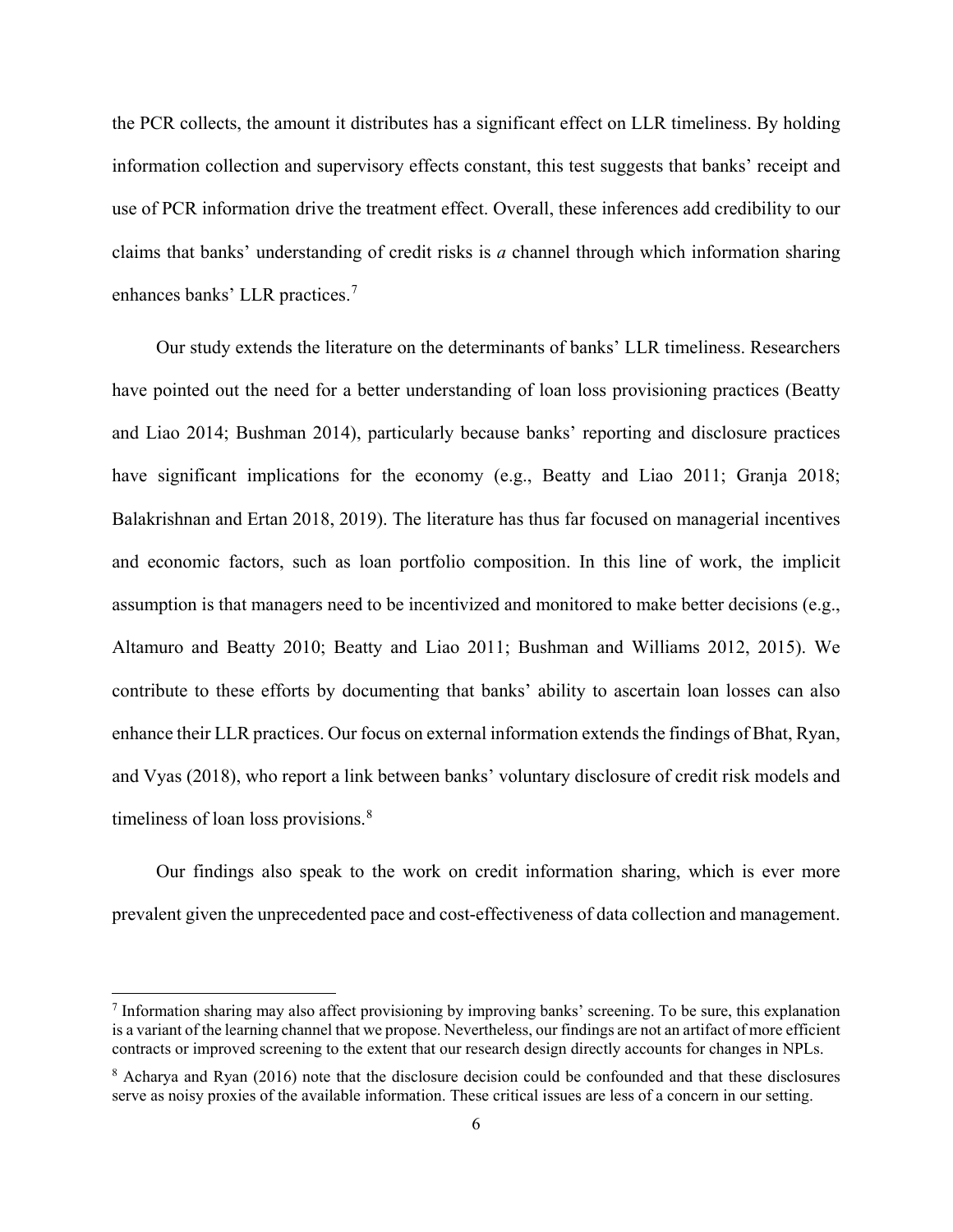Economists have pointed out the benefits of information sharing among lenders for the availability and quality of credit (e.g., Jappelli and Pagano 1999; Miller 2003). More recently, Sutherland (2018) finds that the establishment of a private credit bureau in the U.S. has reduced relationshipswitching costs for borrowers and relationship-specific investments for lenders. Liberti, Sturgess, and Sutherland (2018) examine the staggered voluntary entries of commercial lenders into a U.S. commercial credit bureau and report that lenders leverage their collateral expertise to enter new markets after joining this structure. Unlike this strand of the literature, we explore the effects of information sharing on banks' *accounting* decisions, and we propose banks' ability to better evaluate credit risks as a specific channel.

Finally, the insights we provide also fit squarely within the debate over whether and with whom bank information should be shared. Recent theoretical work questions the conventional wisdom that greater disclosure is desirable and argues that increasing bank disclosures could harm the stability of the financial system (e.g., Goldstein and Sapra 2014; Dang, Gorton, Holmstrom, and Ordonez 2017). One nuance that this line of research has not considered is the sharing of information with a subset of market participants (e.g., peer banks), rather than the public. Our paper provides a bridge between the studies arguing for and against bank transparency.

Several caveats are in order. While our findings indicate the benefits of PCRs, the exchange of information is not without costs. For example, banks may choose to ration credit to riskier borrowers with positive net-present-value projects; therefore, our conclusions do not imply an improvement in social welfare. Further, one would need to incorporate the variation in the existing institutional framework to generalize our results to a broader set of countries—especially for the inferences from the global sample. Other fundamental elements of information regulation, such as enforcement, commitment, and political support, remain critical.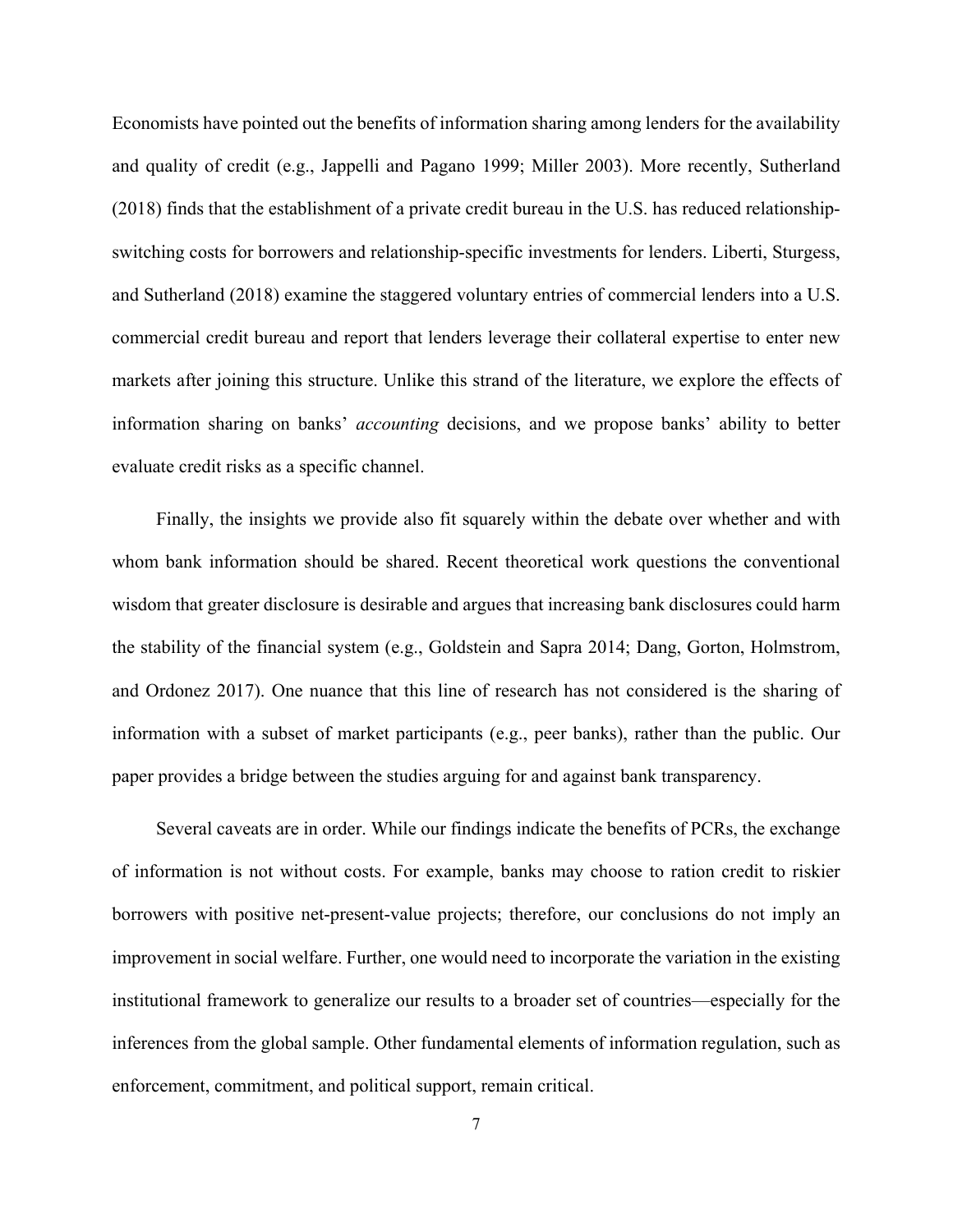# **BACKGROUND AND HYPOTHESES**

# **Public Credit Registries: Institutional Overview**

The first countries to start public credit registries (PCRs) were in Western Europe—Germany in 1934, followed by France in 1946. Since then, more than 90 countries set up PCRs, and which often facilitate borrower-level information sharing across banks (Djankov, McLeish, and Shleifer 2007).[9](#page-9-0) As noted by Jappelli and Pagano (2000), the Committee of Governors of the European Central Bank defines a PCR as "an information system designed to provide commercial banks, central banks, and other supervisory authorities with information about the indebtedness of firms and individuals vis-à-vis the whole banking system." Thus, PCRs are aimed at capturing loans to individuals and businesses alike. The extent of the coverage varies across PCRs and is dictated by a pre-set minimum threshold of loan values for reporting. The information PCRs contain is substantial. Banks and sometimes non-bank lenders are required to report on a regular basis, usually monthly. Typically, information on borrowers is requested regardless of their standing; hence, PCRs contain both positive information (i.e., successful payments) and negative information (i.e., missed payments).

PCRs across the globe share a basic framework in their institutional structure. They are managed and controlled by the national banking regulator, which is often the central bank. Typically, regulated financial institutions are required to participate in PCRs. Noncompliance is sanctioned by supervisory actions, penalty fees, public disclosure of noncompliance, and denial of

<span id="page-9-0"></span><sup>&</sup>lt;sup>9</sup> Source: World Bank Doing Business (2015). In addition, most countries are considering starting a PCR. For instance, in 2017 India began deliberations about launching one.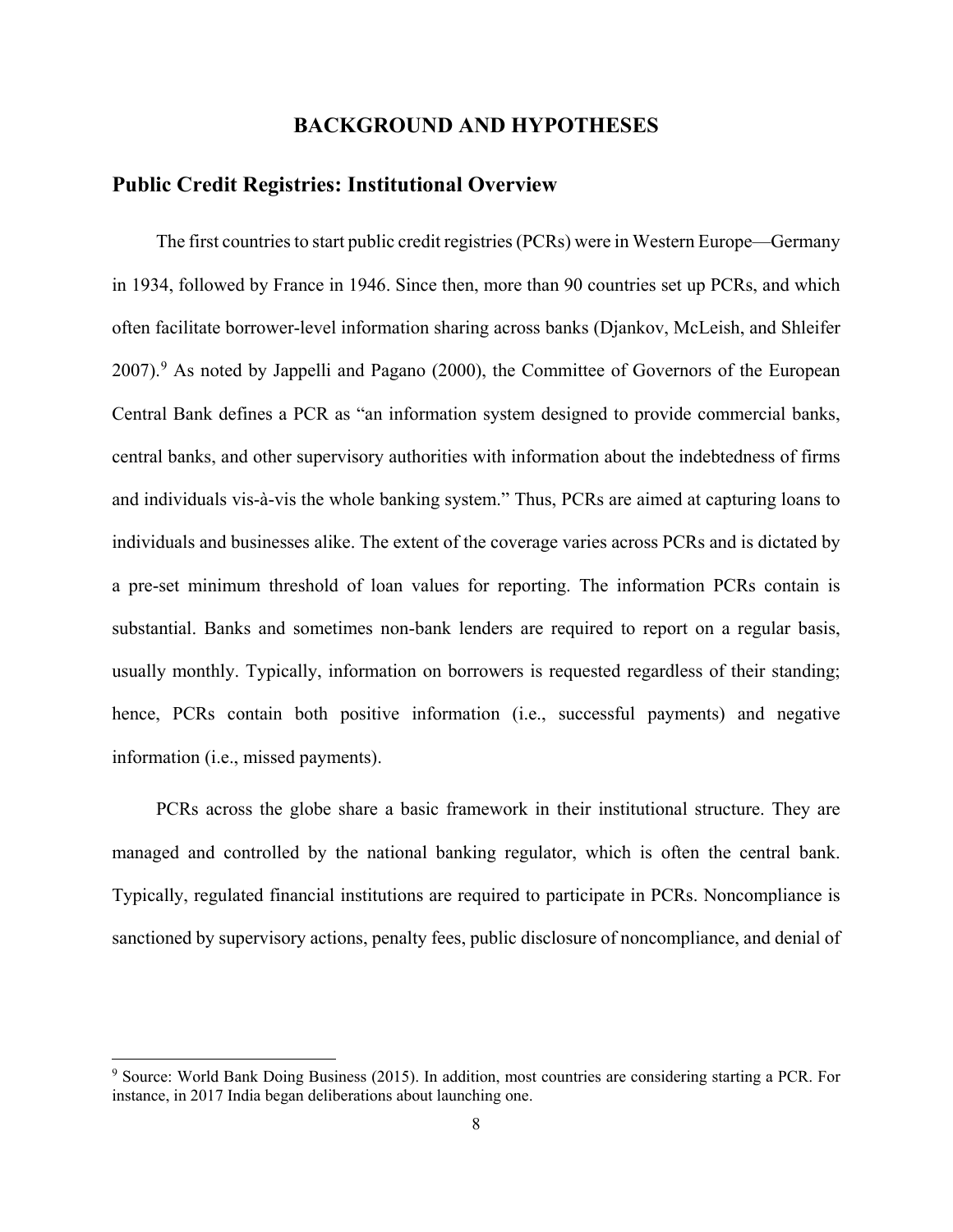PCR data access (Miller 2003). For example, according to Ordinance 22 Article 26 of the Bulgarian National Bank (BNB), the administrator of the Bulgarian PCR,

*If an institution under Article 4 does not submit the monthly information to the Central Credit Register within the set time limits under Article 10, paragraph 3 or submits information which does not meet the requirements of this Ordinance, the BNB shall discontinue its access to the Central Credit Register for information about credit indebtedness of its customers until provision of the relevant information.*

To ensure data accuracy, the regulator or central bank takes several steps, including data quality checks and on-site examination. Continuing with the example of the Bulgarian registry, BNB Ordinance 22 Article 25 states that

*The Bulgarian National Bank shall control the compliance with the terms and procedure for providing and using information from the Central Credit. The Bulgarian National Bank may require additional information or any documents related to the control exercised under Article 1, and may also carry out on-site examinations.*

In addition to such verification measures, regulators also enforce compliance with fines or sanctions. For instance, BNB Ordinance 22 Article 27 states: "Where an infringement of this Ordinance by the institutions under Article 4 is identified, the sanctions, fines and supervisory measures provided for in the Law of Credit Institutions shall be imposed." Nevertheless, these actions do not imply full accuracy of all the data fields that banks submit to the PCR (e.g., Giannetti, Liberti, and Sturgess 2017), and inaccuracies would diminish the effect of information sharing.

According to the survey evidence provided by Miller (2003), PCRs are intended to increase the amount of borrower information available to lenders, to improve banks' provisioning decisions, and to enhance supervision by providing additional inputs to the regulator. Some countries were motivated by the idea that financial institutions should know the indebtedness and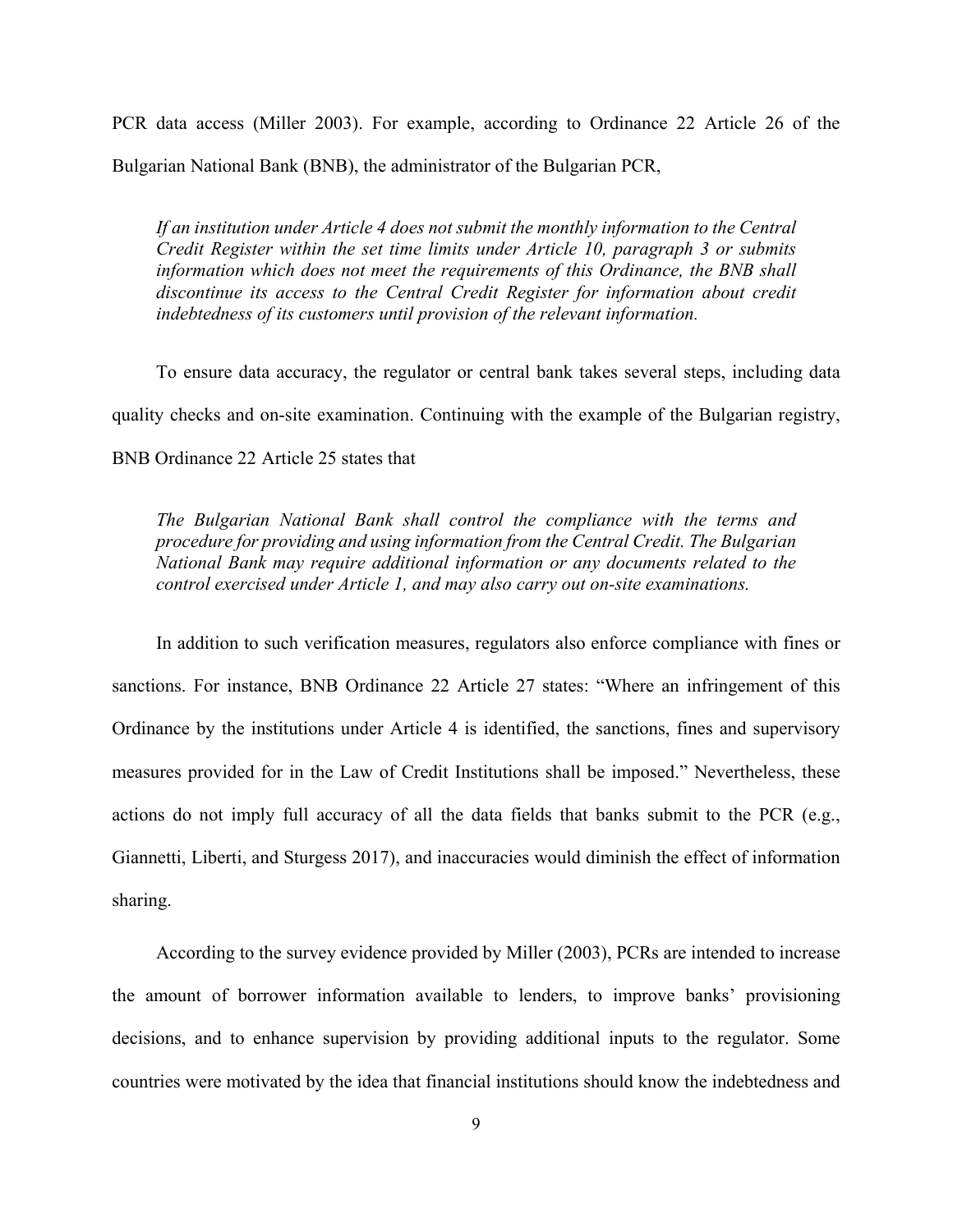creditworthiness of existing and potential borrowers in the whole financial system in order to make more informed lending and provisioning decisions. Consistent with this view, World Bank Credit Reporting surveys indicate that almost all banks use the registry data for lending.<sup>[10](#page-11-0)</sup> The supervisory purpose of PCRs relies on the regulator's identification of the main debtors in the financial system, analysis of concentration exposures, and monitoring and enforcement of banks' provisioning policies against problem loans.

Although PCRs share many characteristics, there are also significant differences across jurisdictions. Foremost among these differences are the specifics of the information collected, the coverage of the economy, and the accessibility of the data. All PCRs collect basic data about borrowers, such as their name and contact details and information on outstanding loan amounts, type, and defaults. Some PCRs, however, populate additional fields, such as (commercial) borrowers' financial statements, the value of collateral, and even tax returns or internal bank ratings. For example, the Austrian registry gathers information on interest rates, maturity, and collateral, while in the Czech Republic and Germany, PCR information is limited to loan type and outstanding indebtedness. Credit registries also differ in the minimum loan size above which the information on the loans must be provided to the PCRs. While some PCRs, such as Slovakia's, have a minimum threshold of zero and capture all loans, other PCRs limit their focus to larger loans that pose a major risk to the financial system. For example, the German Credit Registry collects data only on credit exposures of at least one million euros.

<span id="page-11-0"></span> $10$  Further, bankers indicate in these surveys that credit reporting information is potentially a more important measure of creditworthiness than collateral, the borrower's financial standing, and the borrower's relationship with the bank (see Graph 4 in Miller 2000 and Figure 1.4 in Miller 2003).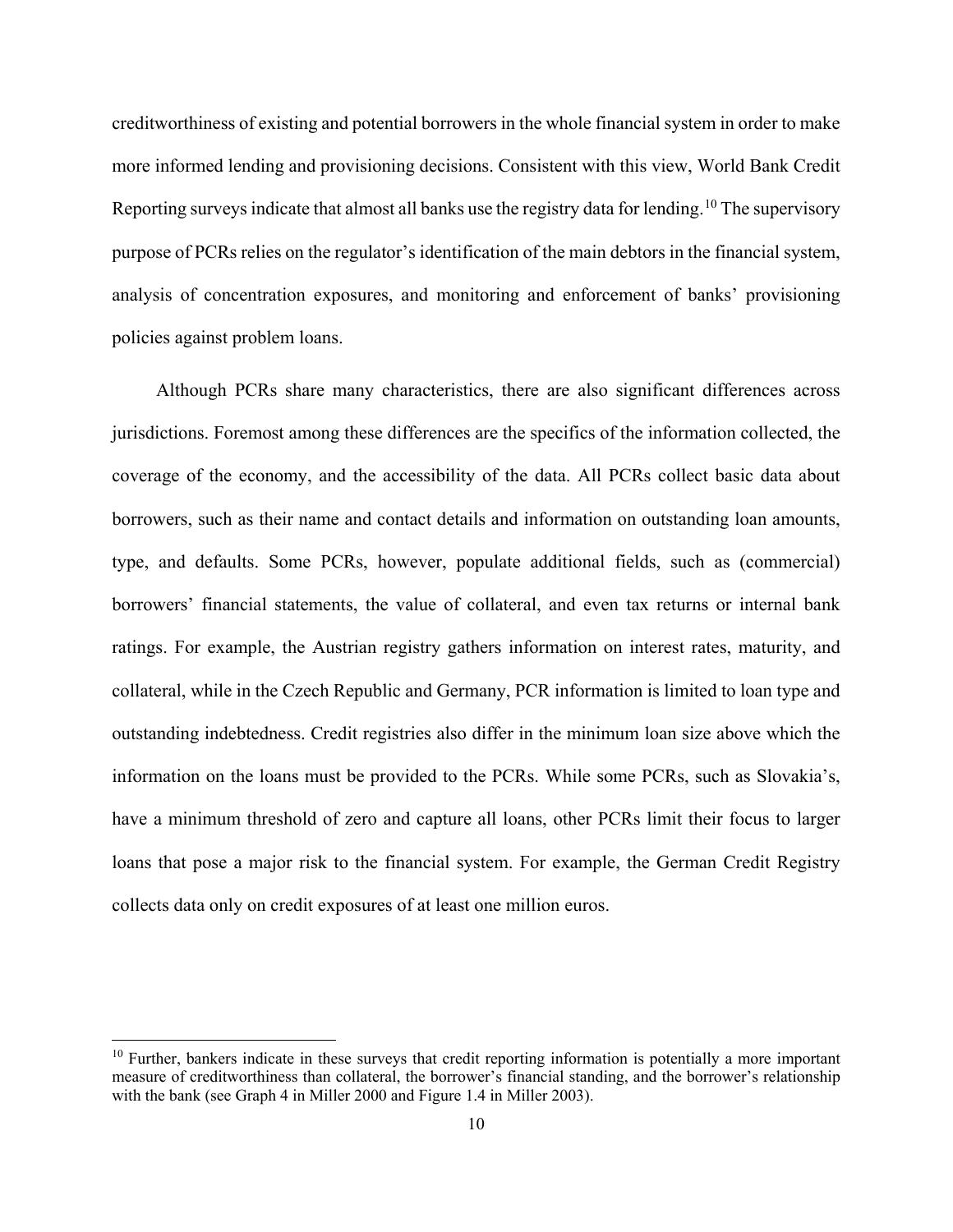## **Information Sharing and Loan Loss Provisioning: Predictions**

Early academic work concentrates on the conditions under which information sharing can mitigate the information asymmetry between borrowers and lenders.<sup>[11](#page-12-0)</sup> PCRs could improve banks' knowledge of the applicant and allow lenders to more efficiently target and price their loans (Padilla and Pagano 1997; Pagano and Jappelli 1993). Registries could also work as a disciplining device by inducing borrowers to avoid strategic default (Padilla and Pagano 1997; Jappelli and Pagano 2002). What is relatively unexplored in this literature is the direct role of PCRs in improving banks' evaluation of credit risks (Kallberg and Udell 2003). More generally, extant research has also linked the existence of a PCR with the absence of significant private credit bureaus, weak creditor protection, and a French civil code legal system. Powell, Mylenko, Miller, and Majnoni (2004) suggest that regardless of the initial motivation, PCRs are often used for a variety of purposes beyond their original objectives. The authors also point out that loan loss provisioning can be improved by information sharing.

In order to appreciate how PCRs and an enhanced information environment could affect LLR practices, it is useful to explore how banks make provisions. At the heart of loan loss provisioning is information about the creditworthiness of a borrower at a given point in time. The objective of the incurred loss model—the predominant framework in our sample—is to set aside a reserve for losses on loans that have likely been incurred as of the balance sheet date but have not yet been charged off. These accounting rules require that loan loss estimates incorporate all

<span id="page-12-0"></span> $11$  Since the borrower is more informed about its financial position and future profitability than the lender, who has a limited ability to assess the associated credit risk, borrowers with worse prospects (adverse selection: Akerlof 1970; Leland and Pyle 1977) and those that do not intend to honor the contract (moral hazard: Diamond 1984, 1991; Holmstrom and Tirole 1997) dominate the market. Thus, centralized exchanges of credit information among banks and supervisors can mitigate both problems to the extent that such exchanges sidestep costly information production (Hirshleifer 1971).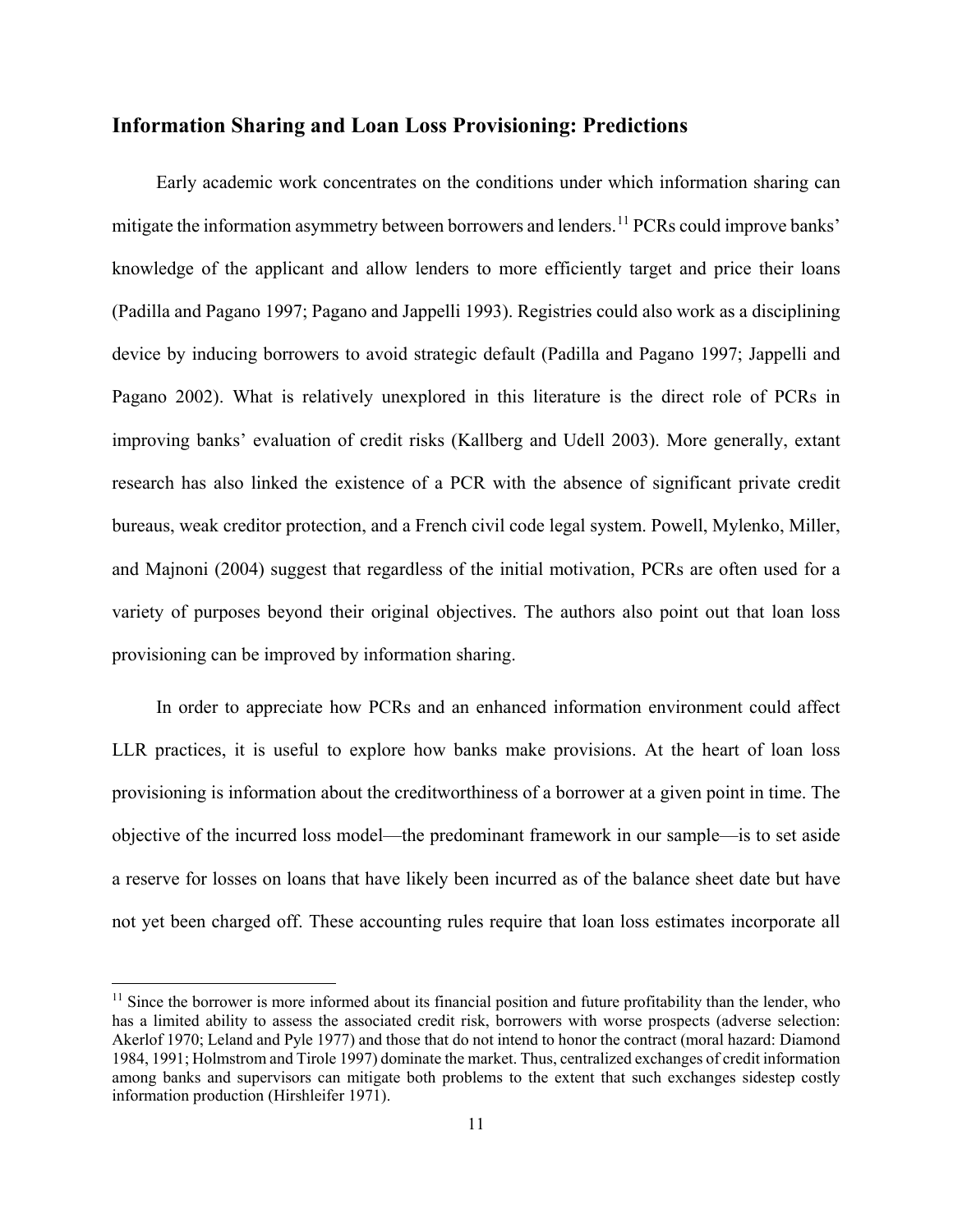observable data on losses, such as a specific borrower experiencing financial difficulties and general economic conditions that could change default rates.<sup>[12](#page-13-0)</sup> Put differently, banks recognize loan losses upon discovering a borrower's loss event that indicates possible future defaults. LLR depends on the objective evidence that the bank has about the borrower's health at the time of the balance sheet date, and the identification of loss events is complicated and subjective. For these reasons, it is inherently difficult to recognize existing credit losses earlier in the credit cycle.<sup>[13](#page-13-1)</sup>

Accordingly, a positive shock to the objective evidence banks possess about loss events and borrower creditworthiness—like the information supplied by PCRs—could enhance managers' estimates of loan loss provisions. These inputs could reveal trends about the macroeconomy or pertain to specific borrowers. Systematic trends can be gleaned from the behavior of different borrower pools. Information relating to specific borrowers is often obtained directly from other banks. If an individual/entity that had borrowed from Bank A defaults on its loans, all other banks in the same country gain access to this information. Accordingly, if Bank B had also extended loans to this borrower, even if these loans are performing, Bank B can use this objective evidence to better estimate its loan losses. In this sense, information sharing would make Bank B's loan loss provision timelier. Even though shedding light on the precise nature of learning is beyond the scope of our paper, our conversations with bankers who rely on PCR data suggest that this information is used in a borrower-specific context.

<span id="page-13-0"></span><sup>&</sup>lt;sup>12</sup> For example, IAS 39 states that "Objective evidence that a financial asset or group of assets is impaired includes observable data that comes to the attention of the holder of the asset about the following loss events: (a) significant financial difficulty of the issuer or obligor; (b) a breach of contract, such as a default or delinquency in interest or principal payments…."

<span id="page-13-1"></span><sup>&</sup>lt;sup>13</sup> Consistent with this view of the incurred loss model, prior academic work documents significant crosssectional variation in banks' timeliness of loan loss provisions under incurred loss regimes (e.g., Beatty and Liao 2011; Bushman and Williams 2012; Akins et al. 2017).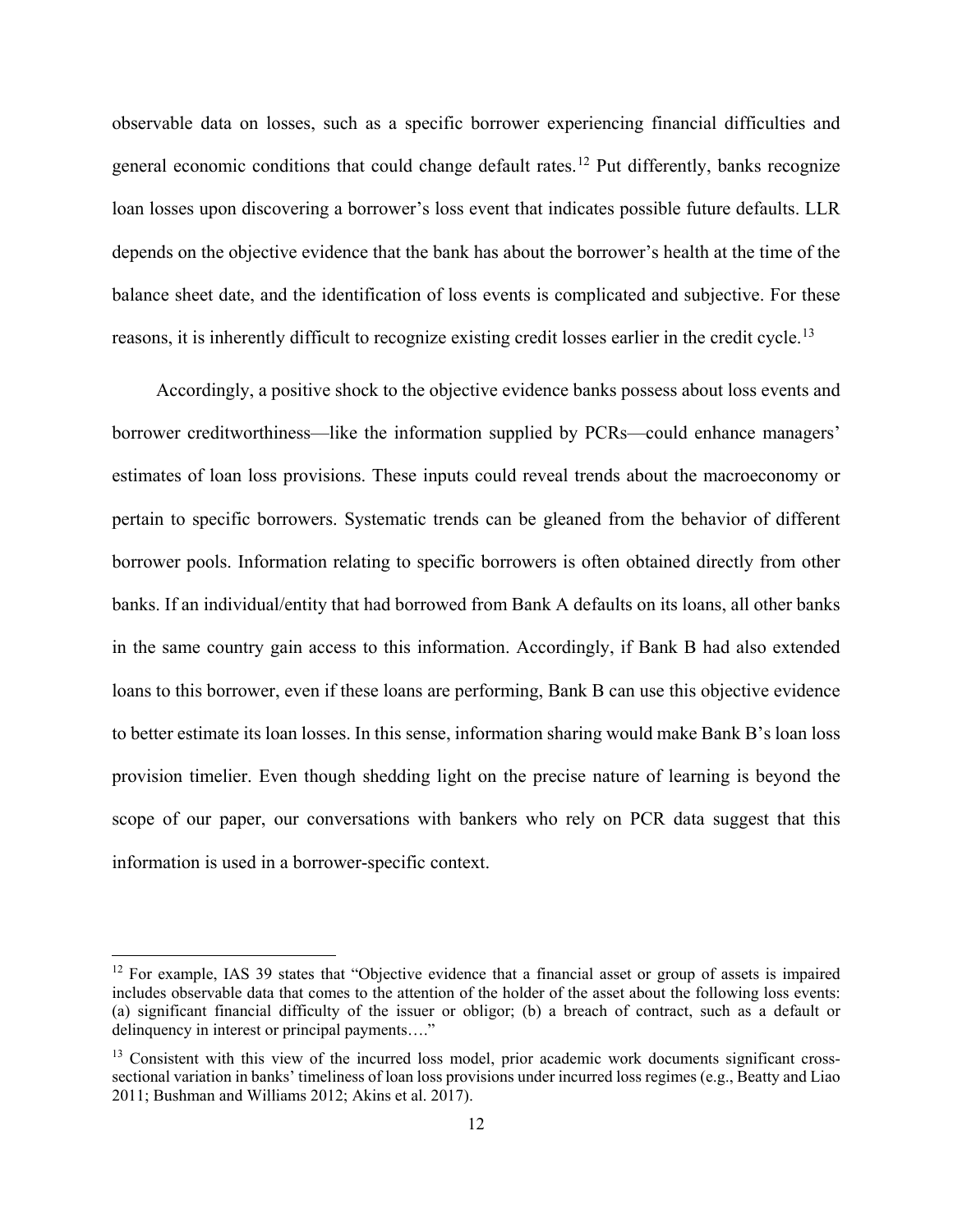PCR initiations/improvements might not enhance loan loss provisioning for several reasons. Despite their potential benefits, compulsory information-sharing mechanisms may be detrimental for various reasons. Foremost among these is the appropriability problem (e.g., Grossman and Stiglitz 1980; Gorton and Winton 2003)—the concern that information sharing may discourage banks from conducting costly information production on their own. Banks may find it cheaper to free-ride on the information collected by others, rather than collecting new data that competitors may then easily exploit. This outcome could reduce the effectiveness of banks' informationgathering activities, which would lead to an overall deterioration of information in the credit markets, followed by hampered lending and provisioning practices.<sup>[14](#page-14-0)</sup>

Another feature that can impede the information-sharing benefits of PCRs is the misreporting of borrower information in PCRs. Giannetti, Liberti, and Sturgess (2017) find that Argentinian banks manipulate the credit ratings of their borrowers before sharing them with competing banks. Although the findings are for only one country and apply to a subjective element in shared credit information (i.e., ratings), it is nevertheless a legitimate concern. Such misreporting can deter banks from relying on PCR data.

Finally, the presence of contractual features such as cross-default clauses in large corporate loans could obviate or reduce the usefulness of information sharing and hence of PCRs. To obtain objective evidence on the role of cross-defaults, we contacted our sample registries regarding the use of cross-default provisions in their jurisdictions. Their responses indicated that cross-default provisions are not commonplace in their respective countries' loan contracts. Nevertheless, to the

<span id="page-14-0"></span><sup>&</sup>lt;sup>14</sup> Other than the amount of information, the type of information banks rely on also matters. If banks receive and share standardized hard information, they may rely less on soft information, which could have serious adverse consequences.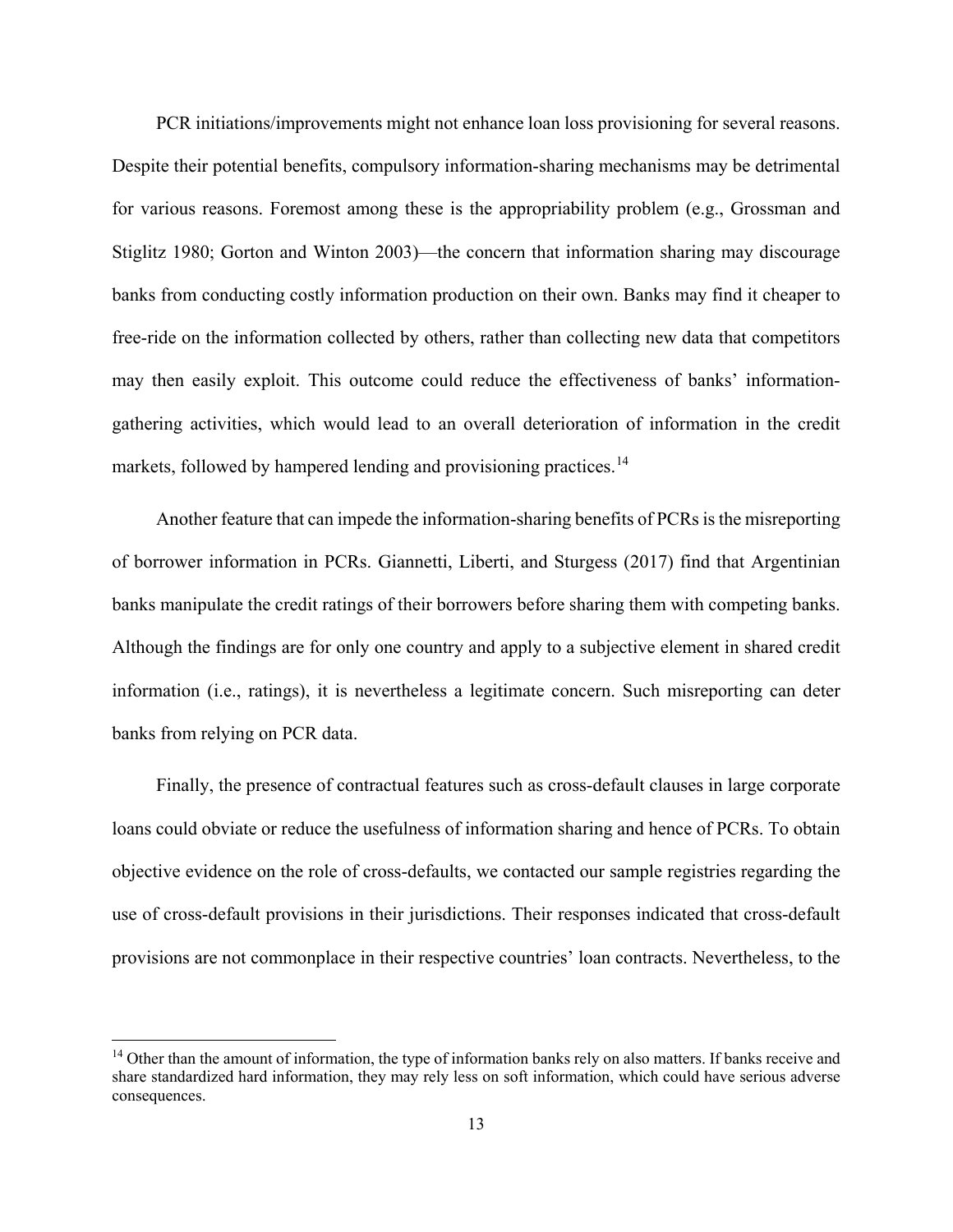extent that such cross-defaults rules are present, the usefulness of PCRs is questionable. Given these conflicting views, we state our first prediction in the null form as follows.

*Hypothesis 1:* PCR initiations and coverage increases do not affect LLR timeliness.

Even though we are interested in the effects of PCRs, the ultimate objective of our study is not to evaluate a policy but rather to understand whether banks' improved understanding of credit risks enhances their provisioning decisions. To this end, we explore the channel between PCR initiations and LLR timeliness by extending our investigation of this relationship with a series of cross-sectional tests. To understand whether changes in the quality of the borrower pool or loan contracts are the only mechanisms at work, we examine whether PCRs' provisioning effects vary across countries with increases and decreases in NPLs and loan maturities. Another channel whereby PCR information can improve timeliness is enhanced bank supervision. Credit registries provide valuable input to supervisors, who use this information to monitor banks. To understand the extent to which bank supervision drives our inferences, we examine how our findings vary with differing levels of bank supervision.

Lastly, we exploit the variation in PCR characteristics to test and strengthen our empirical inferences. We examine the cross-sectional variation in the difference between information collection and information distribution. The information PCRs distribute to banks could increase the latter's ability to evaluate credit risks, while the information PCRs collect but do not distribute should not affect banks' learning. This test is feasible because, in most cases, PCRs distribute to banks a subset of the collected information and because this wedge between data collection and distribution varies across jurisdictions. We should note that while these interesting details add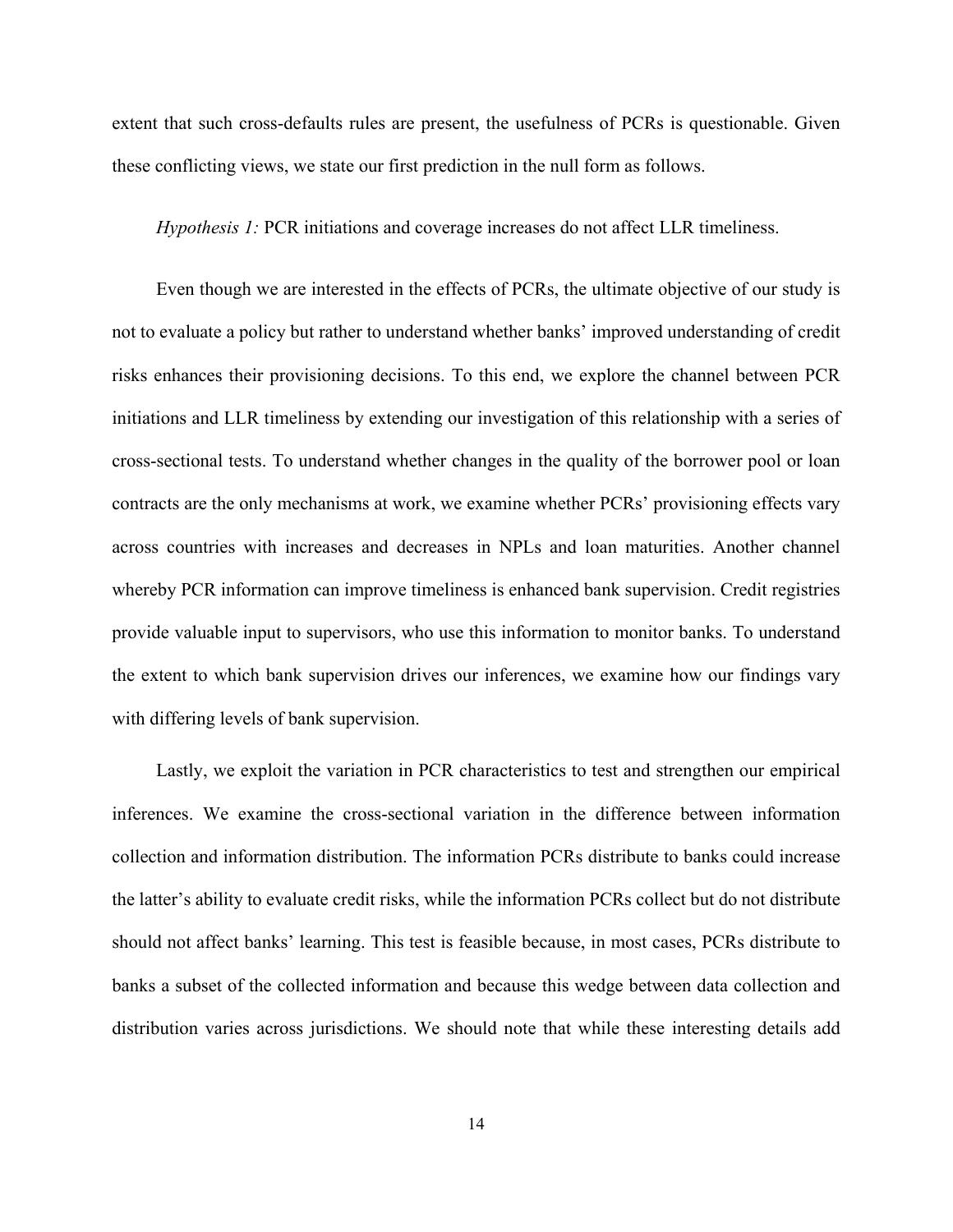credibility to our inferences, we cannot argue that they are the result of a coin toss; therefore, these variations, too, are susceptible to a certain degree of selection at the country level.

## **Sample Construction and Descriptive Statistics**

-

We conduct our tests on a global dataset of bank financial characteristics merged with the country-specific details of credit reporting systems. The main sample used in this study focuses on European countries. We determine that 23 out of 51 European countries have an established credit registry.[15](#page-16-0) We focus on credit registry events that affected these 23 registries between 2004 and 2015.[16](#page-16-1) Most European countries had initiated PCRs in the last century but experienced events that enhanced information sharing post 2004, such as increases in the numbers of borrowers or lenders covered in a registry.

Balakrishnan and Ertan (2020) describe our data collection approach in detail. We obtain the data on credit registry events from two official sources: annual reports of the national central bank/bank supervisor and the website of the credit registry. We search for discussions in these reports about regulations that led to the establishment of a credit registry, a decrease in the minimum loan threshold for reporting, or an increase in the number of lenders reporting. For our sample period, we find that 13 European countries experienced changes to registry operations that are recognized in official reports. In our empirical tests, we focus exclusively on the first event

<span id="page-16-0"></span><sup>&</sup>lt;sup>15</sup> The countries with a registry are Albania, Armenia, Austria, Azerbaijan, Belarus, Belgium, Bosnia and Herzegovina, Bulgaria, Czech Republic, France, Germany, Ireland, Italy, Latvia, Lithuania, Macedonia, Malta, Portugal, Romania, Slovakia, Slovenia, Spain, and Turkey. Ireland (2017), Malta (2016), and Slovenia (2016) established registries more recently, after the end of our sample period.

<span id="page-16-1"></span><sup>&</sup>lt;sup>16</sup> Starting from 2004, the World Bank tracks business regulations including credit registry–related events in its Doing Business website and publishes on its website country-level coverage of public credit registries. To utilize this external database to validate our search efforts, we begin our sample period in 2004. Another advantage of our start date is that most supervisory reports become available from the middle 2000s. Our sample ends in 2015 to ensure that we have sufficient observations in the post period to estimate the measures of timeliness of loan loss provisioning.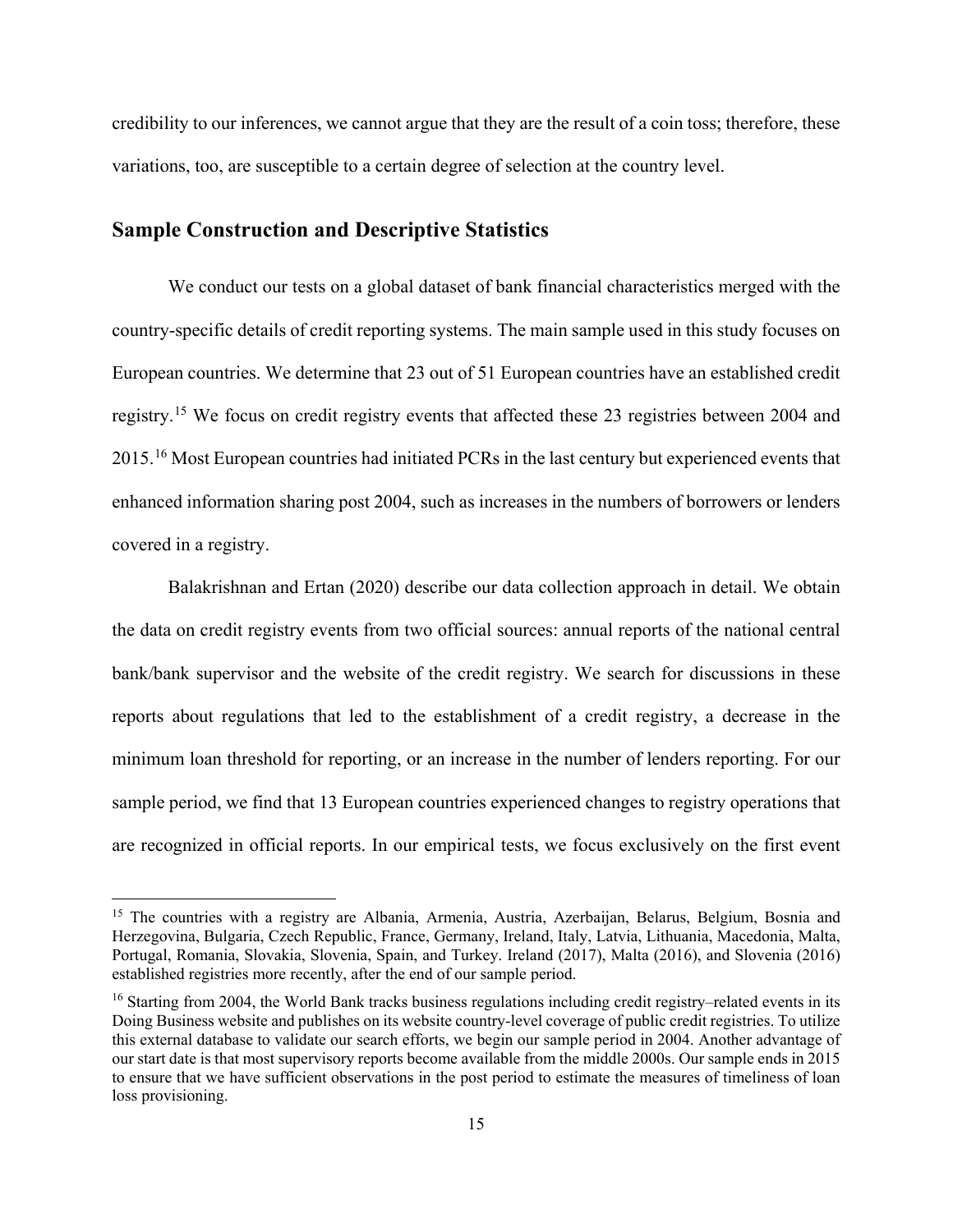that occurred in a country within the sample period. Table 1 provides information about the country, timing, and nature of the reforms we study. We also validate the data we collect with regulations cataloged in and registry coverage data reported by the World Bank's Doing Business reports. Table 1 shows that the coverage of the population increases around these events, suggesting that these events result in new information about borrowers to banks.

We obtain the bank-level data from SNL (for events post-2011) and Bankscope (for events pre-2010). We use two databases because the Bankscope data ends in 2014 (and does not allow us to measure the future ΔNPL variable for events that occurred after 2011), and the SNL Financial data for European banks starts from 2009. We limit our attention to "banks" and remove observations with missing regression variables. Country-level macroeconomic characteristics come from the World Bank's Global Financial Development Database. The Appendix shows the definitions of the regression variables, including the data source and field codes, where applicable.

Table 2 Panel A presents the sample statistics. The sample consists of 7,953 bank-years. In this sample, the median (average) *Loan loss provisions* is 0.835 (0.466) percent of total loans, while the mean growth in NPLs is 0.479, 0.613, and 0.743 percent of total loans in years t-1, t, and t+1, respectively. About half of the observations are coded as *Treatment* and *Post*, which suggests a reasonably balanced estimation sample. The median value of *Size* corresponds to a figure of about 680 million dollars (=  $e^{20.338}$ ). The average bank has a capital of almost 10 percent, an ROE of over 6 percent, and a loan growth ratio of over 11 percent. About 62–64 percent of our sample banks report under IFRS and Basel and have a Big Four auditor. Turning to macroeconomic indicators, we observe an average GDP growth of 5.5 percent. The mean GDP per capita is about 45 thousand dollars, and the top five banks constitute 75 percent of a country's total banking assets, on average.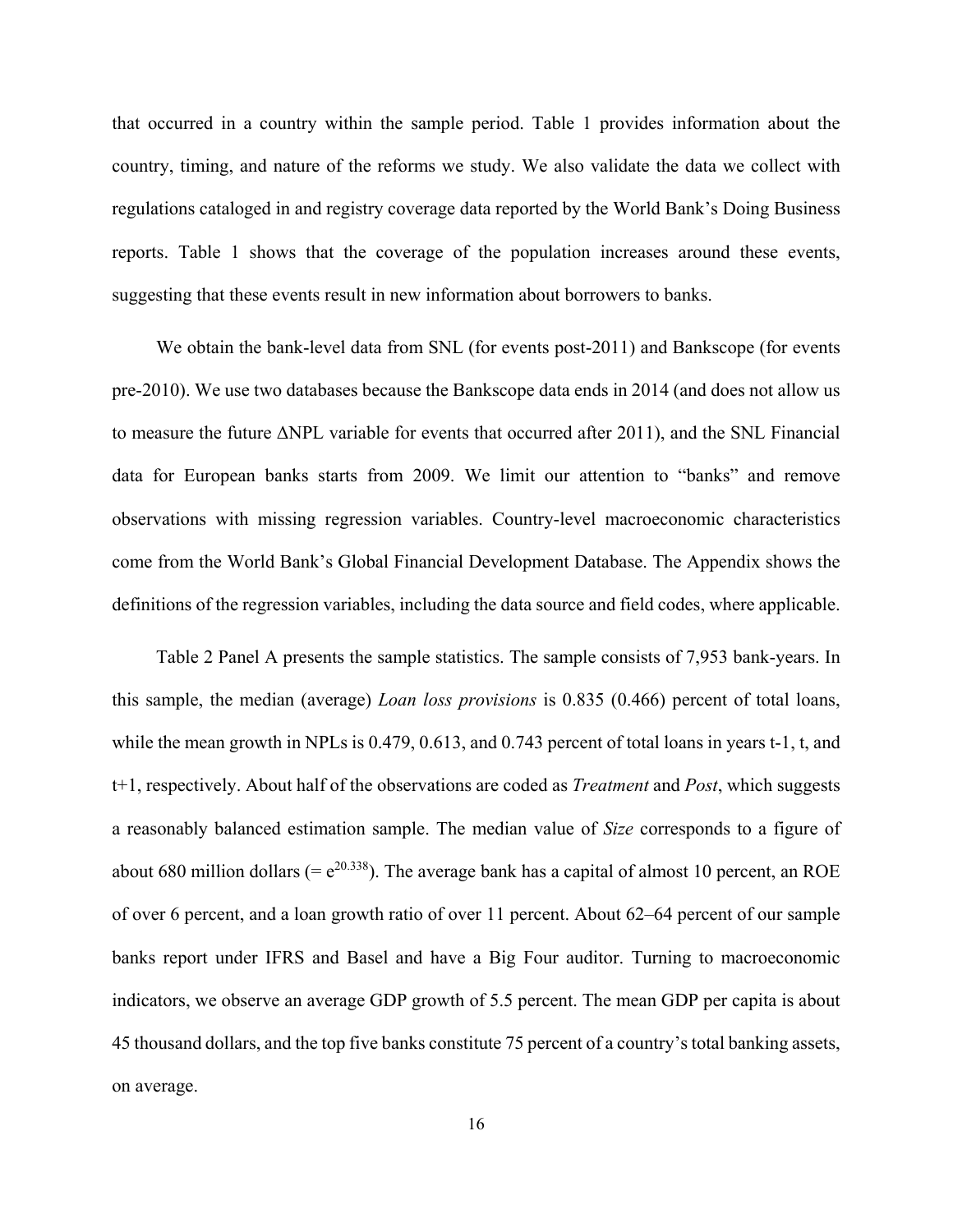Table 2 Panel B presents a breakdown of our bank-year sample by country. Two patterns emerge. First, the observations that enter the estimation sample follow a distribution that is similar to the distribution of the sample that has nonmissing regression variables. This pattern alleviates the concern that our matching procedure at the bank level yields a nonrepresentative sample. Second, Italy dominates the sample. This observation is not surprising given the dominance of Italy in the original database. However, it also necessitates that we re-examine our tests without Italy, which we do below.

# **RESEARCH DESIGN AND DATA**

## **Main Model**

Our main prediction (*Hypothesis 1*) pertains to the effect of PCR-related information events on banks' LLR practices. We expect banks' loan loss provisioning to improve as a result of a better understanding of borrower creditworthiness. To test our predictions, we estimate the following difference-in-differences model:

*Loan Loss Provisions*<sub>i,t</sub> =  $\alpha$  +  $\beta$ <sub>1</sub> *Post*<sub>c</sub>,t × *Treatment*<sub>c</sub> ×  $\Delta NPL$ <sub>i,t+1</sub>

+ 
$$
\beta_2
$$
 Postc,t × Treatmente ×  $\triangle NPL_{i,t}$  +  $\beta_3$  Postc,t × Treatmente ×  $\triangle NPL_{i,t-1}$   
+  $\beta_4$  Postc,t ×  $\triangle NPL_{i,t+1}$  +  $\beta_5$  Postc,t ×  $\triangle NPL_{i,t}$  +  $\beta_6$  Postc,t ×  $\triangle NPL_{i,t-1}$   
+  $\beta_7$  Treatmente ×  $\triangle NPL_{i,t-1}$  +  $\beta_8$  Treatmente ×  $\triangle NPL_{i,t}$   
+  $\beta_9$  Treatmente ×  $\triangle NPL_{i,t-1}$  +  $\beta_{10}$  Postc,t × Treatmente +  $\beta_{11}$  Postc,t  
+  $\beta_{12}$  Treatmente +  $\beta_{13}$   $\triangle NPL_{i,t+1}$  +  $\beta_{14}$   $\triangle NPL_{i,t}$  +  $\beta_{15}$   $\triangle NPL_{i,t-1}$   
+  $\beta_{16}$  Earrings ex. LLP <sub>i,t-1</sub> + **© CONTROLS** +  $u_t$  +  $w_c$  +  $e_{i,t}$ . (1)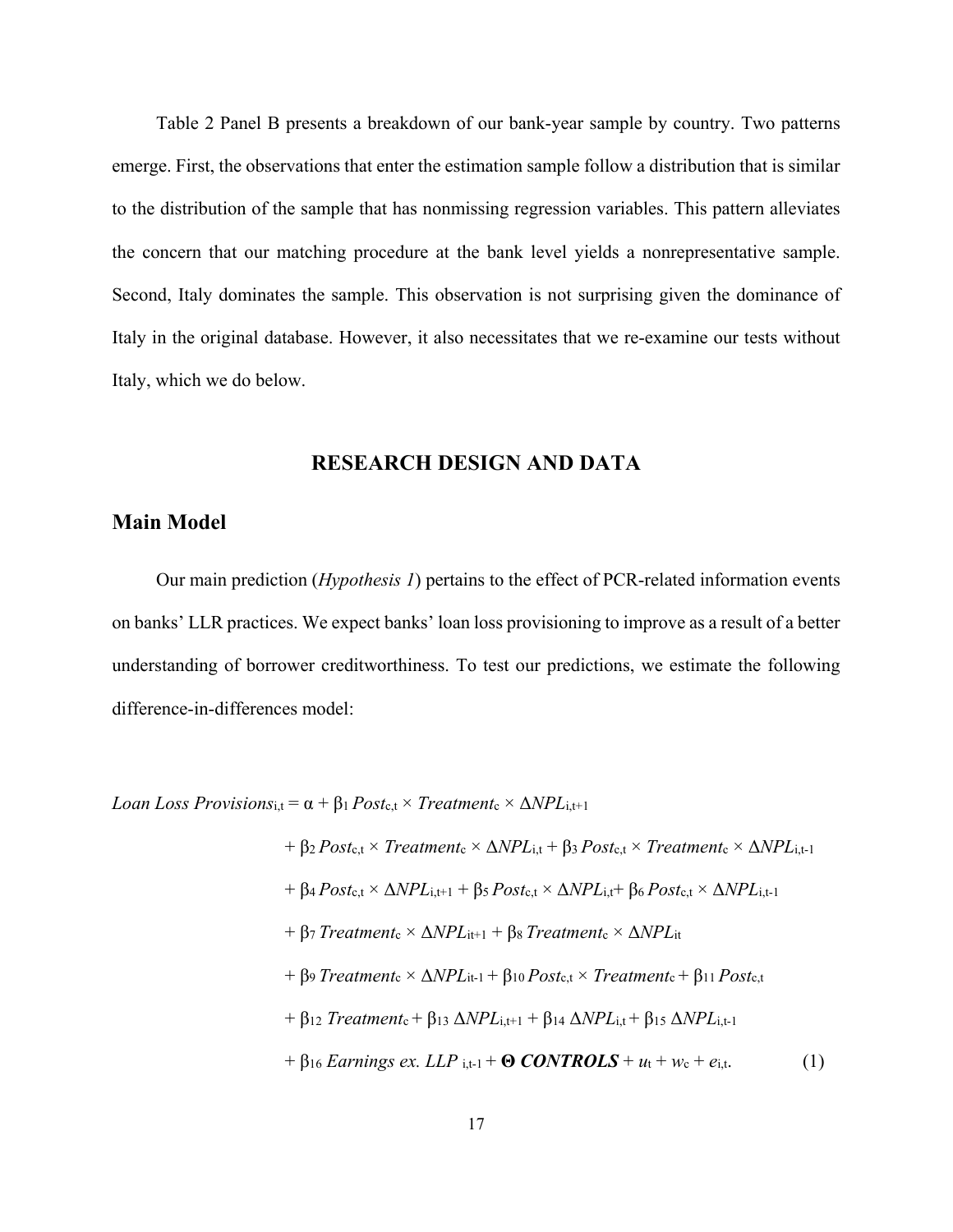In this model, *c* is a country, *i* is a bank, and *t* is a year; each observation is a bank-year. The dependent variable, *Loan Loss Provisions*, is the annual loan loss provisions divided by lagged total loans. (Variable definitions appear in the Appendix.) *Post* and *Treatment* comprise the difference-in-differences model. We estimate this model on a group of banks whose countries established or improved their PCRs (for which the *Treatment* dummy switches on) as well as a control group of banks that are individually matched to treatment banks (for which *Treatment* equals zero). *Post* is also an indicator variable, designed to absorb the confounding effects of overall trends in the dependent variable around the treatment. *Post* equals one for bank-years after the event year. (For control banks, this is the same year as the matched treatment observation.)

The independent variable of interest includes changes in nonperforming loans (*ΔNPL*), as well as *Post* and *Treatment*. Consistent with Bushman and Williams (2012), future, current, and lagged variants of NPL growth variables are included in the model. In the tables, to avoid subscripts, we label Δ*NPL*i,t+1 as *Future* Δ*NPL*, Δ*NPL*i,t as *Current* Δ*NPL*, and Δ*NPL*i,t-1 as *Lagged* Δ*NPL.* We are interested mainly in the coefficient on the triple differences estimator, β1. This term captures the association between current loan loss provisions and subsequent changes in NPLs for banks in treatment countries in the post period, relative to a control group of banks over the same period.

Equation (1) is saturated with year fixed effects (*ut*) and country fixed effects (*wc*). In the presence of time-invariant country fixed effects, *Treatment* is not identified in the estimation models (β<sup>12</sup> is dropped). The indicator *Post*, however, is identified even when the model includes year fixed effects because the events we study take place in a staggered fashion. *CONTROLS* is a vector that includes bank-level control variables: *Size* (natural logarithm of total USD assets), *Capital* (the ratio of equity to assets), *Profitability* (the return-on-equity ratio), *Loan growth*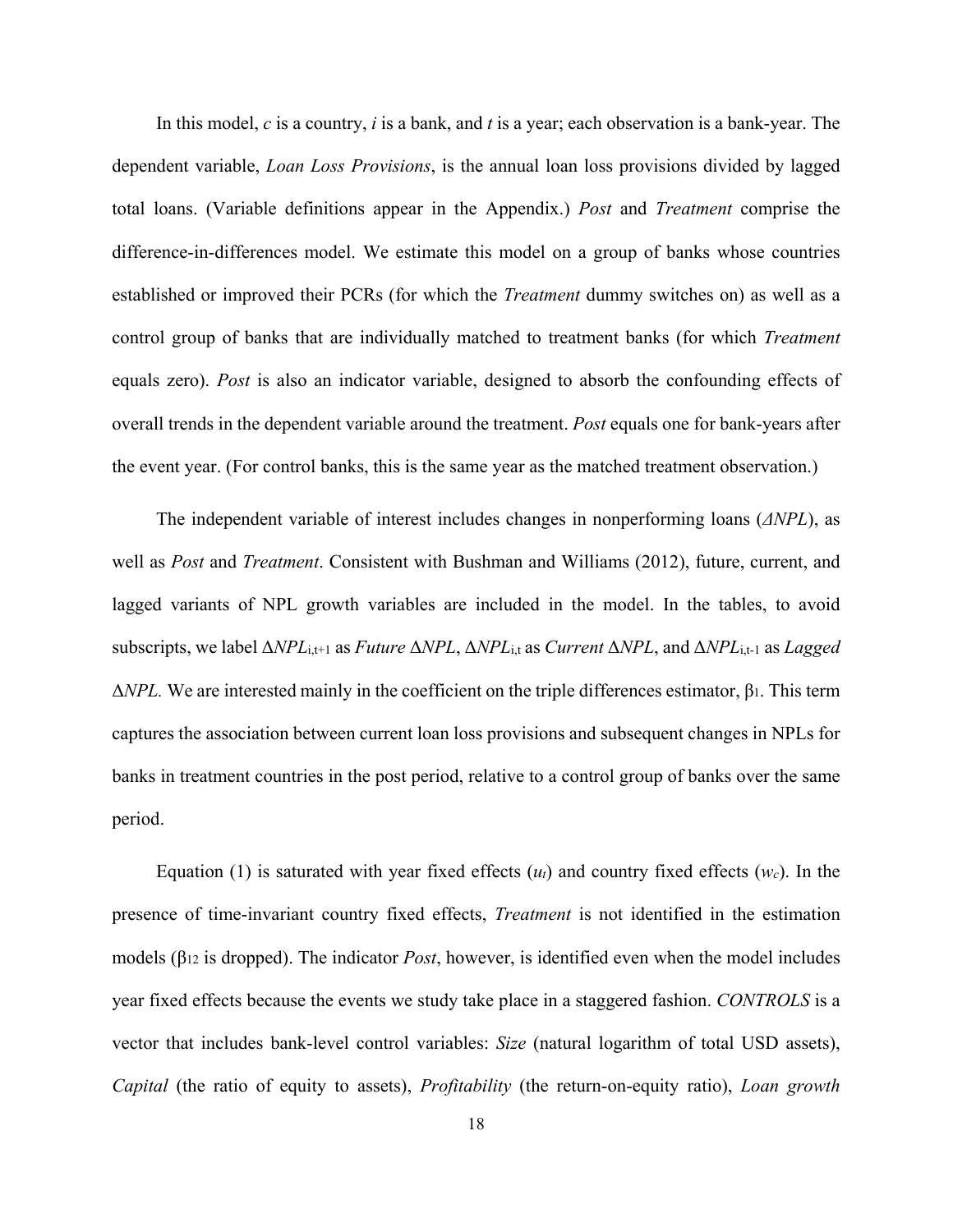(annual percentage change in total loans), *Loan intensity* (total loans as a percentage of total assets), *Interest expense* (annual interest costs divided by total liabilities), *Cost-to-income ratio* (operating expenses as a percentage of operating income), and *Earnings ex. LLP* (earnings before loan loss provisions as a fraction of total loans). We also account for additional bank characteristics that could affect loan loss provisioning. We control for the type of financial reporting and regulatory reporting standards the bank uses (*IFRS reporter* and *Basel reporter* dummies). The bank-level definition of these variables allows us to isolate the confounding effect of voluntary as well as mandatory adopters of IFRS and Basel rules. To complement these terms, we also account for *Big Four auditor*, a dummy that switches on if the bank is audited by one of the Big Four audit firms or their local partners/predecessors.

In addition to bank-level controls, in order to account for concurrent macroeconomic conditions, we add to our models *GDP per capita*, *GDP growth*, and *Concentration* (total assets of the five largest banks in the country divided by the total assets of the banking sector). We extend the macroeconomic controls in our robustness checks, in which we control for the extent of commercial loans in the country, as well as the strength of legal rights, private credit bureau coverage, and local economic conditions. (These variables are available for a smaller subset of the sample.)

The link between information sharing and better provisioning decisions is economically coherent. Mandatory exchange of information among *banks* would improve *banks'* understanding and evaluation of loss events, which, in turn, would help *banks* make more informed and timelier provisioning decisions. However, PCR adoptions and changes are not random. PCRs are formed to increase the quality of the information provided to lenders and to improve supervision (Miller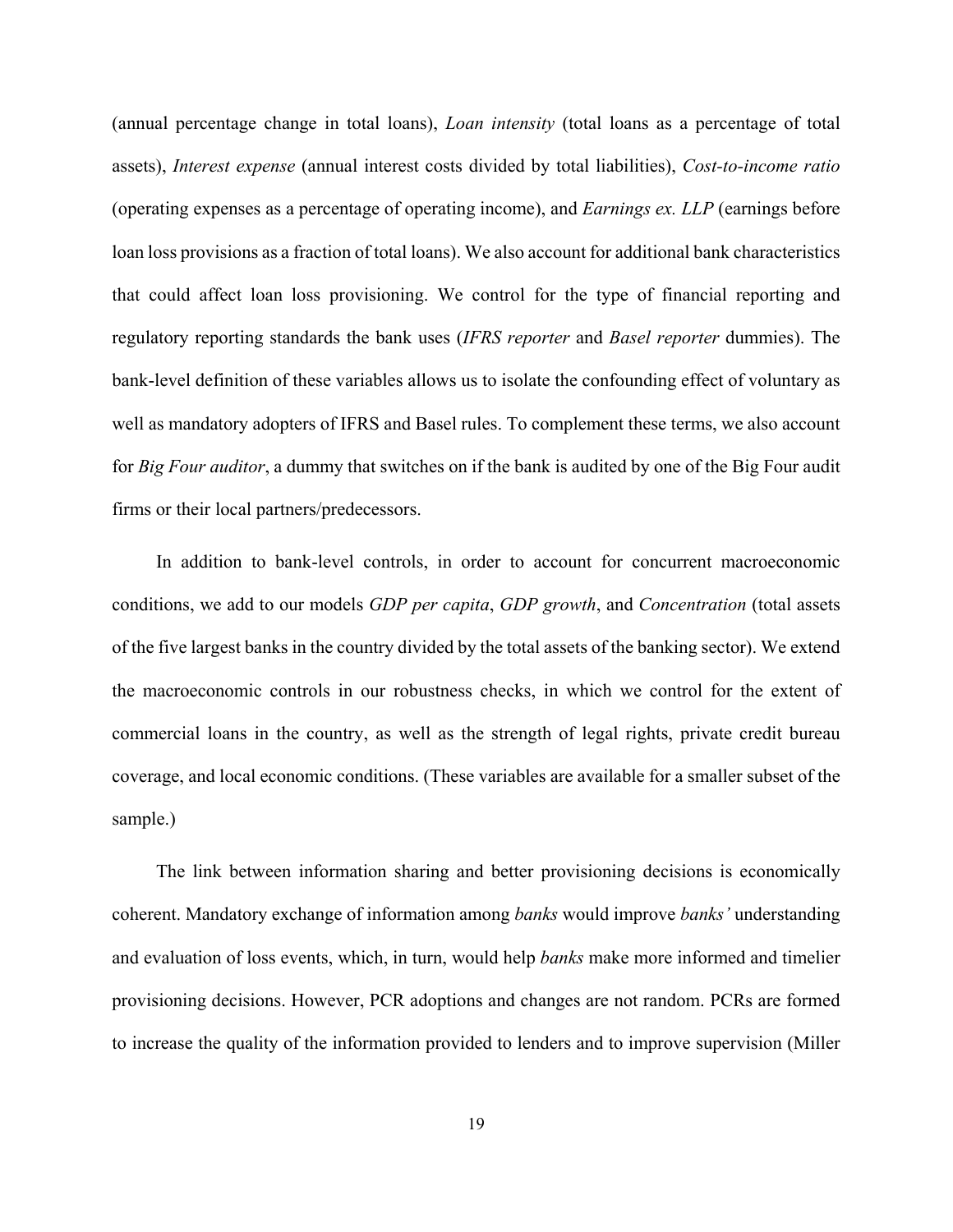2003). These inputs imply that we analyze the treatment effect on the treated group, rather than a coin toss.

Our identification assumption requires that PCR events be unrelated to the individual banks' provisioning decisions. In the absence of counterfactuals or a randomized experiment, we construct a propensity-score-matched sample of banks that we use as our control group. Specifically, for each bank in a treatment country, we find a matched bank (from a non-treatment country) that is similar to the treatment bank in terms of entity-level observables (i.e., *Size, Profitability*, *Capital*, *Loan intensity*, *Interest expense*, *Cost-to-income ratio*). We ensure that the treatment and control groups are statistically similar at the time of the respective treatment (untabulated). Despite this observation, we realize that a variety of issues might remain. We discuss these concerns below and attempt to address them through several robustness tests.

#### **RESULTS**

#### **Main Findings**

To examine the effect of changes to the PCRs on banks' loan loss provisioning timeliness, we estimate equation (1). Table 3 presents the relevant results. Our findings show that the coefficient on *Post × Treatment × Future ΔNPL* is positive and significant. The estimate in column (1) suggests that enhanced information sharing through PCRs is associated with a 10.3 percentage point relative increase in the association between future changes in NPLs and loan loss provisions. The results continue to hold when we include the control variables in column (2). The coefficient estimates on other regressors are typically consistent with those of prior work (e.g., Bushman and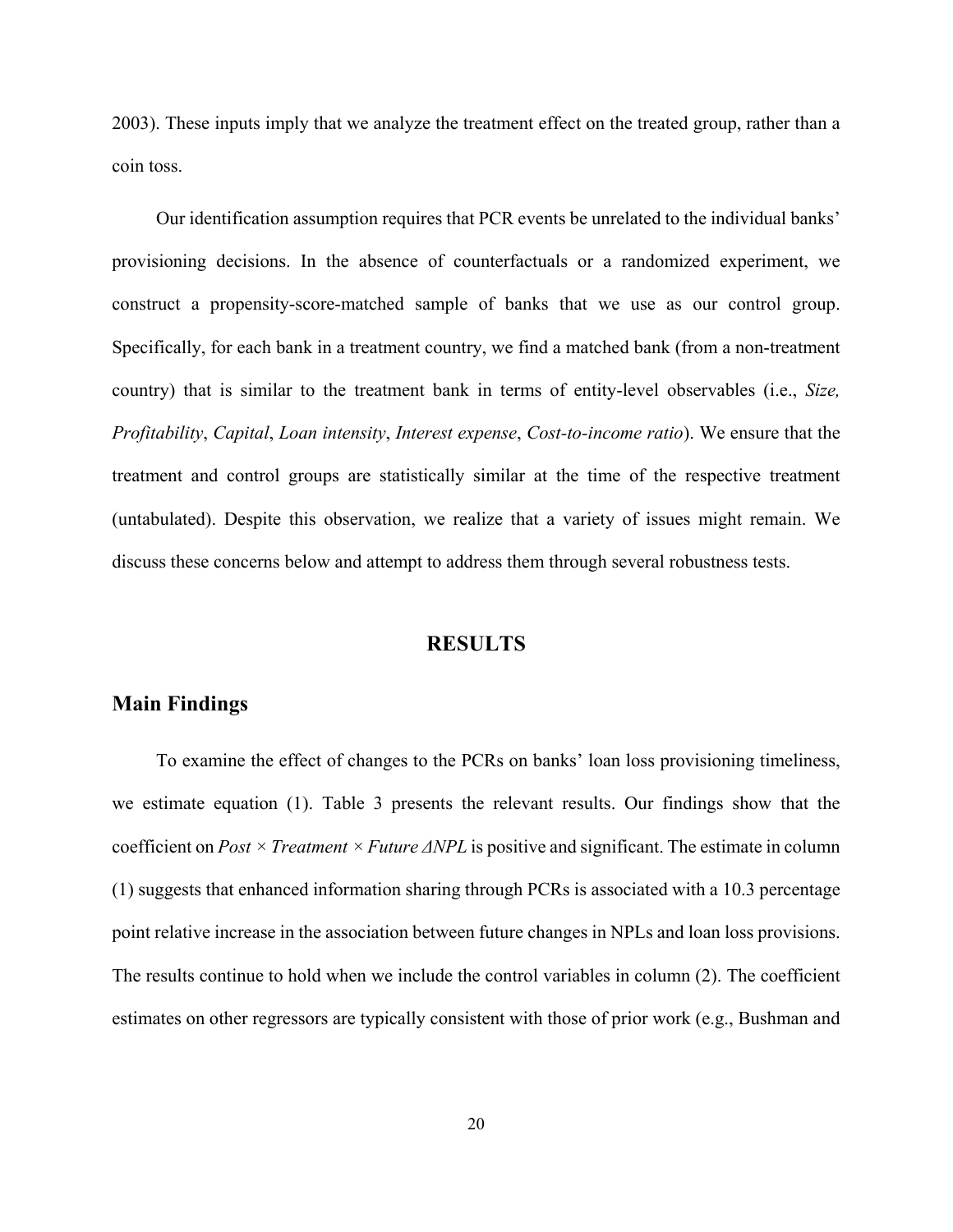Williams 2012); all variants of NPL growth variables as well as *Earnings ex. LLP* are positively associated with *Loan loss provisions*.

Overall, the findings in Table 3 suggest that credit information sharing enhances LLR timeliness. In an ideal experiment, we would assign information sharing to a randomly selected group of banks to analyze the treatment effect relative to a control group. However, our inferences face several identification challenges, which we address by performing additional tests. We present the results of these analyses in Table 4. First, to verify the validity of a matched sample of banks as a control group and to eliminate concerns about the drivers of regulation, we test the pretreatment trends in the outcome variable for treatment and control countries. As shown in column (1) of Panel A, the coefficient on *Pre1 × Treatment × Future ΔNPL* is statistically insignificant, suggesting that pre-treatment provisioning behavior is similar for treatment and control countries. According to this assumption, in the absence of the PCR events we explore, the average relationship between *Future NPLs* and *Loan loss provisions* would have continued to be similar across the treatment and control groups.

The second column in Panel A of Table 4 provides further evidence on the timing of treatment. Specifically, we observe a statistically significant coefficient on the triple estimator over a shorter treatment window. This test helps shed light on the timeline over which the treatment effect sets in. Note that the evidence presented in Panel A of Table 4 also alleviates the concern that information sharing could reduce banks' incentives to collect information to the extent that there will be a reduction in the timeliness of LLR. In other words, PCRs could lead banks to freeride on other banks' information. Over time, such actions would weaken the timeliness of LLR practices. If this were the case, we would observe a reversal in the improved provisioning timeliness in the few years after PCR initiations. Panel A of Table 4 shows that this is not the case.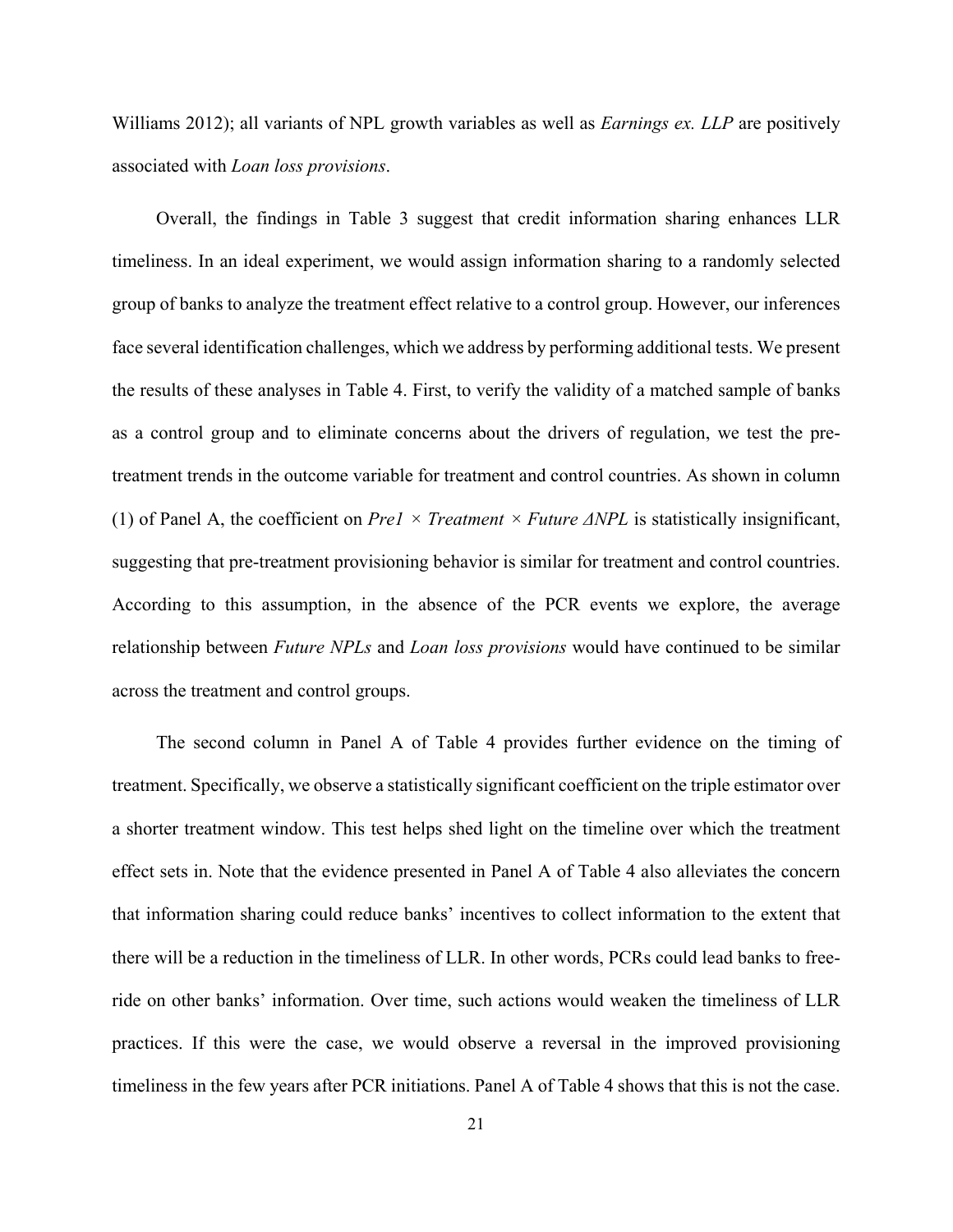The positive and significant effects for a relatively long treatment window suggest that PCR reforms have a long-lasting effect (even though we cannot conclude that banks' incentives to collect information remain the same).

We next test the robustness of our findings in alternative subsamples. The treatment and control groups could be inherently different in their loan loss provisioning practices due to omitted characteristics, which could also interfere with the treatment. Panel B of Table 4 contains the results of the tests that get at these issues. The first sensitivity test focuses on a sample of treatment countries and thus limits the main variation to the staggered timing of events. This specification is free from any assumptions about a control sample. As the first column shows, our inferences remain similar.<sup>[17](#page-23-0)</sup> The estimation sample shown in the second column excludes negative provisioning values to ensure that our findings are not an artifact of unusual provisioning behavior. While the tests we present in column (3) are based on a subsample of banks that do *not* change their financial reporting, regulatory reporting, or auditor in the previous year, in the sample shown in column (4), we drop countries that exhibit a negative GDP growth. Finally, in the fifth column, we remove Germany, Azerbaijan, and Italy, which are associated with modest increases in population coverage, as well as their respective control observations. Moreover, as noted above in the discussion of Table 2 Panel B, Italy dominates the sample. Accordingly, excluding Italy serves as a robustness check of the representativeness of the sample. We note that in each of these alternative specifications in Table 4, our conclusions from Table 3 continue to hold.

<span id="page-23-0"></span> $17$  To ensure consistency with the rest of our analysis, we cluster standard errors by country in column (1) of Table 4, Panel B. However, we recognize the potential concern about the small number of clusters. We estimate the model using country-year clusters, bank clusters, and no clusters (with heteroskedasticity correction only). The t-stat for the coefficient of interest—which is 2.01 in the original model—becomes 1.87, 2.15, and 4.43, respectively.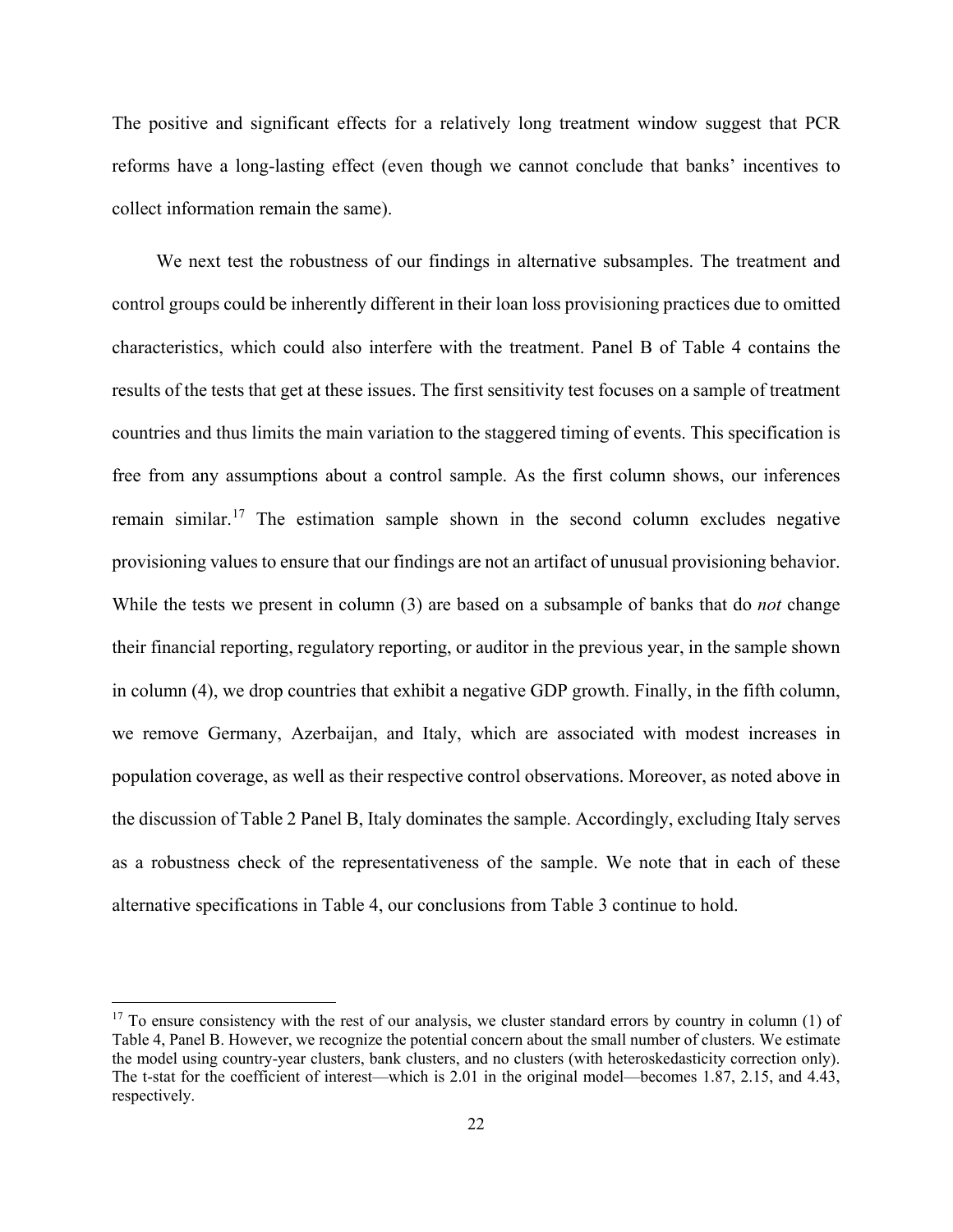Even though the tests presented in Panels A and B of Table 4 allay selection concerns, there could be other treatment effects *concurrent* with PCR-related events that could confound our findings. For example, PCR improvements might be just one part of a broader regulatory agenda that aims to enhance creditor rights and maintain macroeconomic stability. If other contemporaneous improvements in the credit landscape (e.g., bankruptcy reforms, the introduction of collateral registries) are the actual treatment effect that frequently coincides with PCR events, our inferences would be erroneous.[18](#page-24-0) To tackle these issues and to take into account credit-related changes at the country-year level, we control for indices that trace the strength of creditor rights and coverage of private credit bureaus. Further, we include in the right-hand side country-level stock returns, capital market participation, corporate debt issuance, and the ratio of corporate debt to household debt in order to control for local trends and developments. As Panel C of Table 4 shows, these additional considerations—which are added individually in columns (1) through (6), collectively in column (7), and interactively with the independent variables of interest in columns (8) and (9)—support our conclusions.

Finally, we examine alternative measures of timeliness of provisioning. As noted above, our adoption of the Bushman and Williams (2011) framework offers several advantages. Nonetheless, as a robustness test, we evaluate a different independent variable, *LLR Timeliness*, which we define as the ratio of NPLs to loan loss reserves. This metric is simple and does not necessitate a tripledifferences model; however, it could be noisy, especially when *LLR Timeliness* is greater than one. Following prior work, we use two versions of *LLR Timeliness*. *LLR Timeliness (Beatty and Liao 2011)* is the ratio of current loan loss reserves to current NPLs, and *LLR Timeliness (Akins et al.* 

<span id="page-24-0"></span><sup>&</sup>lt;sup>18</sup> To be sure, the staggered adoption of PCRs mitigates these issues, because, in order to invalidate our inferences, confounding factors should systematically correlate with a series of PCR improvements. Further, we account for accounting and regulatory reporting features at the bank-year level.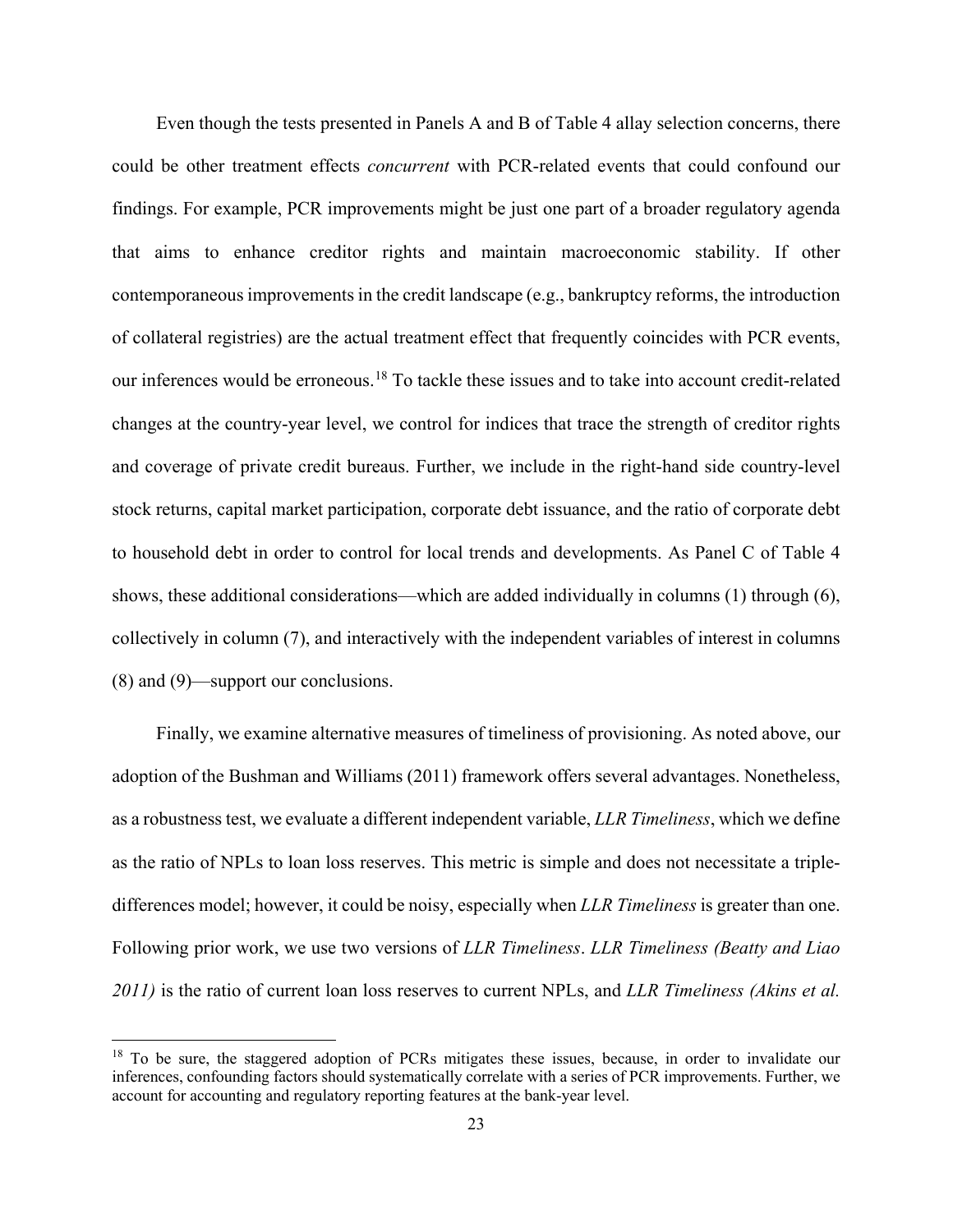2017) is the ratio of current loan loss reserves to year-ahead NPLs.<sup>[19](#page-25-0)</sup> The estimation results in Panel D of Table 4 suggest that the difference-in-differences estimator is positive and significant for both variants of *LLR Timeliness*, which supports our prediction that PCR improvements enhance the timeliness of loan loss provisions.

# **Mechanism Tests: Alternatives to Increases in Banks' Information Set**

Our findings thus far suggest that the PCR improvements we study improve the timeliness of banks' loan loss provisions. We contend that three factors could be the underlying mechanism. The first one is learning, which is our assertion. According to this narrative, banks' better understanding of loss events and their possession of enhanced objective evidence make provisions timelier. Another channel through which PCR reforms could improve loan loss provisioning is supervision (the "supervision" hypothesis). This suggests that regulators, with their strengthened access to information, may induce banks to enhance their loan loss provisioning. The third potential mechanism is economic improvements in borrower pools (the "better borrowers" hypothesis). In this view, bank provisions could become timelier as a result of systematically and inherently better borrowers/contracts. This story could manifest in reduced adverse selection (as "bad" borrowers leave the market) and reduced moral hazard (as borrowers behave "better" after the loan initiation).

While these explanations are not mutually exclusive, there are reasons the "supervision" and "better borrowers" arguments may not hold. Most of our events apply to countries with existing registries; therefore, it is unclear why an increase in information (along the intensive margins)

<span id="page-25-0"></span><sup>&</sup>lt;sup>19</sup> Akins et al. (2017) argue that using subsequent NPLs in the denominator captures the essence of Beatty and Liao (2011) and Bushman and Williams (2012)—greater timeliness in the loan loss accrual process includes the anticipation of changes in NPLs.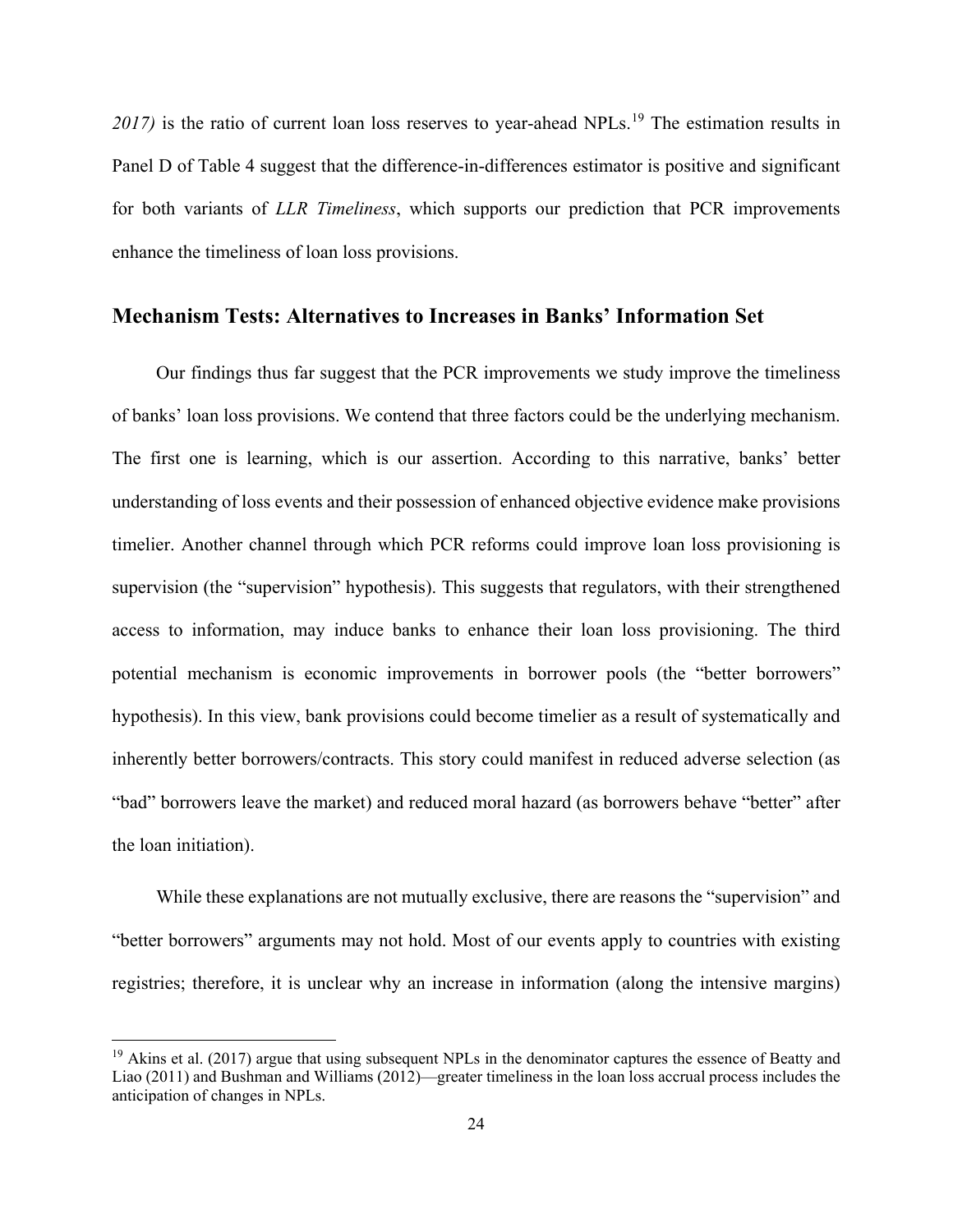would significantly intensify regulatory stringency. (This argument should be much stronger for registry establishments, i.e., along the extensive margin.) Regarding the "better borrowers" argument, it is important to note that our paper does not look at loan issuance or loan defaults. That is, our focus is not on the *amount* of provisioning but on its *timeliness*. While improvements in borrower behavior could reduce NPLs (or provisions and reserves), it is not as clear why it would improve the *relationship* between current loan loss provisions and future NPL changes.

At any rate, to shed light on the underlying mechanism, we conduct a series of cross-sectional tests, the results of which we present in Table 5. We observe that our main findings hold for subsamples that are partitioned based on changes in NPLs and changes in loan maturity (both calculated at the country-year level). If the better-borrowers explanation were the only mechanism, we would find no result for the subsamples with worsening NPLs and loan maturity lengths. However, our findings hold across all subsamples (columns 1–4). To investigate bank supervision, we split our sample on regulatory stringency (the supervisory power variable obtained from Barth et al. 2013). Again, our inferences apply to jurisdictions with low as well as high supervisory power (columns 5 and 6). Collectively, alternatives such as the supervision and credit quality arguments do not fully explain the results, which implies that banks improve their loan loss provisioning decisions by using a richer set of information.

As an additional exercise, we partition the sample on corporate indebtedness to understand whether banks' learning is coming from commercial credit or individual loans. While this issue itself is not a threat to the learning story, it is a useful effort to ascertain the components of banks' learning because the methodology employed for loan-loss provisioning varies across these types of loans. For commercial loans, the information is perhaps used directly at the individual borrower level. In the case of homogenous loans, such as consumer credit, loan loss provisions are typically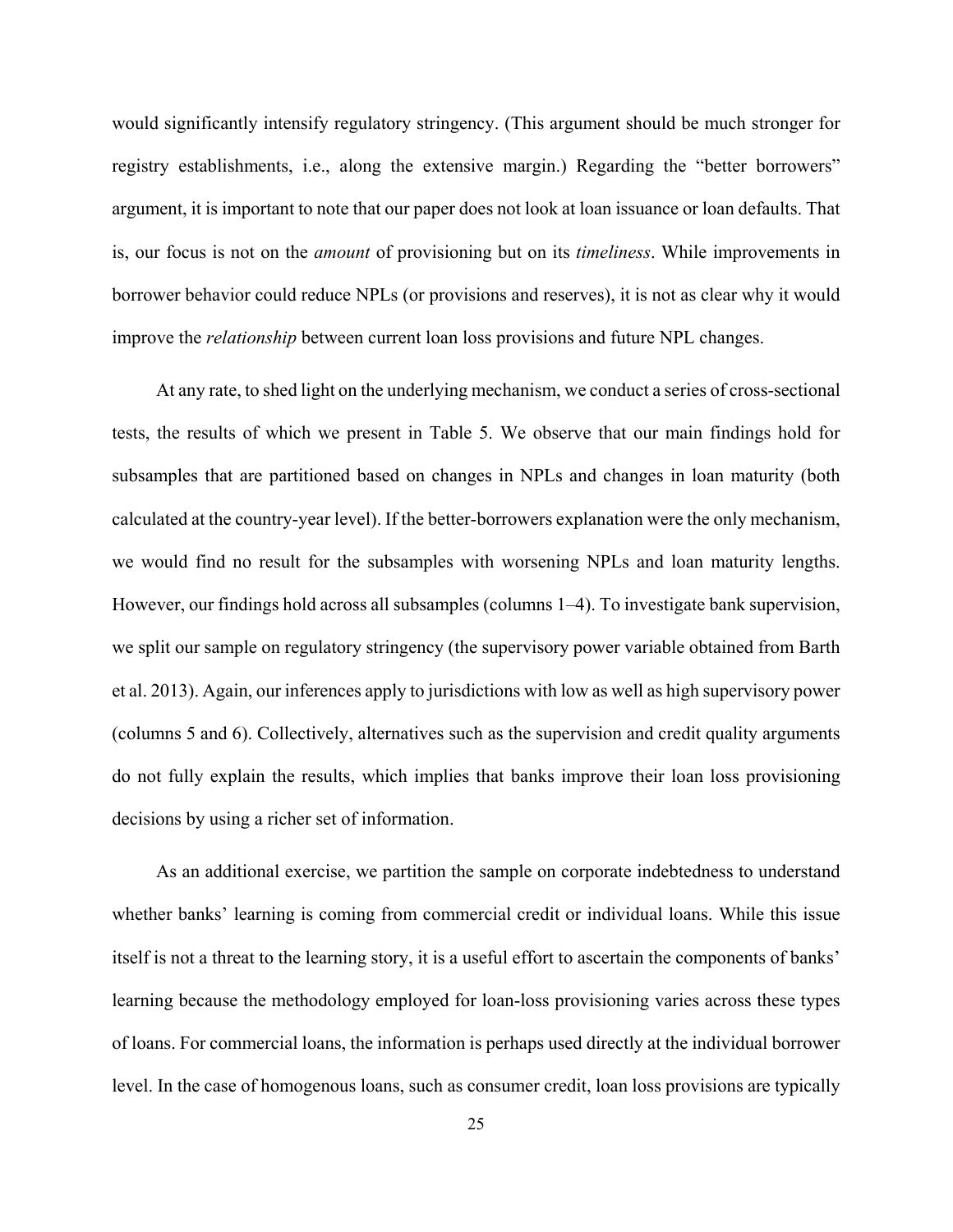made for a basket. Accordingly, the information obtained for homogenous loans is likely useful at the group level. More information on defaults, arrears, and other questionable status updates in a basket will trigger an increase in the assessed average (expected) risk for that group of borrowers. We find that our results hold for jurisdictions with high and low levels of corporate debt, although the estimates are economically stronger when corporate indebtedness is high. This observation suggests that both types of credit seem to be relevant for provisioning.

# **A Global Analysis of PCR Initiations**

The preceding analysis provides reassuring evidence that omitted factors, such as local economic shocks, omitted regulations, and changes in borrower pools, do not drive our conclusions. To supplement these inferences and assess the generalizability of our message, we examine the provisioning effects of PCR initiations on a global sample. We obtain information on the establishment date, coverage, and other key features of PCRs from the World Bank's credit reporting database (Bruhn, Farazi, and Kanz [20](#page-27-0)13).<sup>20</sup> This database is a collation of World Bank surveys of global credit reporting agencies and regulators conducted since the 1990s. We conduct our tests on a global dataset of bank financial characteristics merged with the country-specific details of credit reporting systems. Panel A of Table 6 details the introduction years of the sample PCRs. The survey stops in 2010, and the latest recorded PCR adoption is 2008. The establishment year of the sample treatment countries starts in 1996 due to data unavailability (of international bank financials from Bankscope).

<span id="page-27-0"></span> <sup>20</sup>https://web.archive.org/web/20170909105658/http://econ.worldbank.org/WBSITE/EXTERNAL/EXTDEC/E XTGLOBALFINREPORT/0,,contentMDK:23269620~pagePK:64168182~piPK:64168060~theSitePK:881609 7,00.html.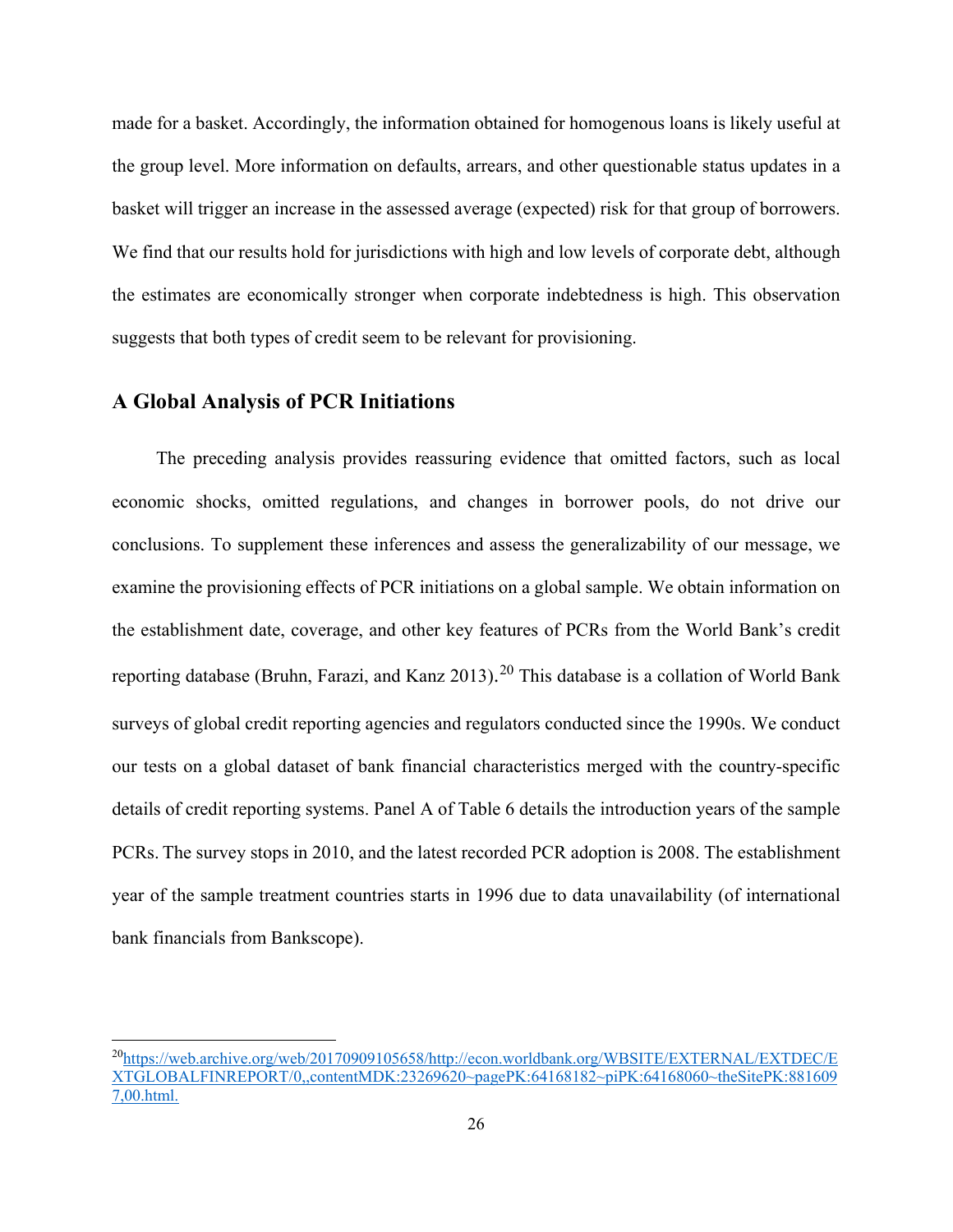The fact that the global sample consists mostly of developing countries and is smaller than the European sample may raise concerns about the generalizability of the findings from this sample. To provide insights into this issue, we compare the treatment countries in our global sample with our European sample, as well as the U.S., the UK, and Japan (untabulated). On average, the countries in the global sample have weaker creditor rights and low-quality credit information. However, as shown in Panel B of Table 6, bank characteristics are somewhat comparable across the two samples.

We estimate equation (1) on this sample and present the pertinent results in Panel C of Table 6. We find an increase in the loan loss provisioning timeliness of treatment banks, relative to a control group (which we construct based on bank characteristics as in the control observations in the European sample). The coefficients on the triple differences estimator are significantly positive and are greater than those obtained on the European sample (0.284 vs. 0.102). This could be because the initiations of PCRs result in more potent effects than coverage reforms made on preexisting registries. We also verify that the parallel trends assumption holds for the global sample, and the effects we observe are present for a shorter treatment window (Panel D of Table 6).<sup>[21](#page-28-0)</sup>

The global sample also allows us to shed light on the mechanism. In this setting, we are able to compare the difference between PCRs' information collection and information distribution. This test helps us further examine whether the main treatment effects are driven by information sharing or by other aspects of PCRs, such as changes in borrower characteristics and supervision. Moreover, this is a strong test to rule out the confounding effects of concurrent regulations. To

<span id="page-28-0"></span> $21$  In untabulated tests, we verify that these global-sample inferences are rosbust to the restrictions that we originally apply to the European sample in Panel B of Table 4. Furthermore, our findings from the global sample hold if we exclude (*i*) the countries whose dates differ in official records and the World Bank data, and (*ii*) the reforms used in the European sample (also untabulated for brevity).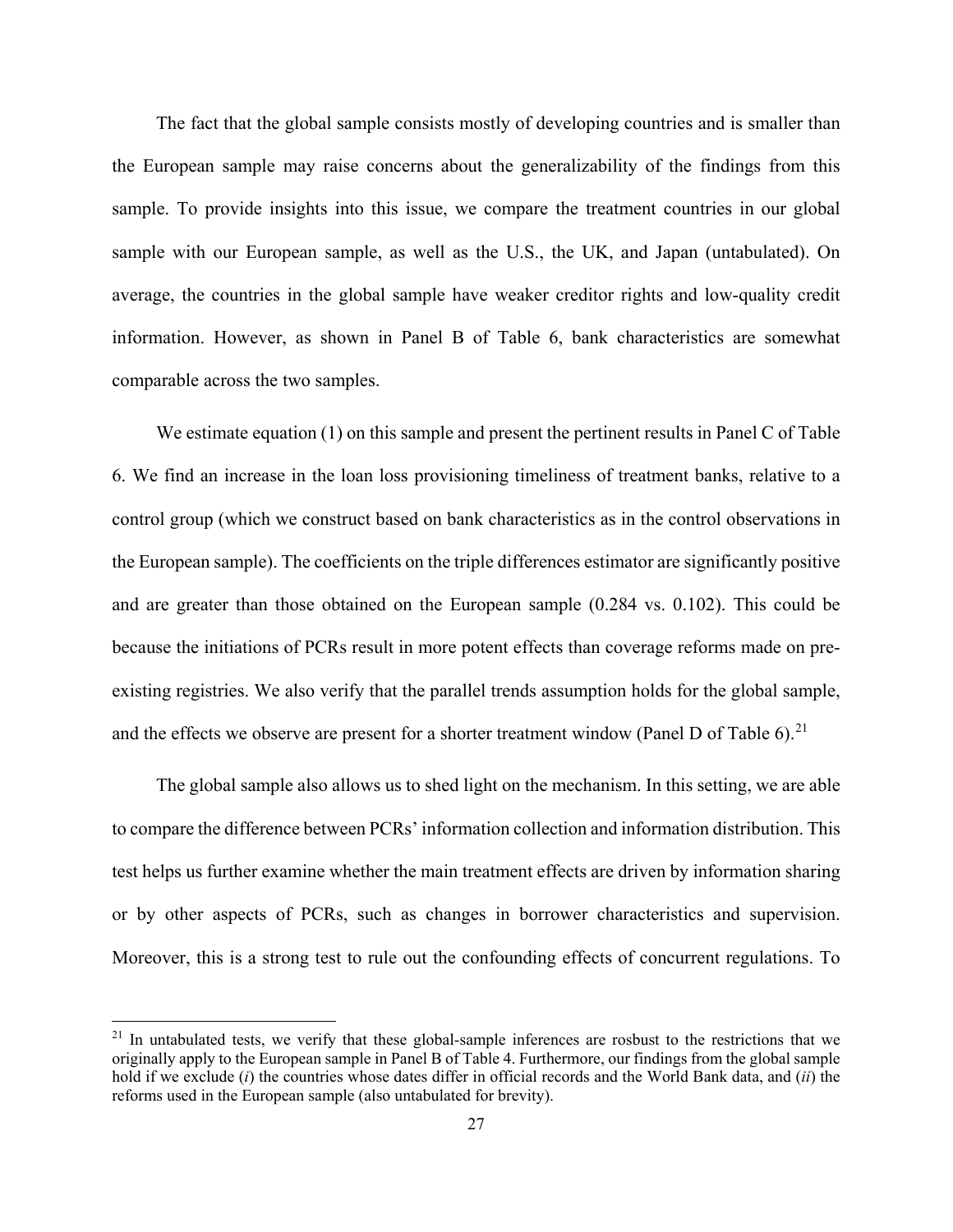empirically investigate this issue, we use the index values in the World Bank database that measure the extent of information collection and information distribution. These variables are based on 56 yes/no questions related to borrower and loan characteristics, such as demographic attributes, tax records, credit history (e.g., defaults, arrears, bankruptcy, utility payments), loan applications, loan terms (e.g., interest, maturity, collateral), and outstanding loan amount and payments. We then replace *Treatment* with *Info Distribution*, effectively partitioning the treatment space.

The results presented in Table 7 underscore the significant role of information distribution. Specifically, the estimates in column (1) suggest that the greater the information distribution is, the larger the effect of the PCR on LLR timeliness would be. Furthermore, this inference remains unchanged even after we hold the *collection* of information rather constant. As columns (2) and (3) show, information distribution plays an important role in the timeliness of banks' loan loss provisions. Overall, these inferences are consistent with the learning explanation, rather than the supervision story.

## **CONCLUSION**

We use various reforms on public credit registries (PCRs) to examine whether information sharing among banks improves their loan loss recognition. We find evidence that PCR information helps banks better understand credit risks and enhances the timeliness of banks' loan loss recognition practices. The findings we present are relevant to the accounting literature specializing in banking and loan loss provisioning. As Bushman (2016) points out, accounting choices do not occur in a vacuum, and we need a better understanding of what causes banks' provisioning attributes (within and across banks). Our evidence on information sharing is one important input contributing to this endeavor. Our conclusions are consistent with the notion that bank managers'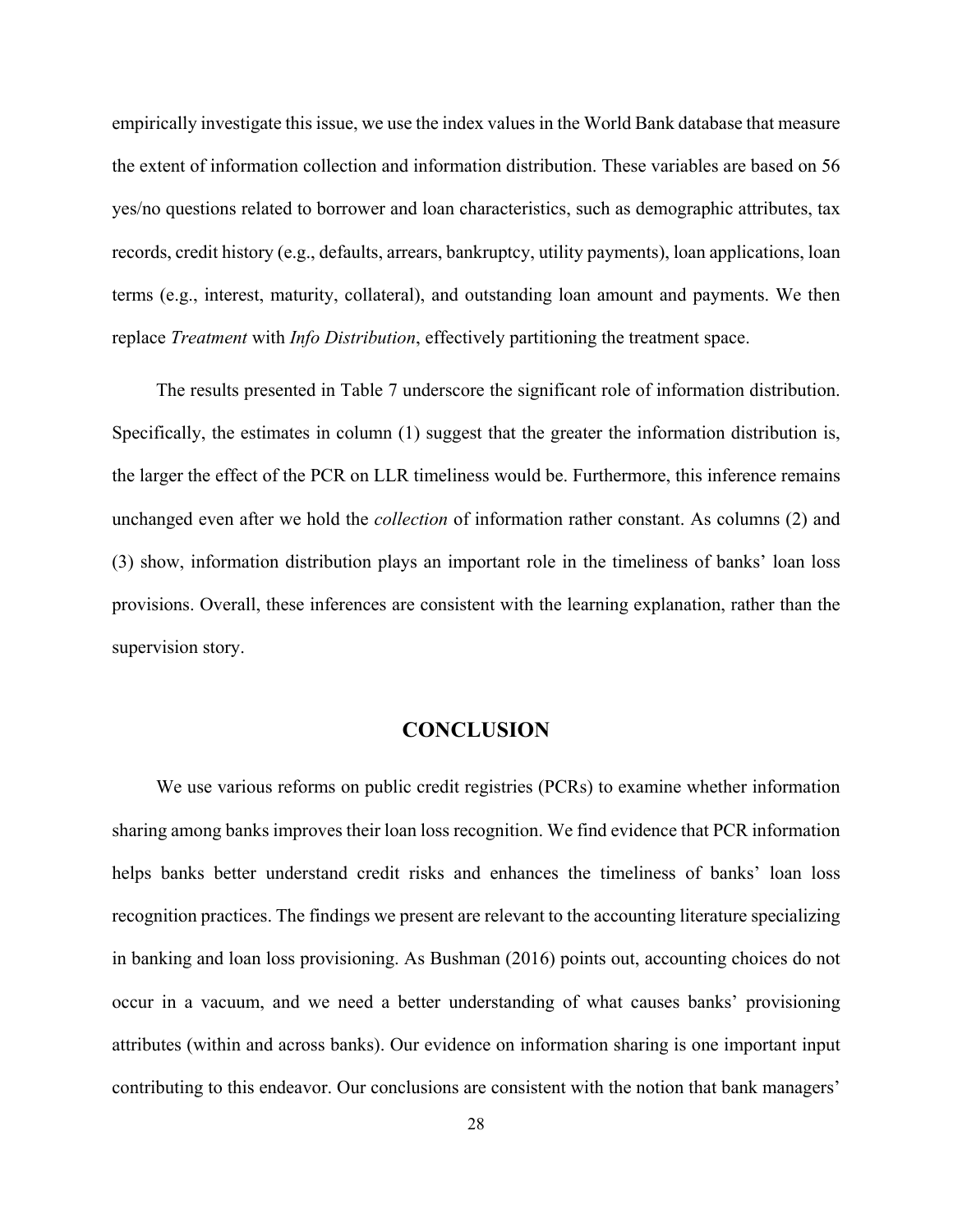private information creates a wide scope of judgment in accounting choices. Even though we recognize that lenders can use the discretion in loan loss provisioning decisions opportunistically, our evidence suggests that the average lender uses enhanced loan information to make better provisioning decisions. In this respect, our study responds to Beatty and Liao's (2014) call for a better understanding of loan loss provisioning practices.

The PCR setting offers several avenues for future research. We focus on the role of PCRs in loan loss provisioning. However, PCR information is a significant input that banks use extensively for purposes other than provisioning, which also deserves a thorough investigation. For example, information sharing may impact other aspects of the balance sheet, i.e., not only provisioning and assets but also bank capital and liabilities. In particular, improvements in banks' information sets could help them manage their regulatory capital more efficiently, leaving more room for lending to the real economy. Moreover, as prior work has shown, PCRs can affect financial stability, possibly through improved provisioning (Houston, Lin, Lin, and Ma 2010). In particular, researchers argue that credit registries may be used as a regulatory tool to alleviate malfunctioning credit markets (Mian 2012). Future research could shed light on the types of information collected and the characteristics of PCRs that can help improve the functioning of credit markets.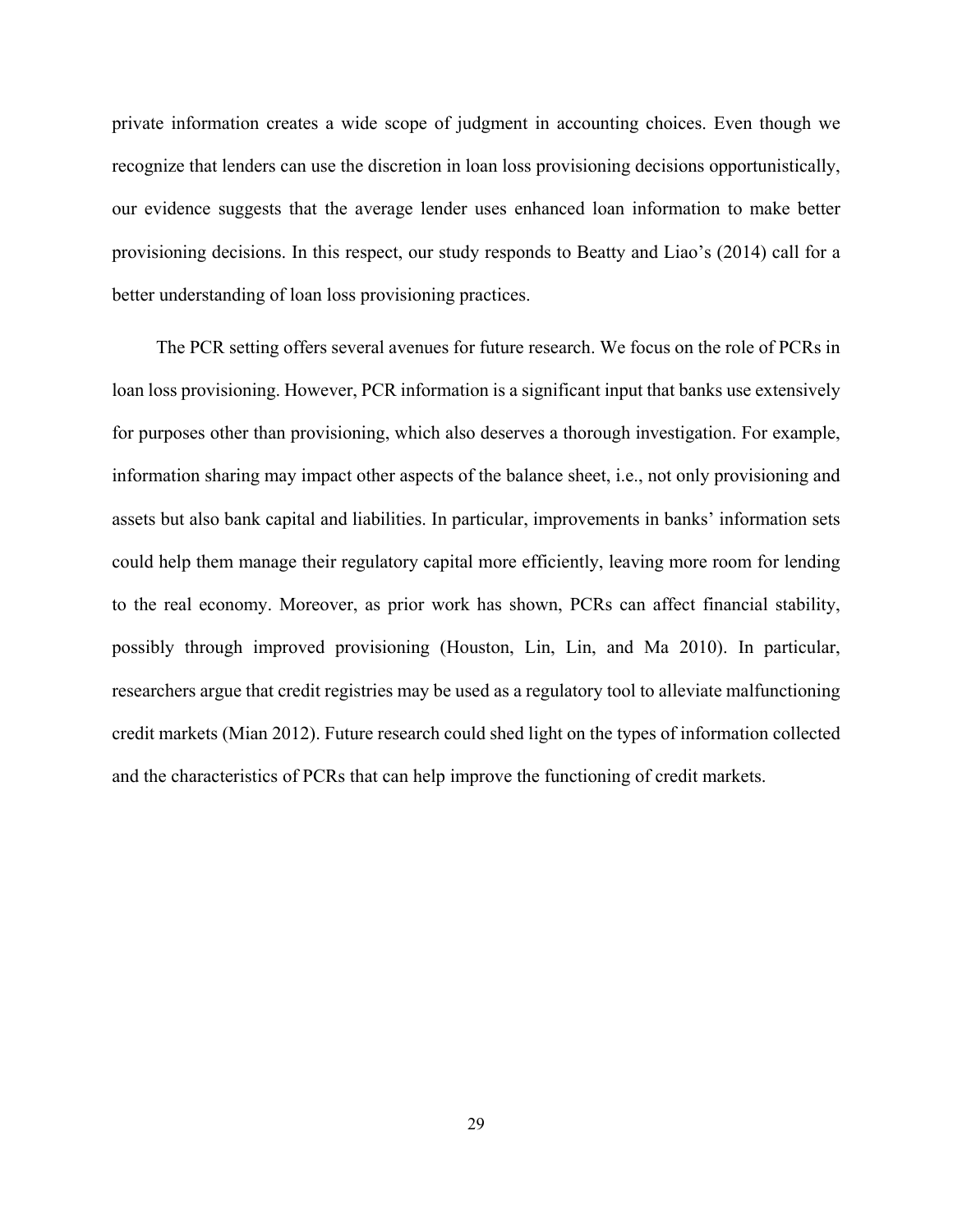# **A**ppendix: Variable Definitions

| Variable Name         | Definition                                                                               | Bankscope code               | SNL field code                   |
|-----------------------|------------------------------------------------------------------------------------------|------------------------------|----------------------------------|
| Loan loss provisions  | Loan loss provisions divided by year-ago total loans.                                    | data 2095 and 2000           | #131958                          |
| $\Delta NPL$          | Yearly change in the ratio of nonperforming loans to total loans (%).                    | data 18200                   | #243682                          |
| Earnings ex. LLP      | Earnings before loan loss provisions divided by lagged loans (%).                        | data 2105, 2095,<br>and 2000 | #132723, #131958,<br>and #131923 |
| Treatment             | Indicator equals one if the country of the bank reformed its PCR (see Table 1).          | n/a                          | n/a                              |
| Post                  | Indicator equals one if the year of observation is after the start of <i>Treatment</i> . | n/a                          | n/a                              |
| Size                  | USDmm total assets, in natural logarithm.                                                | data 2025                    | #132264                          |
| Capital               | The ratio of equity to assets $(\%).$                                                    | data 2055 and 2025           | #131939 & 132264                 |
| Profitability         | Return on equity $(\%).$                                                                 | data 4025                    | #132006                          |
| Loan growth           | Year-over-year growth in loans (%).                                                      | data 2000                    | #131923                          |
| Loan intensity        | The ratio of loans to assets $(\%).$                                                     | data 2000 and 2025           | #131923 &132264                  |
| Interest expense      | Annual interest expense as a fraction of liabilities (%).                                | data 18045                   | #243388                          |
| Cost-to-income ratio  | Operating expense as a percent of operating income $(\%).$                               | data 4029                    | #226949                          |
| Big Four auditor      | Indicator equals one if the bank is audited by a Big Four auditor.                       | auditor                      | #243684                          |
| <b>IFRS</b> reporter  | Indicator equals one if the bank is reporting under IAS or IFRS.                         | accstand                     | #132097                          |
| <b>Basel reporter</b> | Indicator equals one if the bank is reporting under Basel regulation.                    | data 30700                   | #225203                          |
| Concentration         | Assets of five largest banks as a share of total commercial banking assets (%).          |                              | IMF GFD Code: gfddoi06           |
| GDP per capita        | Gross domestic product per capita (constant prices in 2010 USD).                         | IMF GFD Code: ny_gdp_pcap_kd |                                  |
| GDP growth            | Current prices GDP growth $(\%).$                                                        | IMF GFD Code: ny_gdp_mktp_cd |                                  |

**Notes:** Test-specific variables are defined in table captions. Controls are measured with a one-year lag.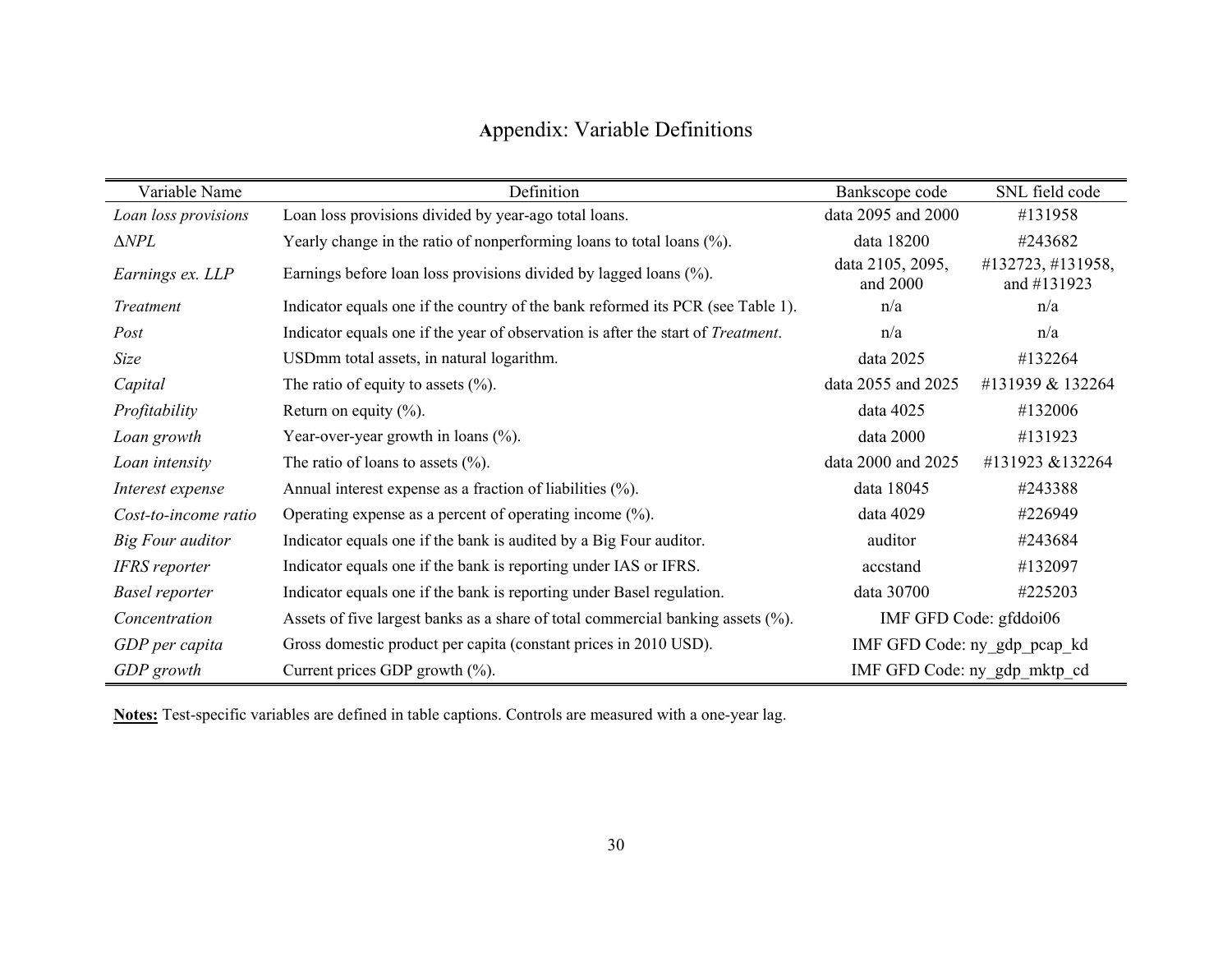# **References**

- Acharya, V.V. and Ryan, S.G., 2016. Banks' financial reporting and financial system stability. *Journal of Accounting Research*, 54(2): 277–340.
- Akerlof, G., 1970. The market for lemons: Qualitative uncertainty and the market mechanism. *Quarterly Journal of Economics*, 84(3): 488–500.
- Akins, B., Dou, Y., and Ng, J., 2017. Corruption in bank lending: The role of timely loan loss recognition. *Journal of Accounting and Economics*, 63(2–3): 454–478.
- Altamuro, J. and Beatty, A., 2010. How does internal control regulation affect financial reporting? *Journal of Accounting and Economics*, 49(1): 58–74.
- Balakrishnan, K. and Ertan, A., 2018. Banks' financial reporting frequency and asset quality. *The Accounting Review*, 93(3): 1–24.
- Balakrishnan, K. and Ertan, A., 2019. Bank asset transparency and credit supply. *Review of Accounting Studies*, 24(4), 1359–391.
- Balakrishnan, K. and Ertan, A., 2020. Identifying information increases in public credit registries. Working paper. Rice University and London Business School.
- Barth, J.R., Caprio, G. and Levine, R., 2013. Bank regulation and supervision in 180 countries from 1999 to 2011. *Journal of Financial Economic Policy*, 5(2), 111–219.
- Beatty, A. and Liao, S., 2011. Do delays in expected loss recognition affect banks' willingness to lend? *Journal of Accounting and Economics*, 52(1): 1–20.
- Beatty, A. and Liao, S., 2014. Financial accounting in the banking industry: A review of the empirical literature. *Journal of Accounting and Economics*, 58(2): 339–383.
- Beck, R., Jakubik, P., and Piloiu, A., 2013. Non-performing loans: What matters in addition to the economic cycle? Working paper. ECB and Goethe University of Frankfurt.
- Bhat, G., Ryan, S.G., and Vyas, D., 2018. The implications of credit risk modeling for banks' loan loss provision timeliness and loan origination procyclicality. *Management Science*, 65(5): 2116–2141.
- Bruhn, M., Farazi, S., and Kanz, M., 2013. Bank competition, concentration, and credit reporting. Working paper. The World Bank.
- Bushman, R.M., 2014. Thoughts on financial accounting and the banking industry. *Journal of Accounting and Economics*, 58(2): 384–395.
- Bushman, R.M., 2016. Transparency, accounting discretion, and bank stability. *Economic Policy Review*, Aug.: 129–149.
- Bushman, R.M. and Williams, C.D., 2012. Accounting discretion, loan loss provisioning, and discipline of banks' risk-taking. *Journal of Accounting and Economics*, 54(1): 1–18.
- Bushman, R.M. and Williams, C.D., 2015. Delayed expected loss recognition and the risk profile of banks. *Journal of Accounting Research*, 53(3): 511–553.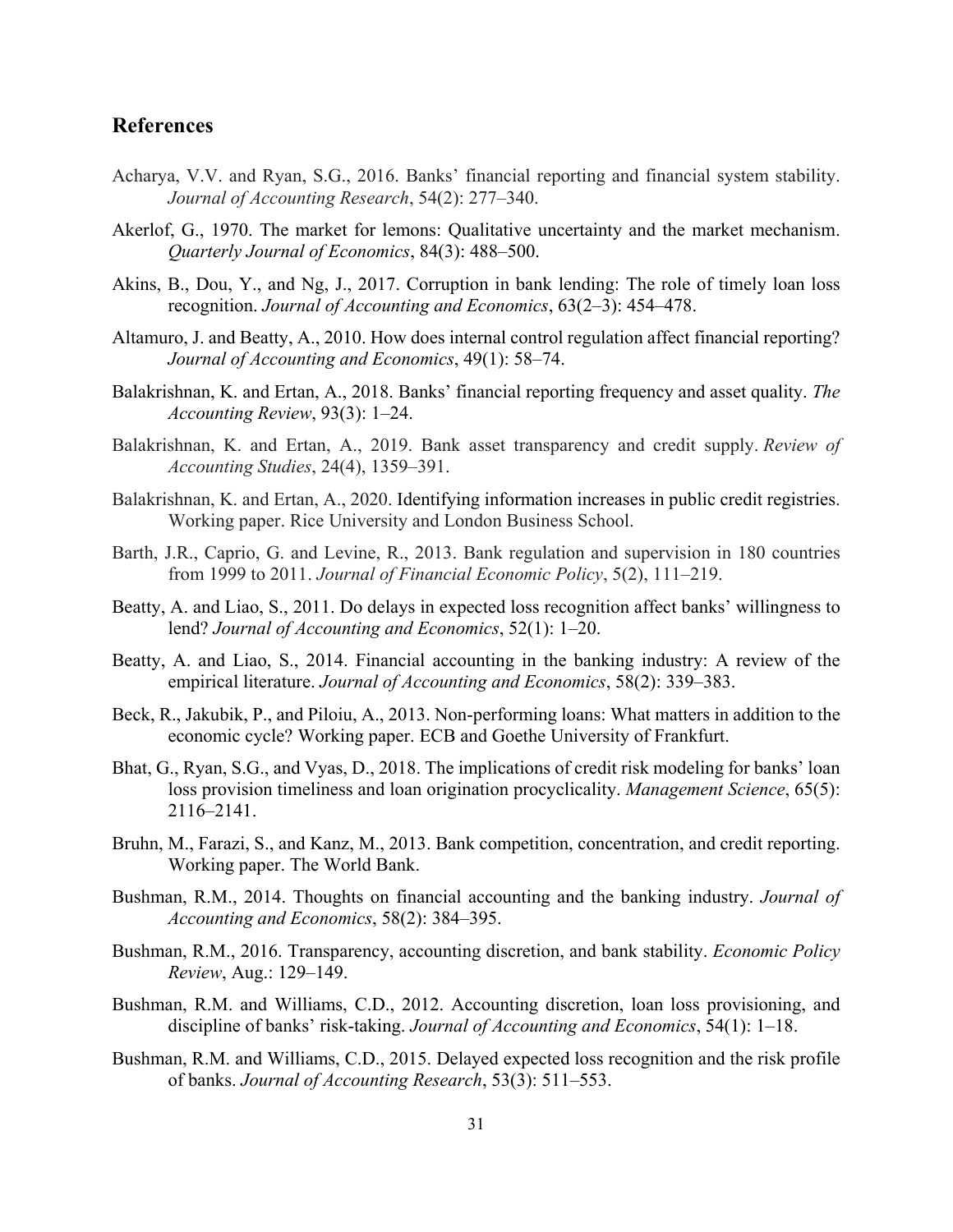- Dang, T.V., Gorton, G., Holmström, B., and Ordonez, G., 2017. Banks as secret keepers. *The American Economic Review*, 107(4): 1005–1029.
- Diamond, D.W., 1984. Financial intermediation and delegated monitoring. *Review of Economic Studies*, 51(3): 393–414.
- Diamond, D.W., 1991. Monitoring and reputation: The choice between bank loans and directly placed debt. *Journal of Political Economy*, 99(4): 689–721.
- Djankov, S., McLiesh, C., and Shleifer, A., 2007. Private credit in 129 countries. *Journal of Financial Economics*, 84(2): 299–329.
- Dugan, J., 2009. Loan Loss Provisioning and Pro-cyclicality. *Remarks before the Institute of International Bankers*, March 2, 2009. Available at [http://www.occ.treas.gov/news](http://www.occ.treas.gov/news-issuances/speeches/2009/pub-speech-2009-16.pdf)issuan[ces/speeches/2009/pub](http://www.occ.treas.gov/news-issuances/speeches/2009/pub-speech-2009-16.pdf)-speech-2009-16.pdf.
- Ertan, A., 2019. Expected losses, unexpected costs? Working paper. London Business School.
- FASB, Financial Accounting Standards Board, 2016. Measurement of credit losses on financial instruments. *Accounting Standards Update 2016–13*. Norwalk, CT.
- GAO, U.S. Government Accountability Office, 2013. Financial institutions: Causes and consequences of recent bank failures. *GAO-13-71*.
- Giannetti, M., J. M. Liberti, and J. Sturgess. 2017. Information sharing and rating manipulation. *Review of Financial Studies*, 30(9): 3269–3304.
- Goldstein, I. and Sapra, H., 2014. Should banks' stress test results be disclosed? An analysis of the costs and benefits. *Foundations and Trends in Finance*, 8(1): 1–54.
- Gorton, G. and Winton, A., 2003. Financial intermediation. *Handbook of the Economics of Finance*, 1: 431–552.
- Granja, J., 2018. Disclosure regulation in commercial banking: Lessons from the National Banking Era. *Journal of Accounting Research*, 56(1): 173–216.
- Grossman, S.J. and Stiglitz, J.E., 1980. On the impossibility of informationally efficient markets. *American Economic Review*, 70(3): 393–408.
- Hirshleifer, J., 1971. The private and social value of information and the reward to inventive activity. *American Economic Review*, 61(4): 561–574.
- Holmstrom, B. and Tirole, J., 1997. Financial intermediation, loanable funds, and the real sector. *Quarterly Journal of Economics*, 112(3): 663–691.
- Houston, J.F., Lin, C., Lin, P., and Ma, Y., 2010. Creditor rights, information sharing, and bank risk taking. *Journal of Financial Economics*, 96(3): 485–512.
- Huizinga, H. and Laeven, L., 2012. Bank valuation and accounting discretion during a financial crisis. *Journal of Financial Economics*, 106(3): 614–634.
- Jappelli, T. and Pagano, M., 1999. Information sharing in credit markets: International evidence. Working paper. University of Naples Federico II and CEPR and CSEF.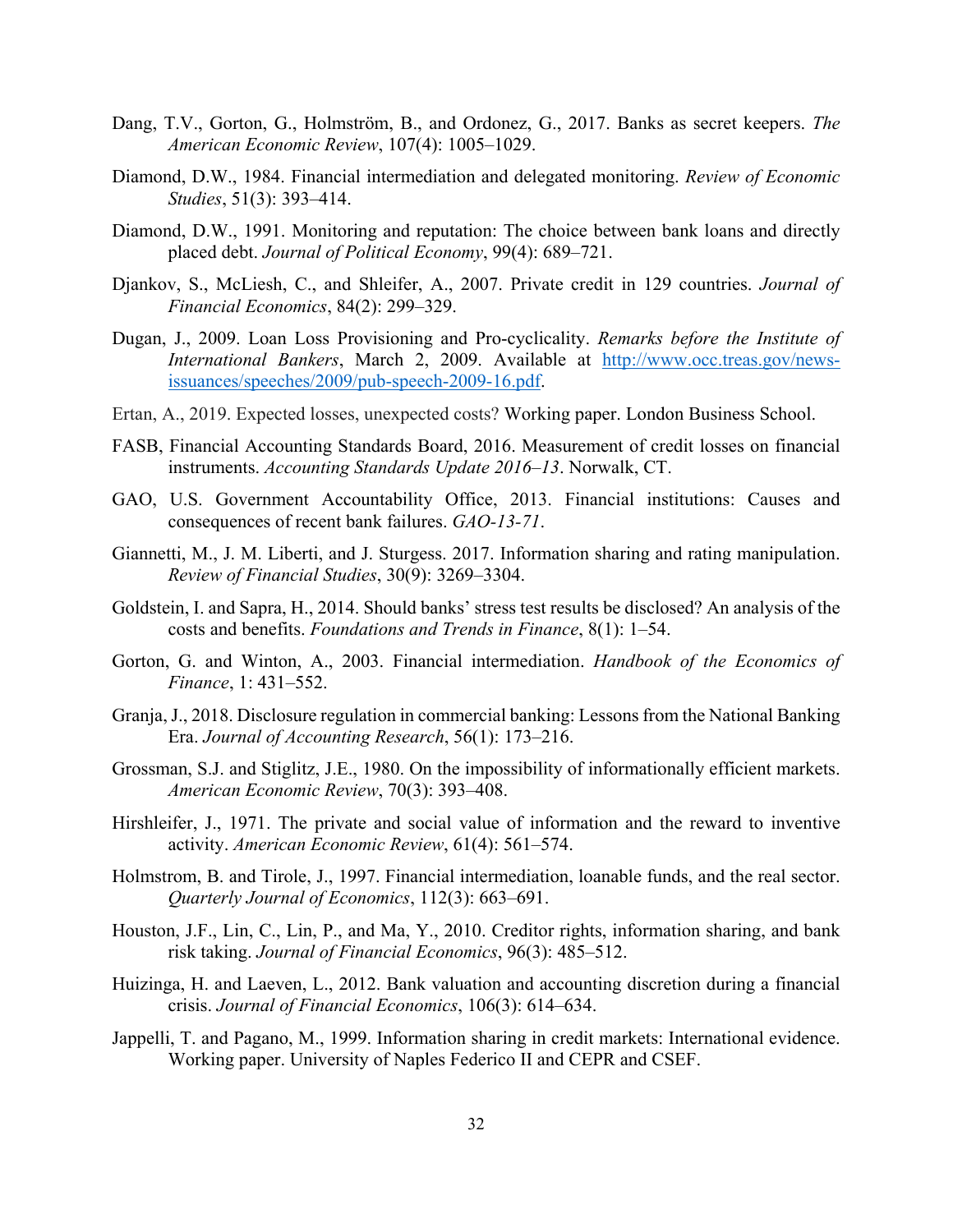- Jappelli, T. and Pagano, M., 2002. Information sharing, lending and defaults: Cross-country evidence. *Journal of Banking and Finance*, 26(10): 2017–2045.
- Kallberg, J.G. and Udell, G.F., 2003. The value of private sector business credit information sharing: The US case. *Journal of Banking and Finance*, 27(3): 449–469.
- Laeven, L. and Majnoni, G., 2003. Loan loss provisioning and economic slowdowns: Too much, too late? *Journal of Financial Intermediation* 12: 178–197.
- Laux, C. and Leuz, C., 2009. The crisis of fair-value accounting: Making sense of the recent debate. *Accounting, Organizations and Society* 34(6): 826–834.
- Laux, C. and Leuz, C., 2010. Did fair-value accounting contribute to the financial crisis? *The Journal of Economic Perspectives* 24(1): 93–118.
- Leland, H.E. and Pyle, D.H., 1977. Informational asymmetries, financial structure, and financial intermediation. *Journal of Finance*, 32(2): 371–387.
- Liberti, J., Sturgess, J., and Sutherland, A., 2018. Economics of voluntary information sharing. Working paper. DePaul University and Massachusetts Institute of Technology.
- Liu, C. and Ryan, S., 2006. Income smoothing over the business cycle: Changes in banks' coordinated management of provisions for loan losses and loan charge-offs from the pre-1990 bust to the 1990s boom. *The Accounting Review* 81(2): 421–441.
- Mian, A., 2012. The case for a credit registry. In *Risk Topography: Systemic Risk and Macro Modeling* (pp. 163-172). University of Chicago Press.
- Miller, M., 2000, June. Credit reporting systems around the globe: the state of the art in public and private credit registries. Working paper. The World Bank.
- Miller, M.J., 2003. *Credit Reporting Systems and the International Economy*. MIT Press.
- Padilla, A.J. and Pagano, M., 1997. Endogenous communication among lenders and entrepreneurial incentives. *Review of Financial Studies*, 10(1): 205–236.
- Pagano, M. and Jappelli, T., 1993. Information sharing in credit markets. *Journal of Finance*, 48(5): 1693–1718.
- Peria, M.S.M. and Singh, S., 2014. The impact of credit information sharing reforms on firm financing. Working paper. The World Bank.
- Powell, A., Mylenko, N., Miller, M., and Majnoni, N., 2004. Improving Credit Information, Bank Regulation, and Supervision: On the Role and Design of Public Credit Registries. World Bank Publications.
- Sutherland, A., 2018. Does credit reporting lead to a decline in relationship lending? Evidence from information sharing technology. *Journal of Accounting and Economics*, 66(1): 132– 141.
- Vyas, D. 2011. The timeliness of accounting write-downs by U.S. financial institutions during the financial crisis of 2007-2008. *Journal of Accounting Research*, 49(3): 823–860.
- Wahlen, J. M., 1994. The nature of information in commercial bank loan loss disclosures. *The Accounting Review*, 455–478.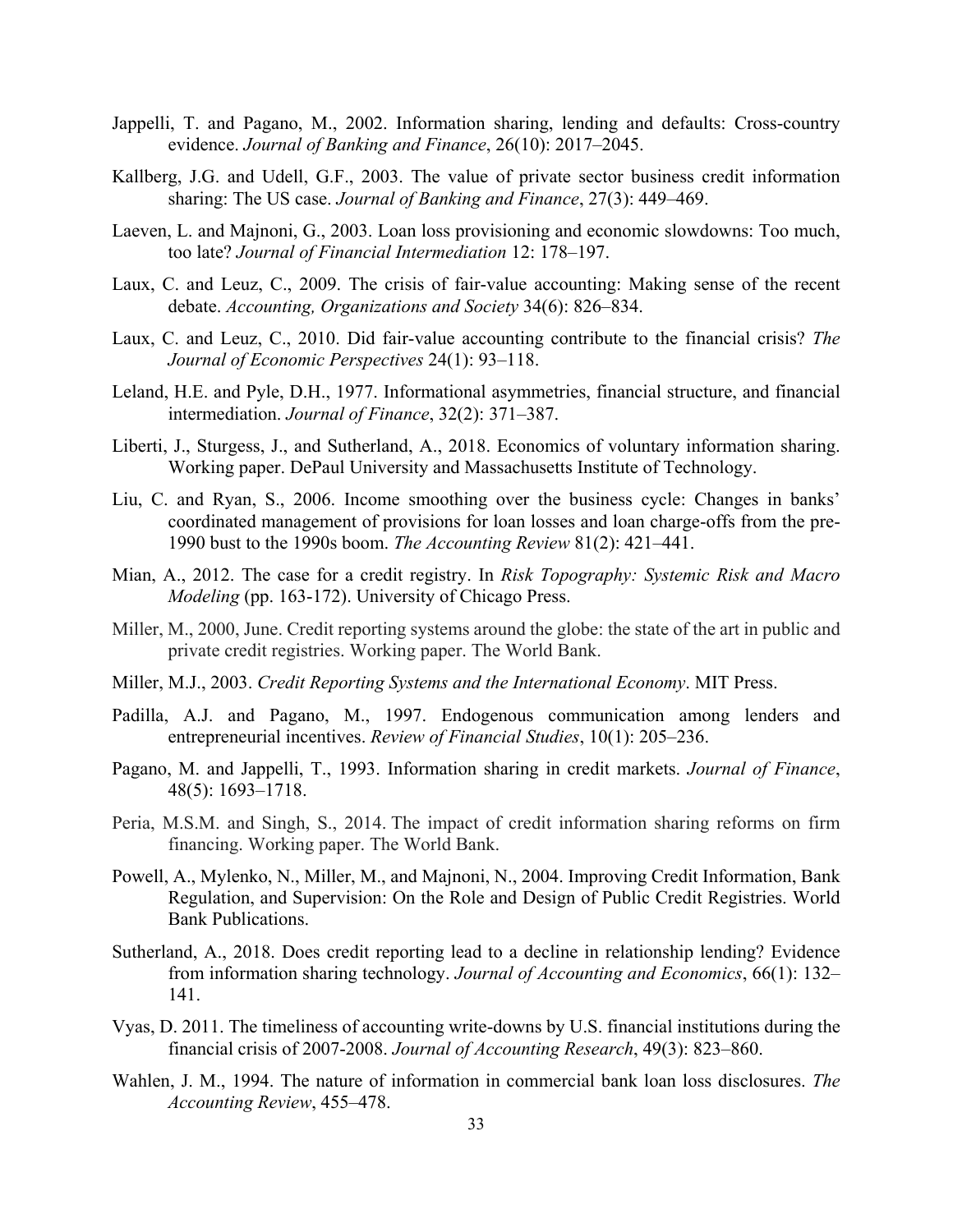| Country              | Reform year | Population<br>coverage at<br>year t-1 $(\% )$ | Population<br>coverage at<br>year t+1 $(\% )$ | Population<br>coverage at<br>year t+3 $(\% )$ | Nature of reform                                                                                          |
|----------------------|-------------|-----------------------------------------------|-----------------------------------------------|-----------------------------------------------|-----------------------------------------------------------------------------------------------------------|
| Albania              | 2008        | 0.0                                           | 9.9                                           | 17.0                                          | Registry establishment                                                                                    |
| Azerbaijan           | 2005        | 0.0                                           | 1.1                                           | 3.1                                           | Registry establishment                                                                                    |
| <b>Belarus</b>       | 2008        | 1.1                                           | 23.4                                          | 49.5                                          | Registry establishment and significant increase in<br>coverage (non-banks added, threshold reduced)       |
| Belgium              | 2011        | 57.2                                          | 89                                            | 96.4                                          | Significant increase in coverage (non-banks added,<br>threshold reduced)                                  |
| Bosnia & Herzegovina | 2007        | 0.0                                           | 0.0                                           | 30.2                                          | Registry establishment                                                                                    |
| Bulgaria             | 2011        | 37.0                                          | 56.3                                          | 62.9                                          | Significant increase in coverage (non-banks added)                                                        |
| France               | 2007        | 12.3                                          | 28.3                                          | 33.3                                          | Significant increase in coverage (threshold reduced)                                                      |
| Germany              | 2014        | 1.3                                           | 1.6                                           | 1.9                                           | Significant increase in coverage (threshold reduced)                                                      |
| Italy                | 2009        | 11.8                                          | 16.6                                          | 24.1                                          | Significant increase in coverage (threshold reduced)                                                      |
| Latvia               | 2008        | 2.6                                           | 46.5                                          | 59.7                                          | Registry establishment                                                                                    |
| Lithuania            | 2012        | 15.0                                          | 28.3                                          | 33.9                                          | Significant increase in coverage (non-banks added,<br>threshold reduced)                                  |
| Macedonia            | 2008        | 4.0                                           | 28.1                                          | 34.3                                          | Significant increase in coverage (threshold reduced)<br>and scope (data on collateral and risk exposures) |
| Romania              | 2009        | 4.5                                           | 13.0                                          | 14.0                                          | Significant increase in coverage (non-banks added)                                                        |

## **Table 1.** Credit Registry Events: Europe

Notes:

• The Bosnian registry states that its coverage was non-zero at t+1, inconsistent with the World Bank figures.

• The t-1 data for Germany was missing. The average of t-2 and t values are used instead. Coincidentally, these figures were equal to 1.3 each.

• There was non-zero coverage in Latvia before the registry was established, due to a rudimentary predecessor called the registry of debtors.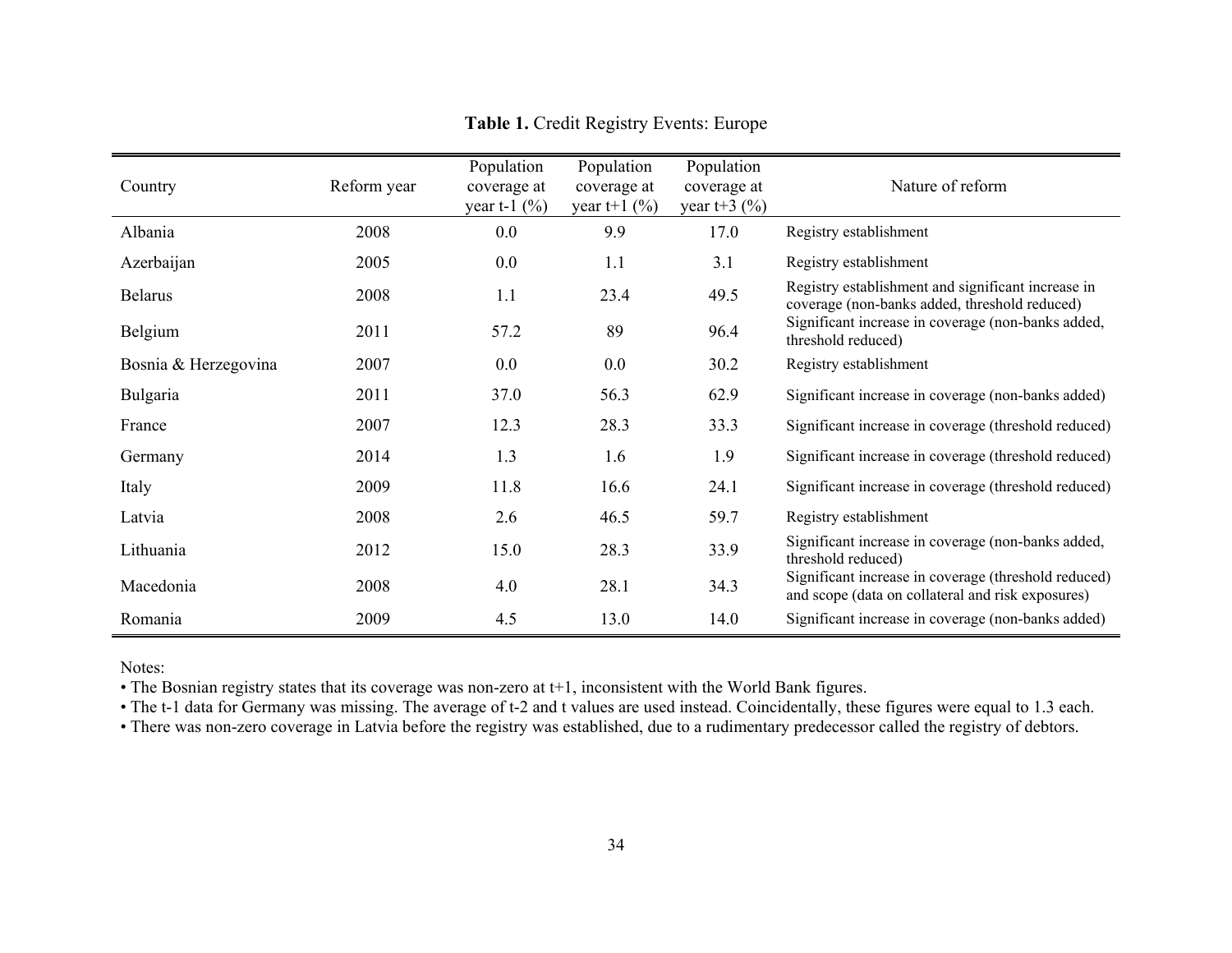# **Table 2.** Sample Statistics

This table presents the summary statistics for the European sample. Each observation is a bankyear. All variables are defined in the Appendix. For indicator variables, degenerate moments are omitted for brevity.

| Panel A. Summary statistics |        |        |          |        |        |       |  |  |
|-----------------------------|--------|--------|----------|--------|--------|-------|--|--|
|                             | Mean   | stdev  | p10      | p50    | p90    | N     |  |  |
|                             |        |        |          |        |        |       |  |  |
| Loan loss provisions        | 0.835  | 1.431  | 0.000    | 0.466  | 1.927  | 7,953 |  |  |
| Treatment                   | 0.517  |        |          |        |        | 7,953 |  |  |
| Post                        | 0.494  |        |          |        |        | 7,953 |  |  |
| $Future \triangle NPL$      | 0.743  | 2.744  | $-1.240$ | 0.120  | 3.610  | 7,953 |  |  |
| Current ∆NPL                | 0.613  | 2.687  | $-1.389$ | 0.090  | 3.300  | 7,953 |  |  |
| Lagged $\triangle NPL$      | 0.479  | 2.591  | $-1.450$ | 0.040  | 2.970  | 7,953 |  |  |
| Earnings ex. LLP            | 2.312  | 3.730  | 0.329    | 1.588  | 4.499  | 7,953 |  |  |
| Size                        | 20.916 | 2.071  | 18.767   | 20.338 | 23.990 | 7,953 |  |  |
| Capital                     | 9.669  | 5.828  | 3.160    | 8.875  | 16.314 | 7,953 |  |  |
| Profitability               | 6.371  | 8.347  | 0.750    | 6.090  | 14.540 | 7,953 |  |  |
| Loan growth                 | 11.053 | 21.998 | $-3.125$ | 7.111  | 25.581 | 7,953 |  |  |
| Loan intensity              | 67.931 | 19.321 | 40.741   | 72.157 | 89.362 | 7,953 |  |  |
| Interest expense            | 2.194  | 1.338  | 0.930    | 1.800  | 3.880  | 7,953 |  |  |
| Cost-to-income ratio        | 65.726 | 16.941 | 48.250   | 64.640 | 82.520 | 7,953 |  |  |
| Big Four auditor            | 0.646  |        |          |        |        | 7,953 |  |  |
| <b>IFRS</b> reporter        | 0.623  |        |          |        |        | 7,953 |  |  |
| <b>Basel reporter</b>       | 0.644  |        |          |        |        | 7,953 |  |  |
| Concentration               | 75.450 | 16.331 | 54.895   | 74.237 | 94.625 | 7,953 |  |  |
| GDP per capita              | 44,784 | 21,060 | 16,748   | 38,237 | 75,144 | 7,953 |  |  |
| GDP growth                  | 5.517  | 10.404 | $-8.333$ | 7.407  | 16.667 | 7,953 |  |  |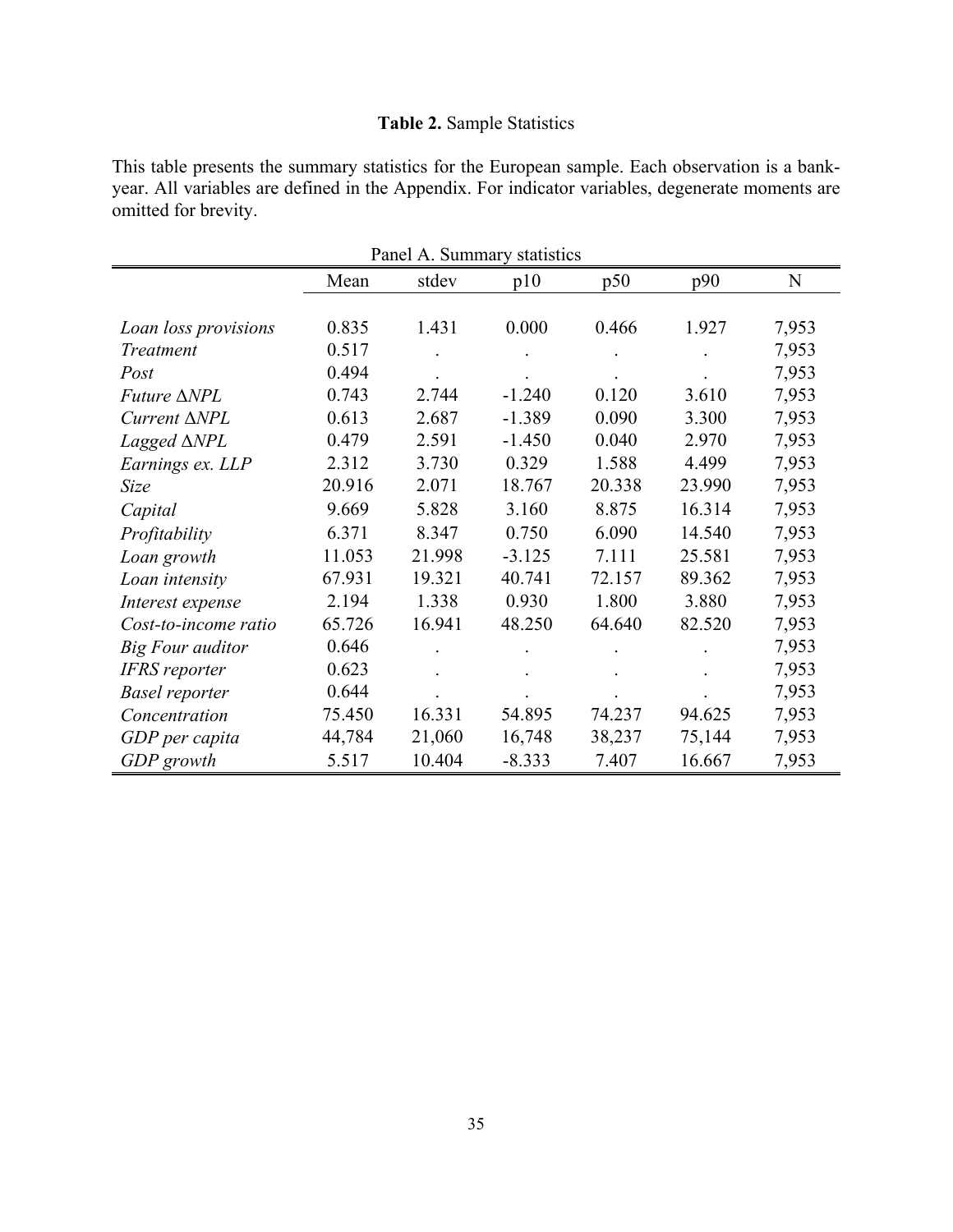| Country        | In the respective<br>database (see notes),<br>with no data restriction<br>except obs. must be in<br>the $[-3, +3]$ event<br>window | In the respective<br>database, and also<br>conditional on having<br>nonmissing regression<br>variables | In the final<br>estimation sample |
|----------------|------------------------------------------------------------------------------------------------------------------------------------|--------------------------------------------------------------------------------------------------------|-----------------------------------|
| Albania        | 78                                                                                                                                 | 30                                                                                                     | 22                                |
| Azerbaijan     | 124                                                                                                                                | 39                                                                                                     | 38                                |
| <b>Belarus</b> | 139                                                                                                                                | 41                                                                                                     | 35                                |
| Belgium        | 205                                                                                                                                | 26                                                                                                     | 17                                |
| Bosnia H.      | 160                                                                                                                                | 39                                                                                                     | 33                                |
| Bulgaria       | 100                                                                                                                                | 35                                                                                                     | 17                                |
| France         | 1,681                                                                                                                              | 418                                                                                                    | 400                               |
| Germany        | 1,701                                                                                                                              | 423                                                                                                    | 416                               |
| Italy          | 4,399                                                                                                                              | 3,053                                                                                                  | 2,999                             |
| Latvia         | 131                                                                                                                                | 46                                                                                                     | 46                                |
| Lithuania      | 90                                                                                                                                 | $\overline{4}$                                                                                         | $\overline{4}$                    |
| Macedonia      | 96                                                                                                                                 | 24                                                                                                     | 21                                |
| Romania        | 176                                                                                                                                | 65                                                                                                     | 61                                |
| Total          | 9,080                                                                                                                              | 4,243                                                                                                  | 4,109                             |

Panel B. Number of bank-years throughout the  $[-3, +3]$  period where 0 is the year of treatment

# **Notes:**

Data for countries with pre-2010 events is from Bankscope: Albania, Azerbaijan, Belarus, Bosnia and Herzegovina, France, Italy, Latvia, Macedonia, and Romania.

Data for countries with post-2011 events is from SNL Financial: Belgium, Bulgaria, Germany, and Lithuania.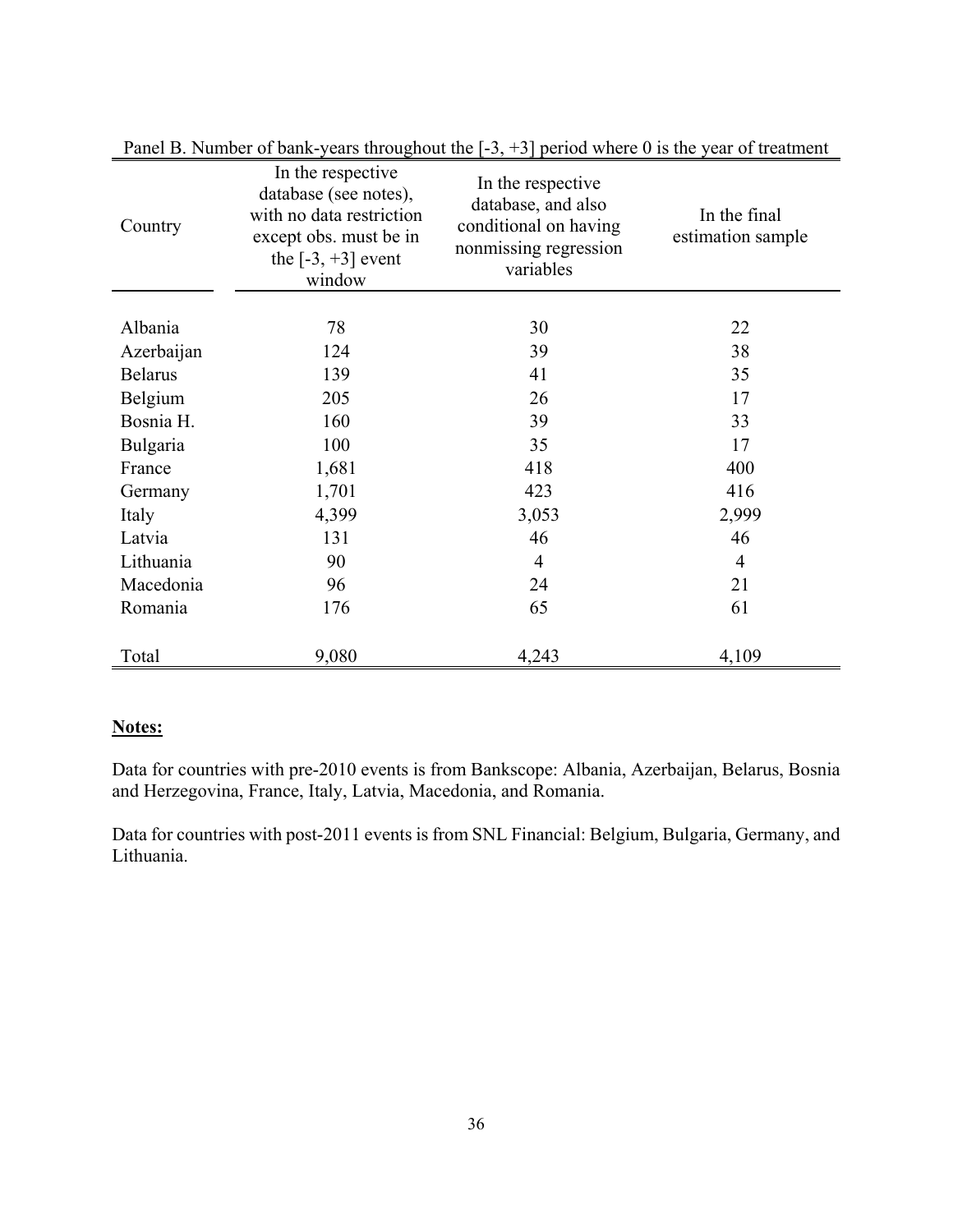#### **Table 3.** Credit Information Sharing and Loan Loss Recognition Timeliness

This table presents the results from the estimation of equation (1). Each observation is a bank-year. *Loan loss provisions* is the ratio of current loan loss provisions to lagged total loans. *Treatment* is an indicator variable that switches on only for banks that belong to countries that introduced a credit registry reform. (See Table 1 for details.) *Post* is an indicator variable that equals one for treatment banks from one year after the credit reform, as well as the matched control observation. *Treatment* is not identified individually in the presence of country fixed effects. *ΔNPL* is the annual change in the ratio of nonperforming loans to total loans. *Future*, *Current*, and *Lagged* define the timing of *ΔNPL* and stand for the next year, current year, and last year, respectively. *Earnings ex. LLP* is income plus loan loss provisions, divided by lagged loans. *Size* is the natural logarithm of the bank's current total assets (USD million). *Capital* is the ratio of equity to assets. *Profitability* is return on equity. *Loan growth* is the annual growth in total loans. *Loan intensity* is the ratio of loans to total assets. *Interest expense* is annual interest expense as a fraction of total loans. *Cost-to-income ratio* is operating expenses divided by operating income. *IFRS reporter*, *Basel reporter*, and *Big Four auditor* are dummy variables indicating reporting under IAS/IFRS, Basel regulation, and having a Big Four auditor, respectively. *Concentration* is the ratio of the assets of the five largest banks as a share of total commercial banking assets. *GDP per capita* is real GDP per capita. *GDP growth* is the annual growth in gross domestic product. The Appendix details the data codes and calculations of regression variables. *T*-statistics (in parentheses) are robust to within-country correlation as well as heteroscedasticity. \*\*\*, \*\*, and \* denote statistical significance at the 1%, 5%, and 10% levels, respectively.

|                                                     | (1)                  | (2)                  |
|-----------------------------------------------------|----------------------|----------------------|
|                                                     | Loan loss provisions | Loan loss provisions |
|                                                     |                      |                      |
| $Post \times Treatment \times Future \ \Delta NPL$  | $0.103**$            | $0.102**$            |
|                                                     | (2.57)               | (2.41)               |
| $Post \times Future \ \Delta NPL$                   | $-0.060*$            | $-0.065*$            |
|                                                     | $(-1.89)$            | $(-1.82)$            |
| Treatment $\times$ Future ANPL                      | $-0.024$             | $-0.025$             |
|                                                     | $(-0.99)$            | $(-1.12)$            |
| $Post \times Treatment \times Current \ \Delta NPL$ | 0.067                | 0.079                |
|                                                     | (1.27)               | (1.62)               |
| $Post \times Current \ \Delta NPL$                  | 0.026                | 0.015                |
|                                                     | (0.51)               | (0.32)               |
| Treatment $\times$ Current $\triangle NPL$          | $-0.093**$           | $-0.093**$           |
|                                                     | $(-2.26)$            | $(-2.42)$            |
| $Post \times Treatment \times Laged \ \Delta NPL$   | 0.009                | 0.026                |
|                                                     | (0.24)               | (0.66)               |
| $Post \times Laged \triangle NPL$                   | $0.054*$             | 0.032                |
|                                                     | (1.69)               | (1.00)               |
| Treatment $\times$ Lagged $\triangle NPL$           | $-0.052**$           | $-0.050**$           |
|                                                     | $(-2.43)$            | $(-2.48)$            |
| $Post \times Treatment$                             | $-0.096$             | $-0.125$             |
|                                                     | $(-1.06)$            | $(-1.05)$            |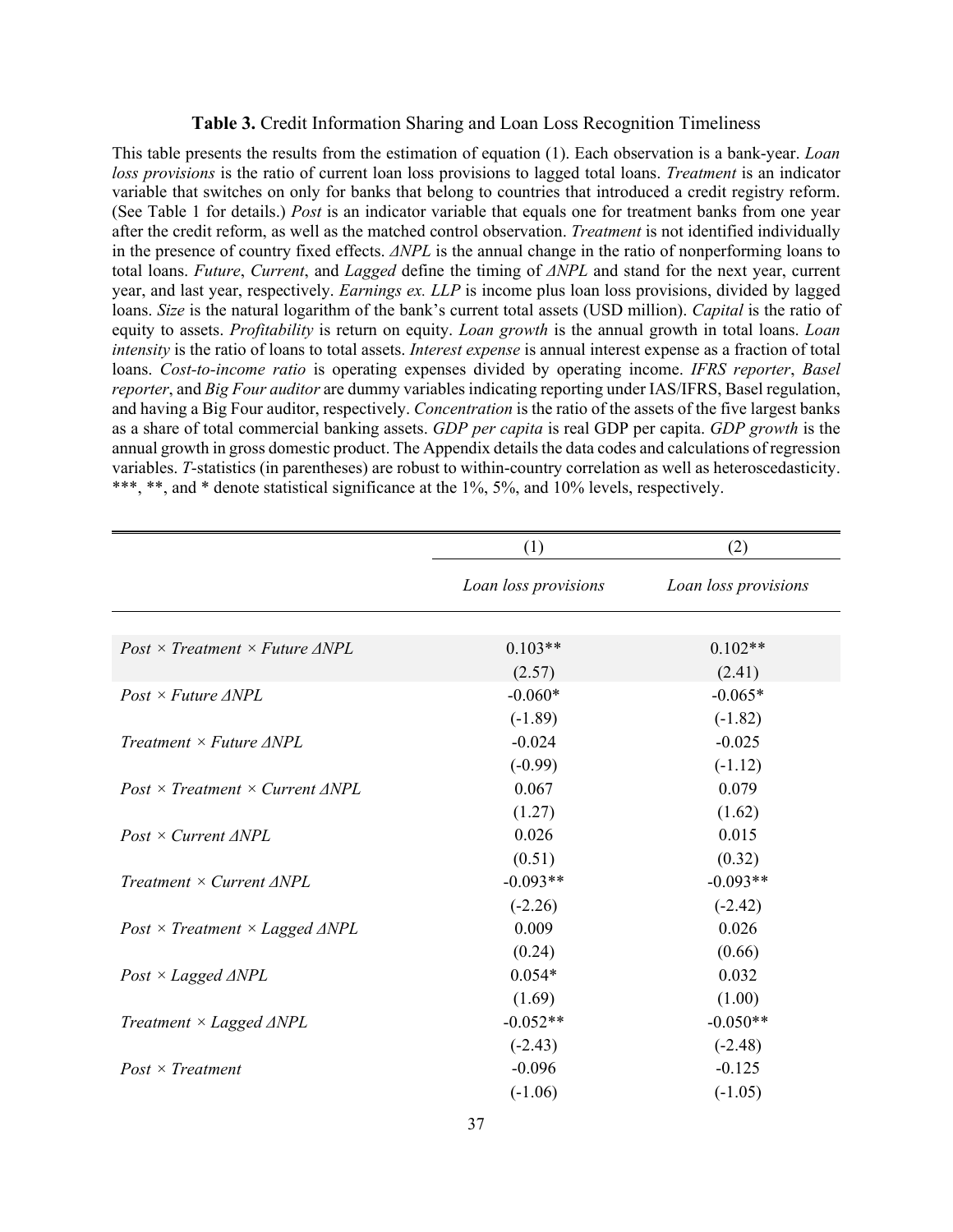| Post                    | $0.193*$   | $0.218**$   |
|-------------------------|------------|-------------|
|                         | (1.90)     | (2.02)      |
| <i>Future</i> ∆NPL      | $0.037**$  | $0.043**$   |
|                         | (2.07)     | (2.16)      |
| Current $\triangle NPL$ | $0.139***$ | $0.134***$  |
|                         | (3.56)     | (3.69)      |
| Lagged $\triangle NPL$  | $0.082***$ | $0.066***$  |
|                         | (4.20)     | (3.31)      |
| Earnings ex. LLP        | $0.089***$ | $0.109***$  |
|                         | (4.78)     | (5.51)      |
| Size                    |            | $-0.003$    |
|                         |            | $(-0.30)$   |
| Capital                 |            | 0.015       |
|                         |            | (1.56)      |
| Profitability           |            | $-0.035***$ |
|                         |            | $(-7.45)$   |
| Loan growth             |            | 0.002       |
|                         |            | (1.39)      |
| Loan intensity          |            | 0.003       |
|                         |            | (1.08)      |
| Interest expense        |            | 0.070       |
|                         |            | (1.17)      |
| Cost-to-income ratio    |            | $-0.002$    |
|                         |            | $(-1.01)$   |
| <b>Big Four auditor</b> |            | $0.079*$    |
|                         |            | (1.71)      |
| <b>IFRS</b> reporter    |            | 0.027       |
|                         |            | (0.26)      |
| <b>Basel reporter</b>   |            | $-0.134$    |
|                         |            | $(-1.28)$   |
| Concentration           |            | $-0.004$    |
|                         |            | $(-0.87)$   |
| GDP per capita          |            | $-0.000$    |
|                         |            | $(-0.81)$   |
| GDP growth              |            | $-0.005$    |
|                         |            | $(-1.05)$   |
| Observations            | 7,953      | 7,953       |
| Adjusted R-squared      | 0.380      | 0.417       |
| Country FE and Year FE  | Y          | Y           |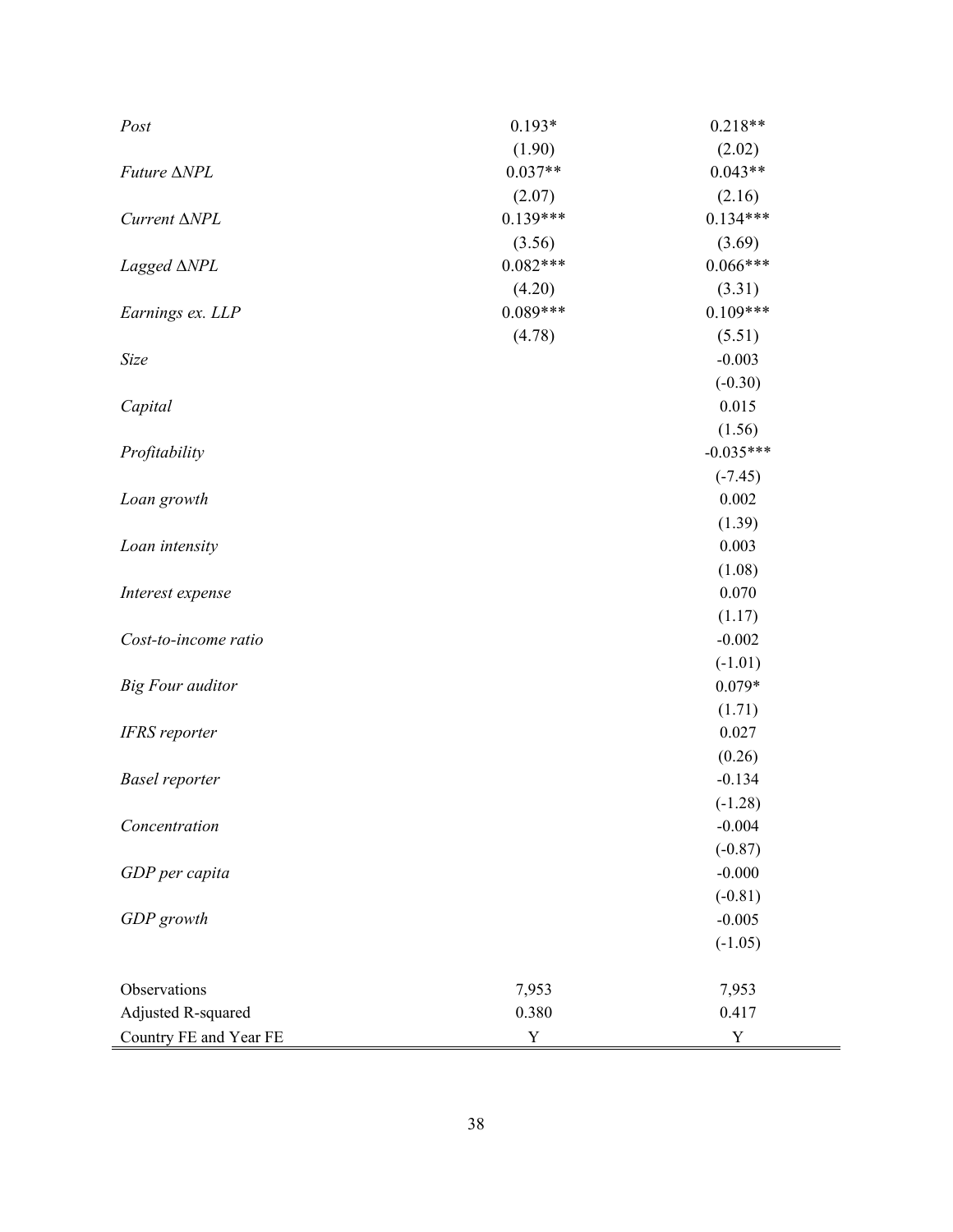#### **Table 4.** Credit Information Sharing and Loan Loss Recognition Timeliness: Robustness

This table explores the robustness of our results. Each observation is a bank-year, and all regression variables are as defined in the Appendix and Table 3. Panel A depicts the results from two alternative specifications. In column (1), a new variable, *Pre1*, switches on for the year of the reform and the year before, providing a test for the pre-treatment parallel trends. In column (2), the length of the treatment window is two years (instead of three years). Panel B presents the results from regressions that rely on alternative subsamples, as indicated in column headings. The sample shown in column (1) is limited to treatment banks; that in column (2) excludes observations with negative *Loan loss provisions*; that in column (3) removes bank-years that moved to IFRS, Basel reporting, or a Big Four auditor in the previous year; that in column (4) drops countries that experience a negative GDP growth; that in column (5) excludes bank-years from Azerbaijan, Germany, Italy, as well as their corresponding matched control observations. In Panel C, additional control variables are added to the main estimation model. *Creditor rights* is the country's Strength of Creditor Rights value, obtained from Doing Business. *Private credit bureau coverage* is the annual percentage change in the country's private credit coverage of the population, obtained from Doing Business. *Capital markets development*, *Stock returns*, and *Commercial loan issuance* come from the World Bank Global Financial Development Database. Respectively, the data codes are GFDD.OM.01 (number of domestically incorporated companies listed on the country's stock exchanges at the end of the year per 1,000,000 people), GFDD.OM.02 (the growth rate of the annual average stock market index), and GFDD.DM.12 (ratio of new syndicated borrowing volume by private entities in non-financial industries to GDP). *Corporate debt to household debt ratio* is from the IMF Global Debt Database. In Panel D, *LLR Timeliness* is the dependent variable. It is calculated as the ratio of current loan loss reserves to nonperforming loans, as indicated in column headings. The coefficient of interest is *Post × Treatment.* All lower order terms and NPLs include the components of the triple differences estimators involving future, current, and lagged changes in NPLs, as well as their interactions with *Post* and *Treatment* indicators. All previous controls include the regressors shown in Table 3. *T*-statistics (in parentheses) are robust to withincountry correlation as well as heteroscedasticity. \*\*\*, \*\*, and \* denote statistical significance at the 1%, 5%, and 10% levels, respectively.

| Panel A. Timing robustness                         |                                         |                              |  |  |  |  |  |
|----------------------------------------------------|-----------------------------------------|------------------------------|--|--|--|--|--|
|                                                    |                                         | (2)                          |  |  |  |  |  |
|                                                    | Controlling for<br>pre-treatment trends | Two-year<br>treatment window |  |  |  |  |  |
|                                                    | Loan loss provisions                    | Loan loss provisions         |  |  |  |  |  |
|                                                    |                                         |                              |  |  |  |  |  |
| $Post \times Treatment \times Future \ \Delta NPL$ | $0.122**$<br>(2.58)                     | $0.116*$<br>(1.84)           |  |  |  |  |  |
| $Pre1 \times Treatment \times Future \ \Delta NPL$ | 0.043                                   | 0.048                        |  |  |  |  |  |
|                                                    | (0.88)                                  | (0.97)                       |  |  |  |  |  |
| Observations                                       | 7,953                                   | 6,764                        |  |  |  |  |  |
| Adjusted R-squared                                 | 0.419                                   | 0.395                        |  |  |  |  |  |
| All lower order terms and NPLs                     | Y                                       | Y                            |  |  |  |  |  |
| All previous controls                              | Y                                       | Y                            |  |  |  |  |  |
| Country FE and Year FE                             | Y                                       | Y                            |  |  |  |  |  |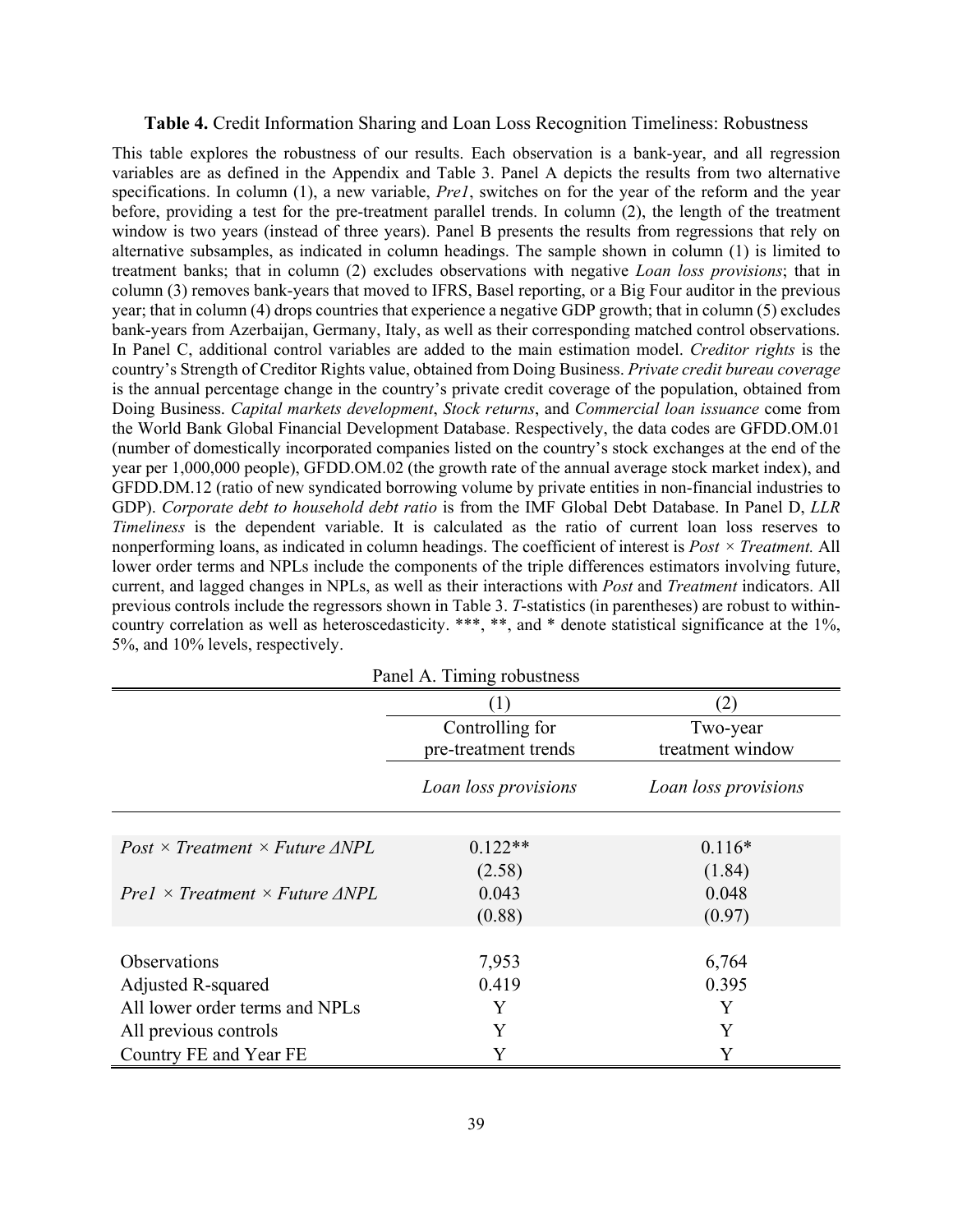| Panel B. Sample robustness                    |                         |                         |                                          |                                                |                                                                |  |  |
|-----------------------------------------------|-------------------------|-------------------------|------------------------------------------|------------------------------------------------|----------------------------------------------------------------|--|--|
|                                               | (1)                     | (2)                     | (3)                                      | (4)                                            | (5)                                                            |  |  |
|                                               | Excl.<br>controls banks | Excl.<br>negative LLPs  | Excl.<br>banks that changed<br>reporting | Excl. countries<br>with negative GDP<br>growth | Excl. Azerbaijan,<br>Germany, Italy, and<br>their control obs. |  |  |
|                                               | Loan loss<br>provisions | Loan loss<br>provisions | Loan loss<br>provisions                  | Loan loss<br>provisions                        | Loan loss<br>provisions                                        |  |  |
|                                               |                         |                         |                                          |                                                |                                                                |  |  |
| $Post \times Treatment \times Future \; ANPL$ | $0.063**$               | $0.100**$               | $0.084*$                                 | $0.135***$                                     | $0.254**$                                                      |  |  |
|                                               | (2.01)                  | (2.25)                  | (1.85)                                   | (2.78)                                         | (2.28)                                                         |  |  |
|                                               |                         |                         |                                          |                                                |                                                                |  |  |
| <b>Observations</b>                           | 4,109                   | 7,535                   | 7,404                                    | 5,798                                          | 1,411                                                          |  |  |
| Adjusted R-squared                            | 0.437                   | 0.657                   | 0.419                                    | 0.396                                          | 0.489                                                          |  |  |
| Pre-trends included and insignificant         | Y                       |                         | Y                                        | Y                                              | Y                                                              |  |  |
| All lower order terms and NPLs                | Y                       | Y                       | Y                                        | Y                                              | Y                                                              |  |  |
| All previous controls                         | Y                       | Y                       | Y                                        | Y                                              | Y                                                              |  |  |
| Country FE and Year FE                        | Y                       |                         |                                          | Y                                              | Y                                                              |  |  |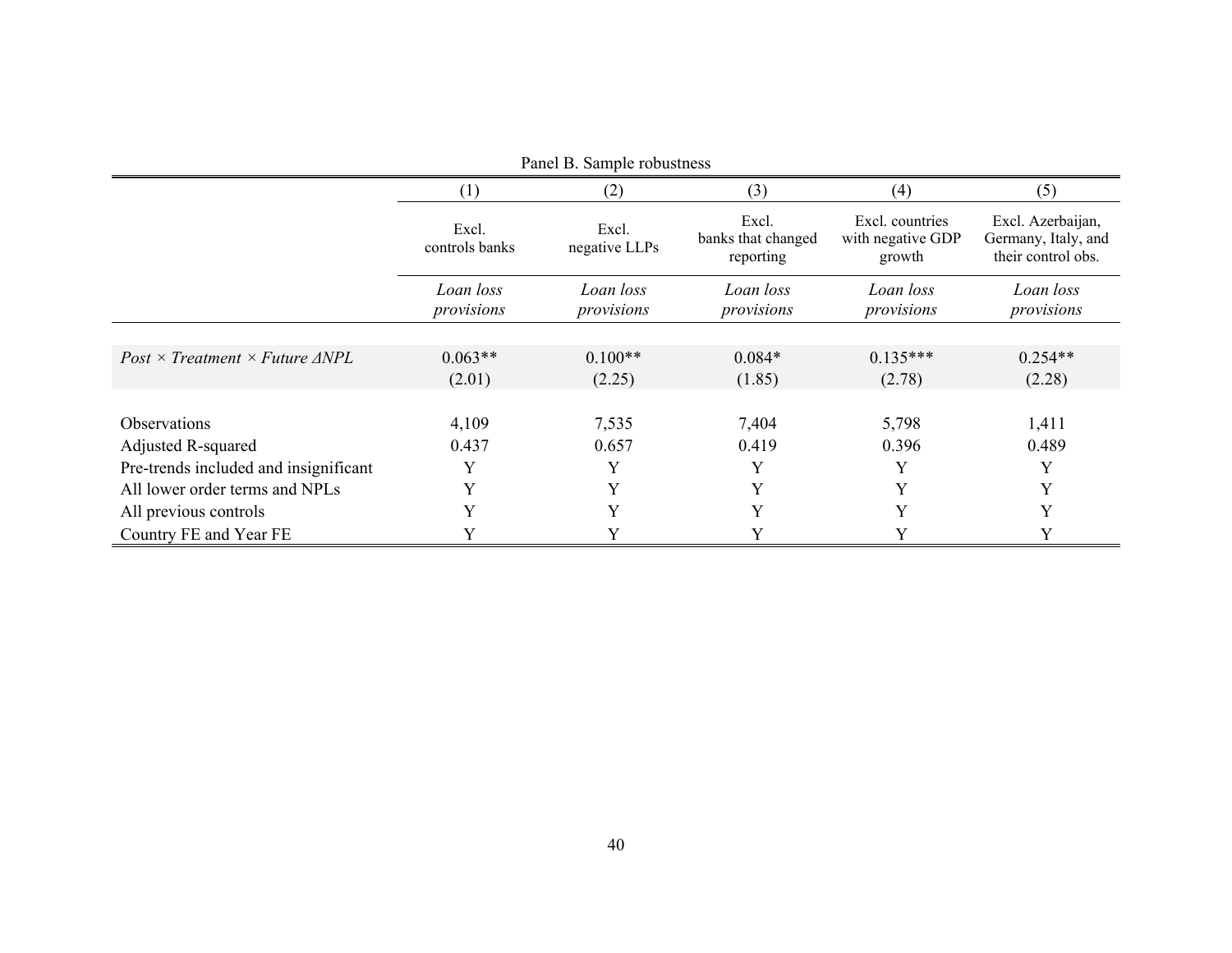| Panel C. Additional controls                                             |                         |                         |                         |                         |                         |                         |                         |                         |                         |
|--------------------------------------------------------------------------|-------------------------|-------------------------|-------------------------|-------------------------|-------------------------|-------------------------|-------------------------|-------------------------|-------------------------|
|                                                                          | (1)                     | (2)                     | (3)                     | (4)                     | (5)                     | (6)                     | (7)                     | (8)                     | (9)                     |
|                                                                          | Loan loss<br>provisions | Loan loss<br>provisions | Loan loss<br>provisions | Loan loss<br>provisions | Loan loss<br>provisions | Loan loss<br>provisions | Loan loss<br>provisions | Loan loss<br>provisions | Loan loss<br>provisions |
|                                                                          |                         |                         |                         |                         |                         |                         |                         |                         |                         |
| $Post \times Treatment \times Future \triangle NPL$                      | $0.104**$               | $0.104**$               | $0.111**$               | $0.100**$               | $0.110**$               | $0.086*$                | $0.093**$               | $0.091*$                | $0.096**$               |
|                                                                          | (2.38)                  | (2.39)                  | (2.62)                  | (2.44)                  | (2.59)                  | (1.91)                  | (2.11)                  | (1.89)                  | (1.99)                  |
| Creditor rights                                                          | $-0.038$                |                         |                         |                         |                         |                         | 0.030                   | $0.156*$                | 0.030                   |
|                                                                          | $(-0.56)$               |                         |                         |                         |                         |                         | (0.47)                  | (1.95)                  | (0.59)                  |
| Private credit bureau coverage                                           |                         | $-0.000$                |                         |                         |                         |                         | $0.008***$              | $0.005**$               | $0.009***$              |
|                                                                          |                         | $(-0.00)$               |                         |                         |                         |                         | (3.28)                  | (2.12)                  | (4.25)                  |
| Capital markets development                                              |                         |                         | $-0.011***$             |                         |                         |                         | $-0.023***$             | $-0.029***$             | $-0.017**$              |
|                                                                          |                         |                         | $(-4.53)$               |                         |                         |                         | $(-3.78)$               | $(-5.10)$               | $(-2.40)$               |
| Stocks returns                                                           |                         |                         |                         | 0.000                   |                         |                         | 0.001                   | $-0.003$                | $0.006**$               |
|                                                                          |                         |                         |                         | (0.08)                  |                         |                         | (0.32)                  | $(-1.15)$               | (2.26)                  |
| Commercial loan issuance                                                 |                         |                         |                         |                         | $-0.005$                |                         | 0.003                   | 0.016                   | 0.001                   |
|                                                                          |                         |                         |                         |                         | $(-0.69)$               |                         | (0.35)                  | (1.18)                  | (0.07)                  |
| Corporate debt to household debt ratio                                   |                         |                         |                         |                         |                         | $-0.177$                | 0.014                   | 0.003                   | 0.063                   |
|                                                                          |                         |                         |                         |                         |                         | $(-1.20)$               | (0.07)                  | (0.02)                  | (0.32)                  |
| <b>Observations</b>                                                      | 7,808                   | 7,808                   | 7,782                   | 7,720                   | 7,716                   | 7,626                   | 7,317                   | 7,317                   | 7,317                   |
| Adjusted R-squared                                                       | 0.429                   | 0.429                   | 0.417                   | 0.402                   | 0.415                   | 0.399                   | 0.378                   | 0.382                   | 0.395                   |
| Controls interacted with Post, Treatment,<br>and $Post \times Treatment$ | N                       | $\mathbf N$             | N                       | $\mathbf N$             | N                       | N                       | N                       | Y                       | N                       |
| Controls interacted with Future ANPL,<br>Current ANPL, and Lagged ANPL   | N                       | $\mathbf N$             | N                       | $\mathbf N$             | N                       | $\mathbf N$             | N                       | $\mathbf N$             | Y                       |
| Pre-trends included and insignificant                                    | Y                       | Y                       | Y                       | Y                       | Y                       | Y                       | Y                       | Y                       | Y                       |
| All lower order terms and NPLs                                           | Y                       | Y                       | Y                       | Y                       | $\mathbf Y$             | Y                       | $\mathbf Y$             | $\mathbf Y$             | Y                       |
| All previous controls                                                    | Y                       | Y                       | Y                       | Y                       | Y                       | Y                       | $\mathbf Y$             | Y                       | Y                       |
| Country FE and Year FE                                                   | Y                       | Y                       | Y                       | Y                       | Y                       | Y                       | Y                       | Y                       | Y                       |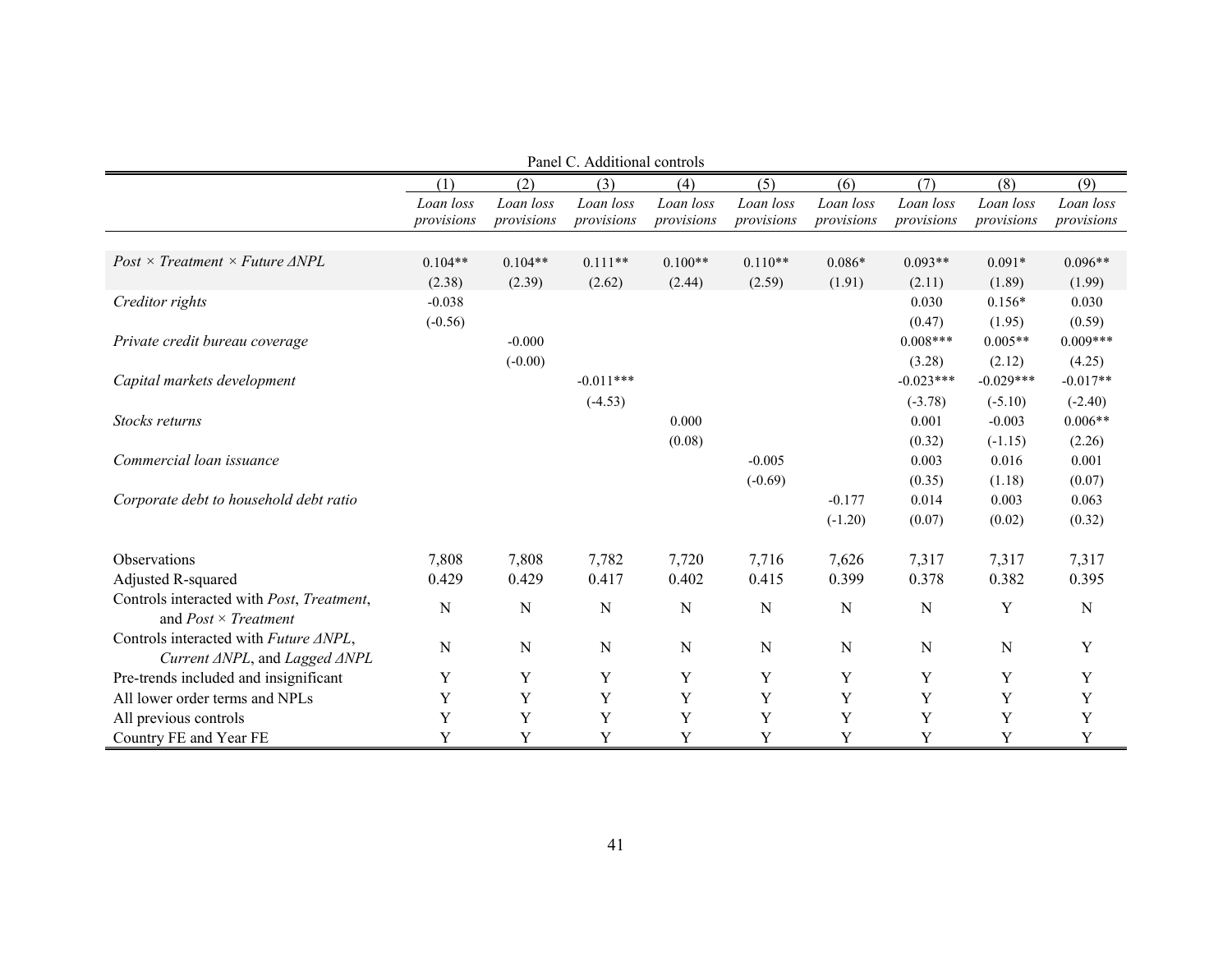| Panel D. Measure robustness |                                                 |                                              |  |  |  |  |
|-----------------------------|-------------------------------------------------|----------------------------------------------|--|--|--|--|
|                             | (1)<br>(2)                                      |                                              |  |  |  |  |
|                             | <b>LLR</b> Timeliness<br>(Beatty and Liao 2011) | <b>LLR</b> Timeliness<br>(Akins et al. 2017) |  |  |  |  |
| $Post \times Treatment$     | $0.143**$                                       | $0.198***$                                   |  |  |  |  |
|                             | (2.56)                                          | (3.36)                                       |  |  |  |  |
| Observations                | 6,984                                           | 7,494                                        |  |  |  |  |
| Adjusted R-squared          | 0.188                                           | 0.207                                        |  |  |  |  |
| Previous controls           | Y                                               | Y                                            |  |  |  |  |
| Country FE and Year FE      | Y                                               | Y                                            |  |  |  |  |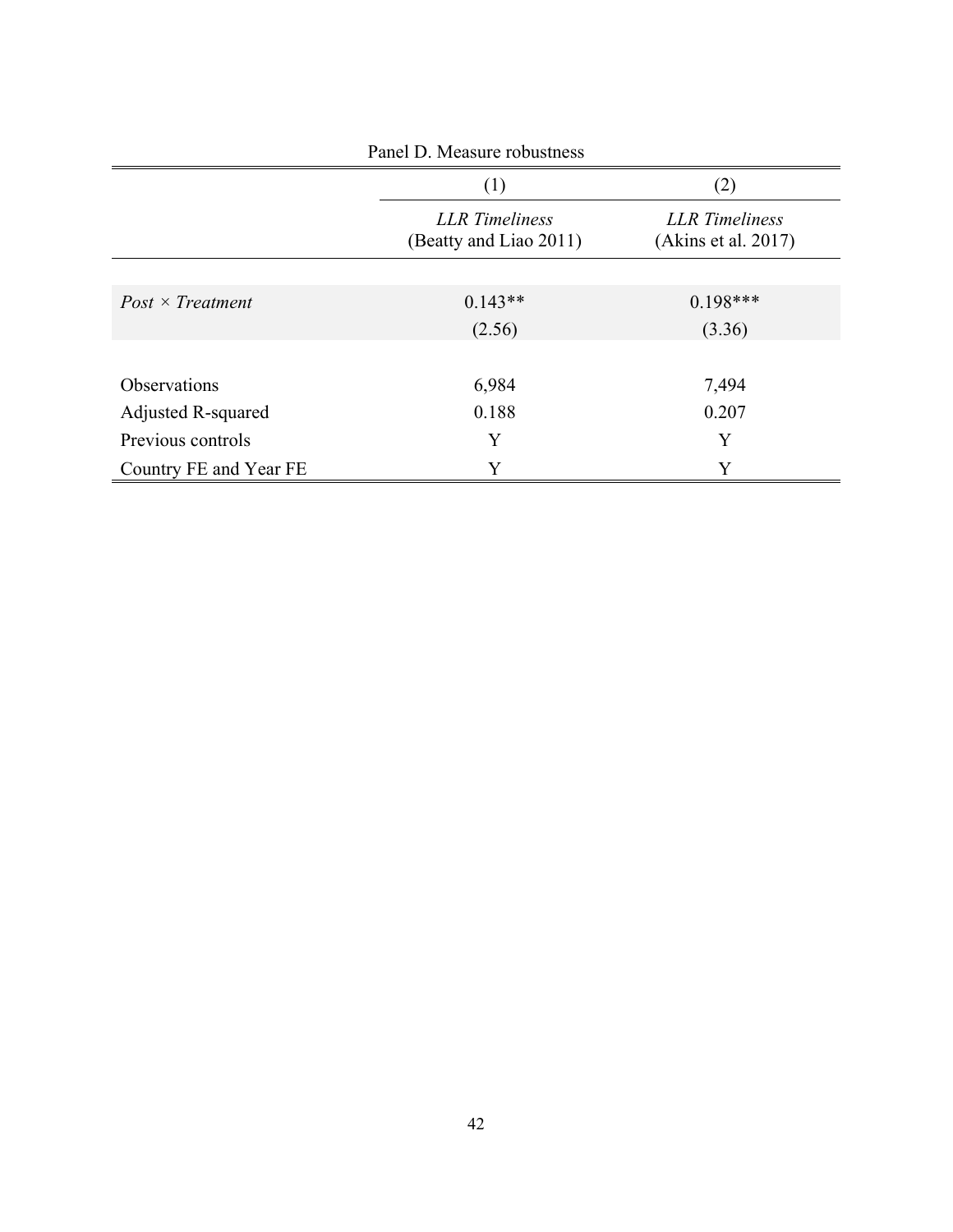#### **Table 5.** Cross-sectional Tests and the Mechanism

This table presents results from the tests exploring the main findings in alternative subsamples. Each observation is a bank-year, and all regression variables are as defined in the Appendix and Table 3. There are four conditioning variables measured at the country level: Δ *Nonperforming loans* is the change in the ratio of nonperforming loans to total loans (World Bank item GFDD.SI.02), Δ *Loan maturity* is the change in the average maturity of the loans issued in the year (World Bank item GFDD.DM.14), *Supervision strength* is the Barth et al. (2013) index showing the relative strength of the national bank regulator (index Sup Power), and *Corporate debt* is the indebtedness of the private sector relative to GDP (obtained from IMF). All lower order terms and NPLs include the components of the triple differences estimators involving future, current, and lagged changes in NPLs, as well as their interactions with *Post* and *Treatment* indicators. All previous controls include the regressors shown in Table 3. *T*-statistics (in parentheses) are robust to within-country correlation as well as heteroscedasticity. \*\*\*, \*\*, and \* denote statistical significance at the 1%, 5%, and 10% levels, respectively.

|                                                    | (1)                     | (2)                          | (3)                     | (4)                                              | (5)                     | (6)                                            | (7)                     | (8)                                      |
|----------------------------------------------------|-------------------------|------------------------------|-------------------------|--------------------------------------------------|-------------------------|------------------------------------------------|-------------------------|------------------------------------------|
|                                                    | Conditioning variable:  | $\Delta$ Nonperforming loans |                         | Conditioning variable:<br>$\Delta$ Loan maturity |                         | Conditioning variable:<br>Supervision strength |                         | Conditioning variable:<br>Corporate debt |
|                                                    | Decline                 | Increase                     | Decline                 | Increase                                         | Low                     | High                                           | $\le$ GDP               | $\geq$ GDP                               |
|                                                    | Loan loss<br>provisions | Loan loss<br>provisions      | Loan loss<br>provisions | Loan loss<br>provisions                          | Loan loss<br>provisions | Loan loss<br>provisions                        | Loan loss<br>provisions | Loan loss<br>provisions                  |
|                                                    |                         |                              |                         |                                                  |                         |                                                |                         |                                          |
| $Post \times Treatment \times Future \ \Delta NPL$ | $0.109*$                | $0.102**$                    | 0.130                   | $0.065**$                                        | $0.197*$                | $0.103*$                                       | $0.123**$               | $0.200***$                               |
|                                                    | (1.65)                  | (2.17)                       | (1.64)                  | (2.03)                                           | (1.93)                  | (1.69)                                         | (1.97)                  | (3.62)                                   |
|                                                    |                         |                              |                         |                                                  |                         |                                                |                         |                                          |
| <b>Observations</b>                                | 3,241                   | 4,489                        | 4,207                   | 3,380                                            | 3,622                   | 4,240                                          | 5,477                   | 2,149                                    |
| Adjusted R-squared                                 | 0.351                   | 0.442                        | 0.419                   | 0.458                                            | 0.298                   | 0.467                                          | 0.402                   | 0.420                                    |
| All lower order terms and NPLs                     | Y                       |                              | Y                       | Y                                                | Y                       | Y                                              | Y                       |                                          |
| All previous controls                              | Y                       | v                            | Y                       | Y                                                | Y                       | $\mathbf{v}$                                   | Y                       | Y                                        |
| Country FE and Year FE                             | Y                       |                              | Y                       |                                                  | Y                       | Y                                              | Y                       | Y                                        |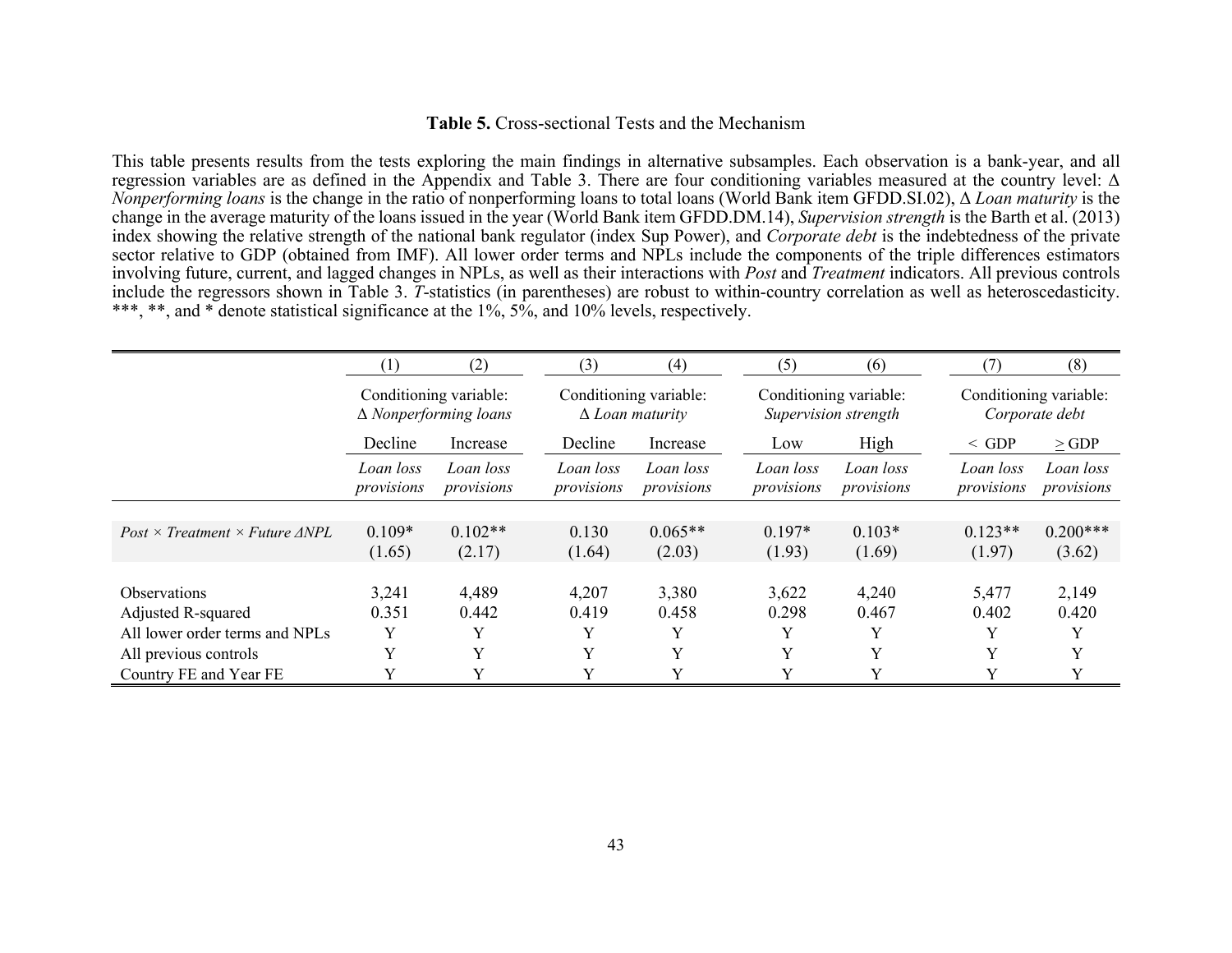**Table 6.** Credit Information Sharing and Loan Loss Recognition—Results from a Global Sample

This table examines our research question on a global sample, in which each treatment event is a registry establishment. Panel A introduces these events. Panel B presents the sample statistics, Panel C includes the main regression results (similar to Tables 1, 2, and 3 for the European sample), and Panel D contains the results of robustness tests (similar to Panel A of Table 4 for the European sample). In the statistics and estimates shown in Panels B, C, and D, each observation is a bankyear. All variables are defined in the Appendix. *T*-statistics (in parentheses) are robust to withincountry correlation as well as heteroscedasticity. \*\*\*, \*\*, and \* denote statistical significance at the 1%, 5%, and 10% levels, respectively.

| <b>Country Name</b>  | <b>Start Year</b> | <b>Country Name</b> | <b>Start Year</b> |
|----------------------|-------------------|---------------------|-------------------|
| Albania              | 2008              | Latvia              | 2008              |
| Angola               | 2002              | Lithuania           | 1996              |
| Azerbaijan           | 2005              | Macedonia           | 1997              |
| <b>Belarus</b>       | 2008              | Malaysia            | 2001              |
| Bosnia & Herzegovina | 2007              | <b>Mauritius</b>    | 2005              |
| Bulgaria             | 2000              | Nicaragua           | 2007              |
| China                | 2005              | Nigeria             | 1998              |
| Costa Rica           | 1996              | Romania             | 2000              |
| Czech Republic       | 2002              | Slovakia            | 1997              |
| Ethiopia             | 2004              | Vietnam             | 1999              |

Panel A. List of reforms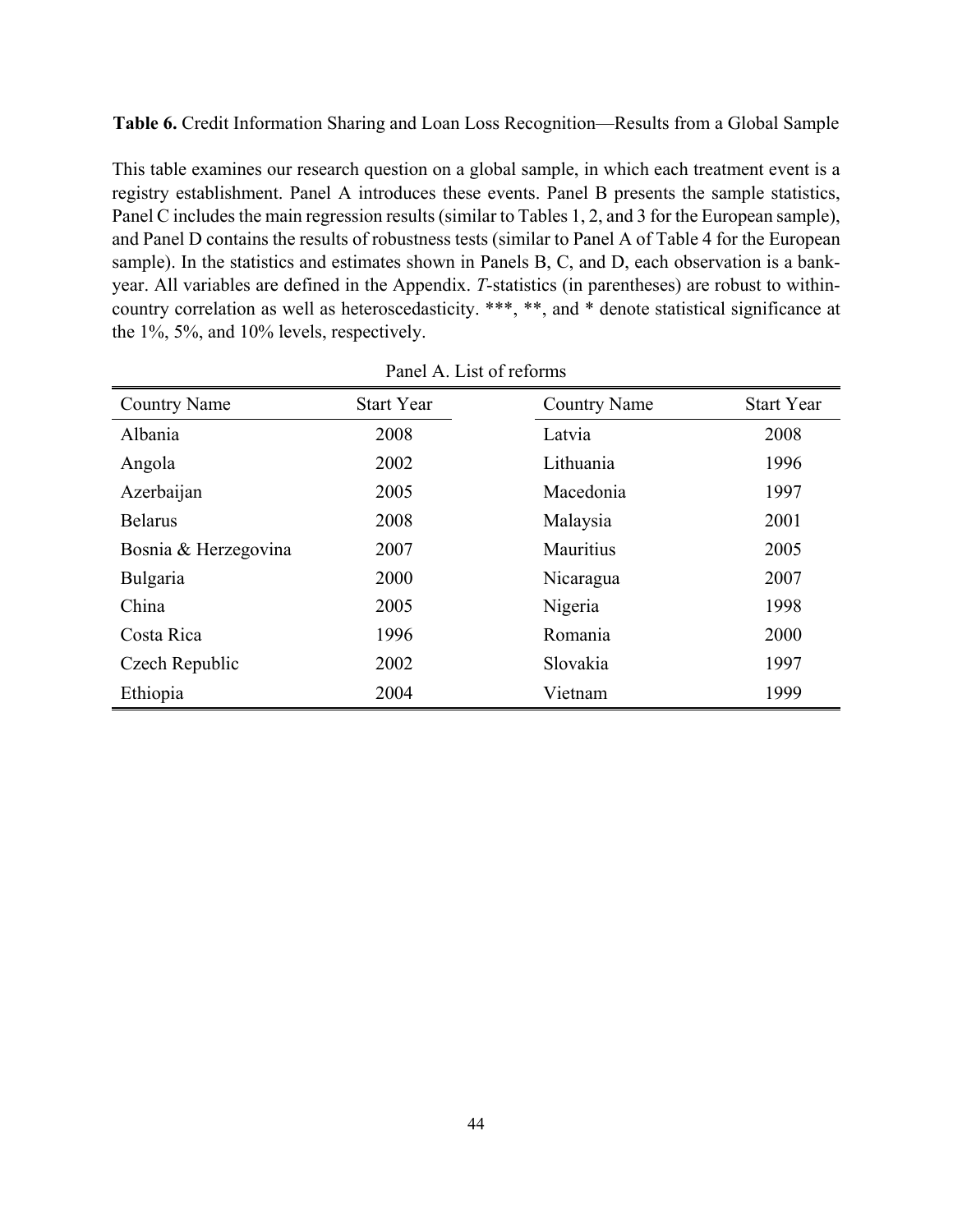| Panel B. Descriptive statistics |        |         |           |          |        |           |
|---------------------------------|--------|---------|-----------|----------|--------|-----------|
|                                 | Mean   | stdev   | p10       | p50      | p90    | ${\bf N}$ |
|                                 |        |         |           |          |        |           |
| Loan loss provisions            | 2.074  | 3.425   | 0.000     | 1.007    | 5.230  | 1,285     |
| Treatment                       | 0.550  |         |           |          |        | 1,285     |
| Post                            | 0.581  |         |           |          |        | 1,285     |
| <i>Future</i> ∆NPL              | 0.358  | 6.019   | $-4.760$  | $-0.140$ | 6.370  | 1,285     |
| Current $\triangle NPL$         | 0.327  | 5.970   | $-5.000$  | $-0.130$ | 6.110  | 1,285     |
| Lagged $\triangle NPL$          | 0.256  | 5.776   | $-4.840$  | $-0.130$ | 6.400  | 1,285     |
| Earnings ex. LLP                | 6.838  | 8.811   | 0.759     | 4.250    | 14.697 | 1,285     |
| Size                            | 21.017 | 2.223   | 18.328    | 20.840   | 23.856 | 1,285     |
| Capital                         | 10.896 | 8.252   | 3.810     | 8.862    | 19.807 | 1,285     |
| Profitability                   | 12.047 | 16.885  | 0.430     | 12.190   | 28.630 | 1,285     |
| Loan growth                     | 22.122 | 37.276  | $-12.956$ | 14.955   | 62.000 | 1,285     |
| Loan intensity                  | 51.730 | 19.234  | 24.433    | 53.415   | 75.074 | 1,285     |
| Interest expense                | 4.811  | 3.884   | 1.130     | 3.840    | 9.170  | 1,285     |
| Cost-to-income ratio            | 54.562 | 20.476  | 31.580    | 52.020   | 79.710 | 1,285     |
| Big Four auditor                | 0.647  |         |           |          |        | 1,285     |
| <b>IFRS</b> reporter            | 0.356  | $\cdot$ |           |          |        | 1,285     |
| <b>Basel reporter</b>           | 0.198  |         |           |          |        | 1,285     |
| Concentration                   | 72.883 | 18.325  | 48.410    | 75.978   | 96.356 | 1,285     |
| GDP per capita                  | 13,522 | 19,105  | 1,130     | 6,590    | 44,394 | 1,285     |
| GDP growth                      | 9.187  | 14.867  | $-7.692$  | 9.722    | 27.273 | 1,285     |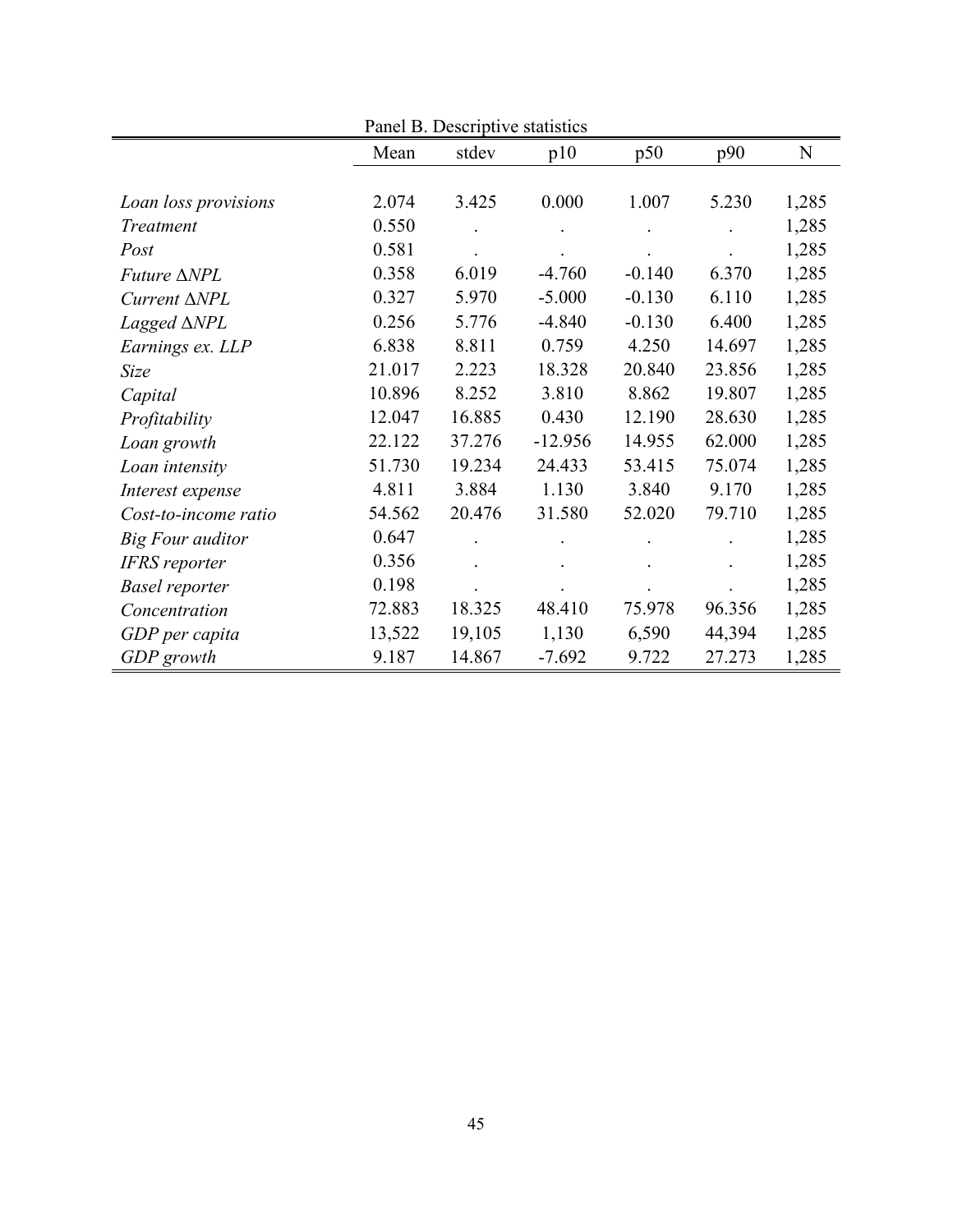| Panel C. Main Regressions                           |                         |                          |  |  |
|-----------------------------------------------------|-------------------------|--------------------------|--|--|
|                                                     | (2)<br>(1)              |                          |  |  |
|                                                     | Loan loss provisions    | Loan loss provisions     |  |  |
| $Post \times Treatment \times Future \ \Delta NPL$  | $0.289***$              | $0.284***$               |  |  |
| $Post \times Future \triangle NPL$                  | (2.87)<br>$-0.229**$    | (2.82)<br>$-0.235**$     |  |  |
| Treatment $\times$ Future $\triangle NPL$           | $(-2.39)$<br>$-0.156**$ | $(-2.45)$<br>$-0.144*$   |  |  |
| $Post \times Treatment \times Current \ \Delta NPL$ | $(-2.09)$<br>$-0.012$   | $(-1.98)$<br>$-0.006$    |  |  |
| $Post \times Current \ \Delta NPL$                  | $(-0.12)$<br>0.042      | $(-0.06)$<br>0.025       |  |  |
| Treatment $\times$ Current $\triangle NPL$          | (0.58)<br>0.041         | (0.41)<br>0.035          |  |  |
| $Post \times Treatment \times Lagged \ \Delta NPL$  | (0.60)<br>0.047         | (0.51)<br>0.058          |  |  |
| $Post \times Laged \triangle NPL$                   | (0.42)<br>$-0.105$      | (0.55)<br>$-0.109$       |  |  |
| Treatment $\times$ Lagged $\triangle NPL$           | $(-1.09)$<br>$-0.070$   | $(-1.15)$<br>$-0.087$    |  |  |
| $Post \times Treatment$                             | $(-0.91)$<br>0.186      | $(-1.23)$<br>0.224       |  |  |
| Post                                                | (0.50)<br>0.028         | (0.65)<br>0.129          |  |  |
| Future ∆NPL                                         | (0.13)<br>$0.150**$     | (0.60)<br>$0.143**$      |  |  |
| Current $\triangle NPL$                             | (2.08)<br>0.070         | (2.00)<br>0.076          |  |  |
| Lagged $\triangle NPL$                              | (1.43)<br>$0.163**$     | (1.51)<br>$0.142**$      |  |  |
| Earnings ex. LLP                                    | (2.62)<br>$0.097***$    | (2.25)<br>$0.106***$     |  |  |
| Size                                                | (4.47)                  | (4.66)<br>$-0.073*$      |  |  |
| Capital                                             |                         | $(-1.68)$<br>$-0.026$    |  |  |
| Profitability                                       |                         | $(-1.54)$<br>$-0.031***$ |  |  |
| Loan growth                                         |                         | $(-4.54)$<br>$-0.003$    |  |  |
| Loan intensity                                      |                         | $(-1.06)$<br>$-0.001$    |  |  |
| Interest expense                                    |                         | $(-0.10)$<br>0.031       |  |  |
| Cost-to-income ratio                                |                         | (0.77)<br>$-0.010*$      |  |  |
| <b>Big Four auditor</b>                             |                         | $(-1.72)$<br>0.013       |  |  |
| IFRS reporter                                       |                         | (0.07)<br>0.499*         |  |  |
| <b>Basel</b> reporter                               |                         | (1.68)<br>0.087          |  |  |
| Concentration                                       |                         | (0.24)<br>$-0.004$       |  |  |
| GDP per capita                                      |                         | $(-0.30)$<br>0.000       |  |  |
| GDP growth                                          |                         | (1.13)<br>$-0.007$       |  |  |
| Observations                                        | 1,285                   | $(-0.59)$<br>1,285       |  |  |
| Adjusted R-squared<br>Country and Year FE           | 0.513<br>Y              | 0.527<br>Y               |  |  |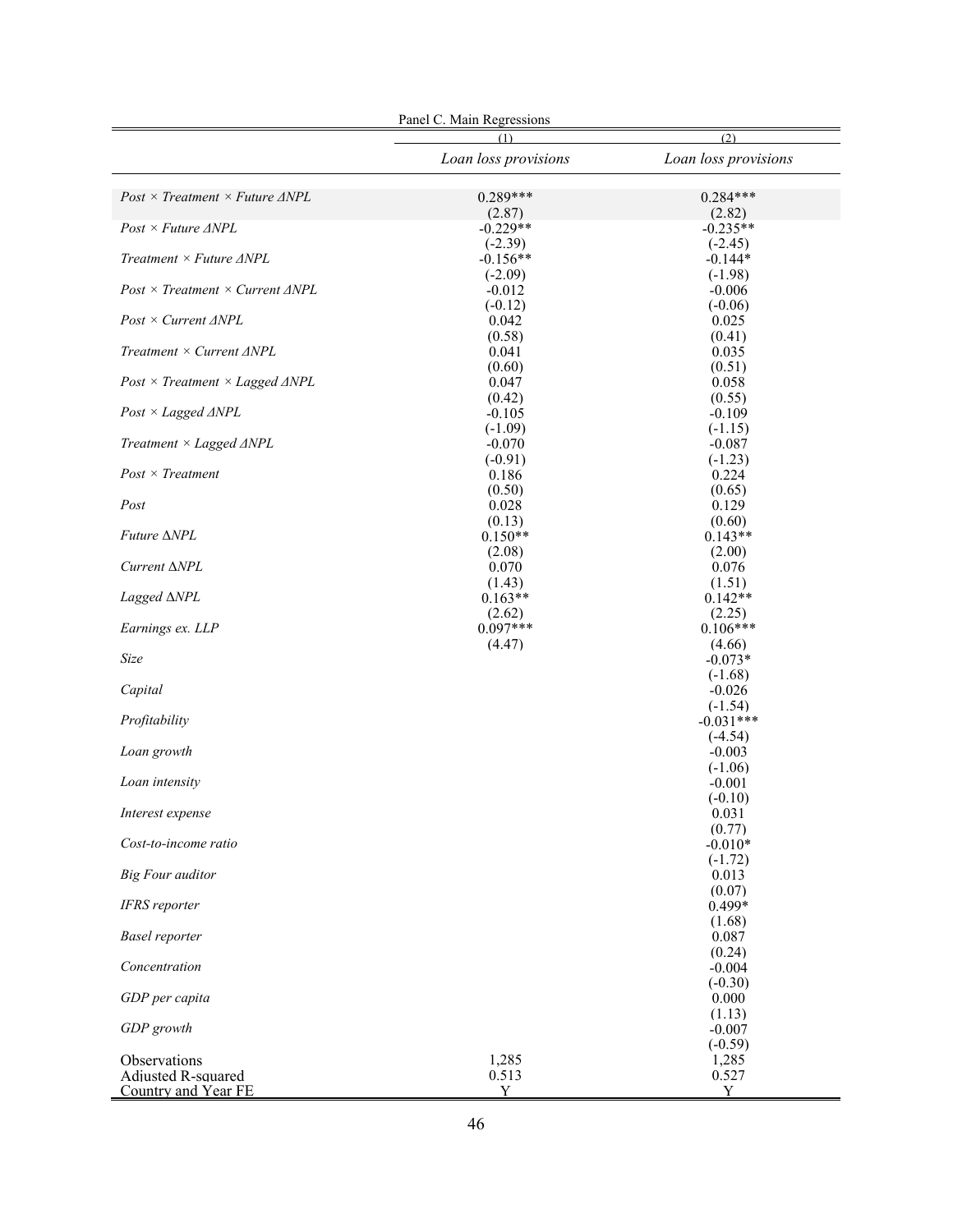| Panel D. Robustness                                |                                         |                                     |  |  |  |
|----------------------------------------------------|-----------------------------------------|-------------------------------------|--|--|--|
|                                                    | (1)                                     | (2)<br>Two-year<br>treatment window |  |  |  |
|                                                    | Controlling for<br>pre-treatment trends |                                     |  |  |  |
|                                                    | Loan loss provisions                    | Loan loss provisions                |  |  |  |
| $Post \times Treatment \times Future \ \Delta NPL$ | $0.251**$                               | $0.242**$                           |  |  |  |
| $Pre1 \times Treatment \times Future \ \Delta NPL$ | (2.53)<br>$-0.054$                      | (2.02)<br>$-0.031$                  |  |  |  |
|                                                    | $(-0.48)$                               | $(-0.27)$                           |  |  |  |
| <b>Observations</b>                                | 1,285                                   | 1,024                               |  |  |  |
| Adjusted R-squared                                 | 0.529                                   | 0.540                               |  |  |  |
| All lower order terms and NPLs                     | Y                                       | Y                                   |  |  |  |
| All previous controls                              | Y                                       | Y                                   |  |  |  |
| Country FE and Year FE                             | Y                                       | Y                                   |  |  |  |